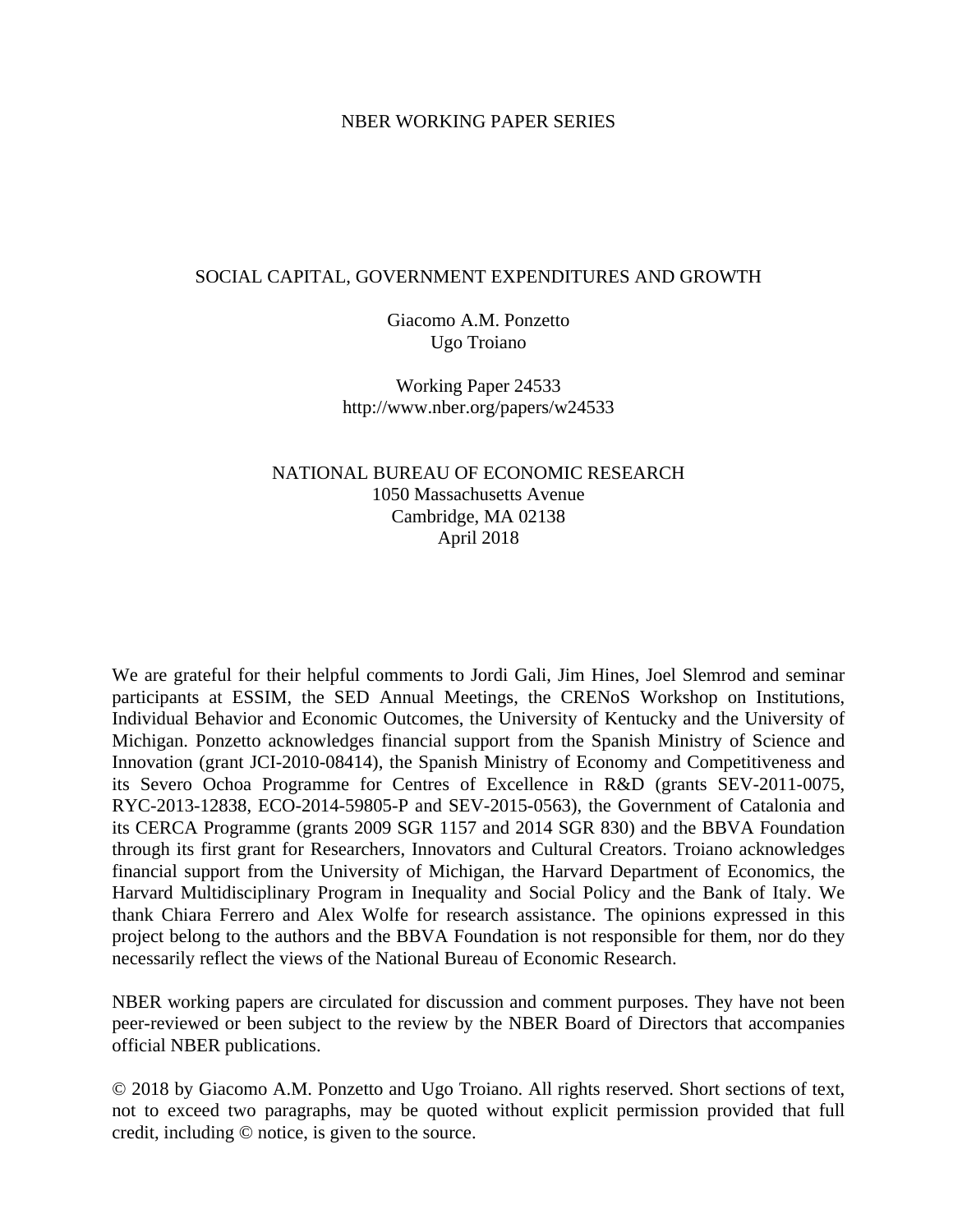Social Capital, Government Expenditures and Growth Giacomo A.M. Ponzetto and Ugo Troiano NBER Working Paper No. 24533 April 2018 JEL No. D72,D83,H4,H52,I22,I25,O43,Z13

### **ABSTRACT**

This paper shows that social capital increases economic growth by raising government investment in human capital. We present a model of stochastic endogenous growth with imperfect political agency. Only some people correctly anticipate the future returns to current spending on public education. Greater social diffusion of information makes this knowledge more widespread among voters. As a result, we find it alleviates myopic political incentives to underinvest in human capital, and it helps the selection of politicians that ensure high productivity in public education. Through this mechanism, we show that social capital raises the equilibrium growth rate of output and reduces its volatility. We provide evidence consistent with the predictions of our model. Individuals with higher social capital are more informed about their government. Countries with higher social capital spend a higher share of output on public education.

Giacomo A.M. Ponzetto CREI, Universitat Pompeu Fabra, and Barcelona GSE C/ Ramon Trias Fargas, 25-27 08005 Barcelona Spain gponzetto@crei.cat

Ugo Troiano Department of Economics University of Michigan 611 Tappan Street, Lorch Hall 219 Ann Arbor, MI 48109 and NBER troiano@umich.edu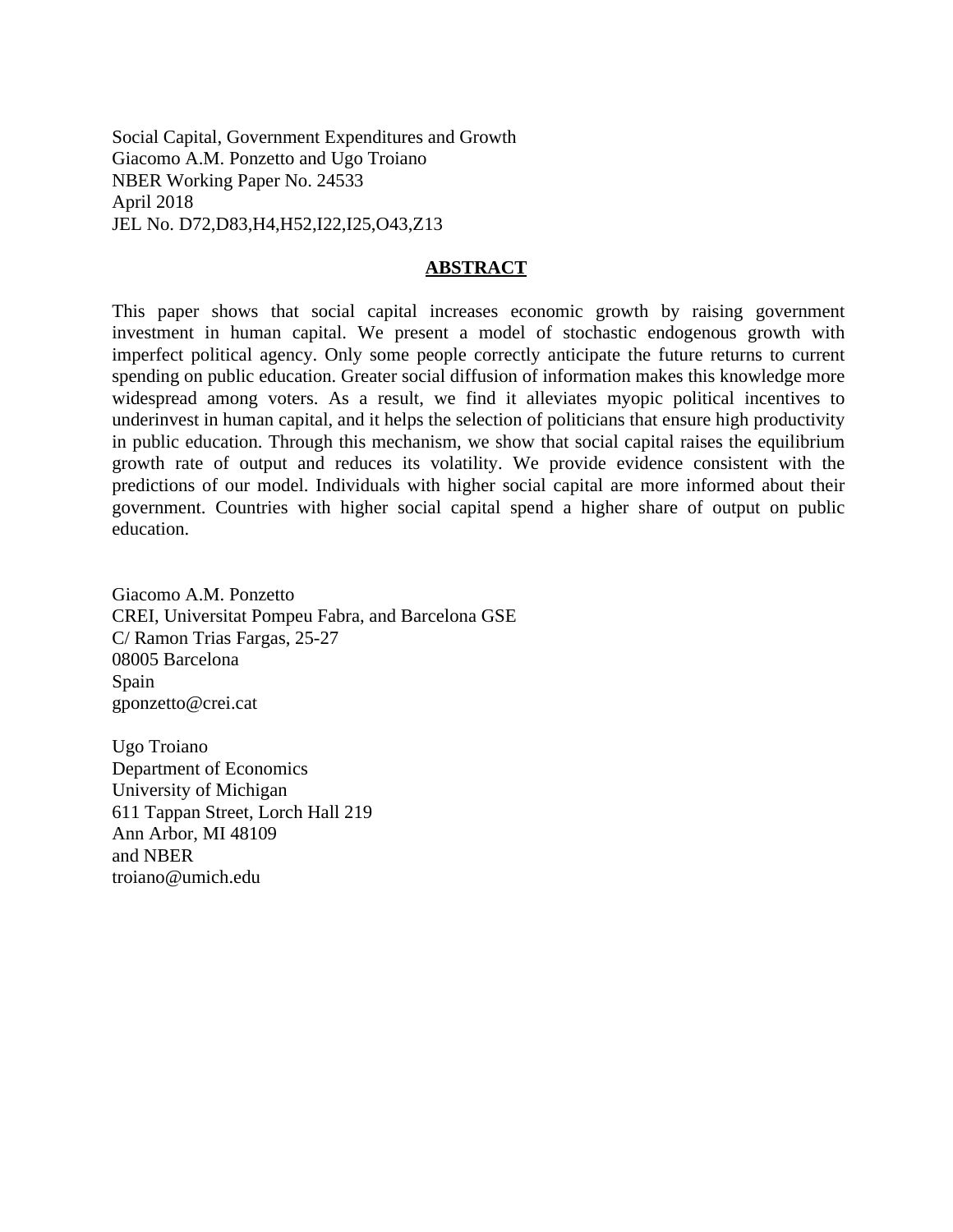# 1 Introduction

How does social capital contribute to economic growth? A growing body of evidence documents it does (Knack and Keefer 1997; Zak and Knack 2001; Tabellini 2009; Algan and Cahuc 2010). However, the underlying causal mechanisms remain poorly understood. The very concept of social capital popularized by Putnam (1993) and Fukuyama (1995) hinders a precise study of these mechanisms because it is too broad and too vague (Solow 1995; Durlauf and Fafchamps 2005; Jackson 2010; Guiso, Sapienza and Zingales 2011). If "social capital refers to connections among individuals—social networks and the norms of reciprocity and trustworthiness that arise from them" (Putnam 2000, p. 19), surely it must have beneficial economic consequences through uncountable channels. Nonetheless, a rigorous analysis of particular transmission channels remains crucial to understanding the social determinants of economic development.

In this paper we propose and analyze one novel mechanism through which social capital causes economic growth. The greater social diffusion of information about government activity induces greater investment, as well as higher and less volatile productivity, in the provision of public education. We formalize this insight in a tractable model of stochastic endogenous growth with imperfect political agency. We then exploit survey evidence to show that the distinctive theoretical predictions of our model Önd empirical support at both the individual and the aggregate level. People with higher social capital are more informed about their government. Countries with higher social capital spend a higher share of income on public education.

In our model, endogenous long-run growth is supported by investments in human and physical capital. Capital accumulation cannot be undertaken by the private sector alone, but requires an indispensable government investment in public education. Politicians with heterogeneous skills set taxes and allocate spending between public education and other public services, with an eye to re-election. Voters retain or dismiss the incumbent government according to their inference of its skills, based on imperfect information. All voters observe the provision of public services that immediately raise their utility. Instead, not everyone correctly anticipates the returns to public education in terms of future economic growth. Crucially, knowledge of the effectiveness of government investment in human capital spreads through social connections.

Our precise operational definition of social capital is the rate of social diffusion of information. When it is low, we find that political career concerns induce a myopic bias in government spending. By oversupplying public services with immediate payoffs, politicians raise their appeal among all voters. By undersupplying public education, they lower their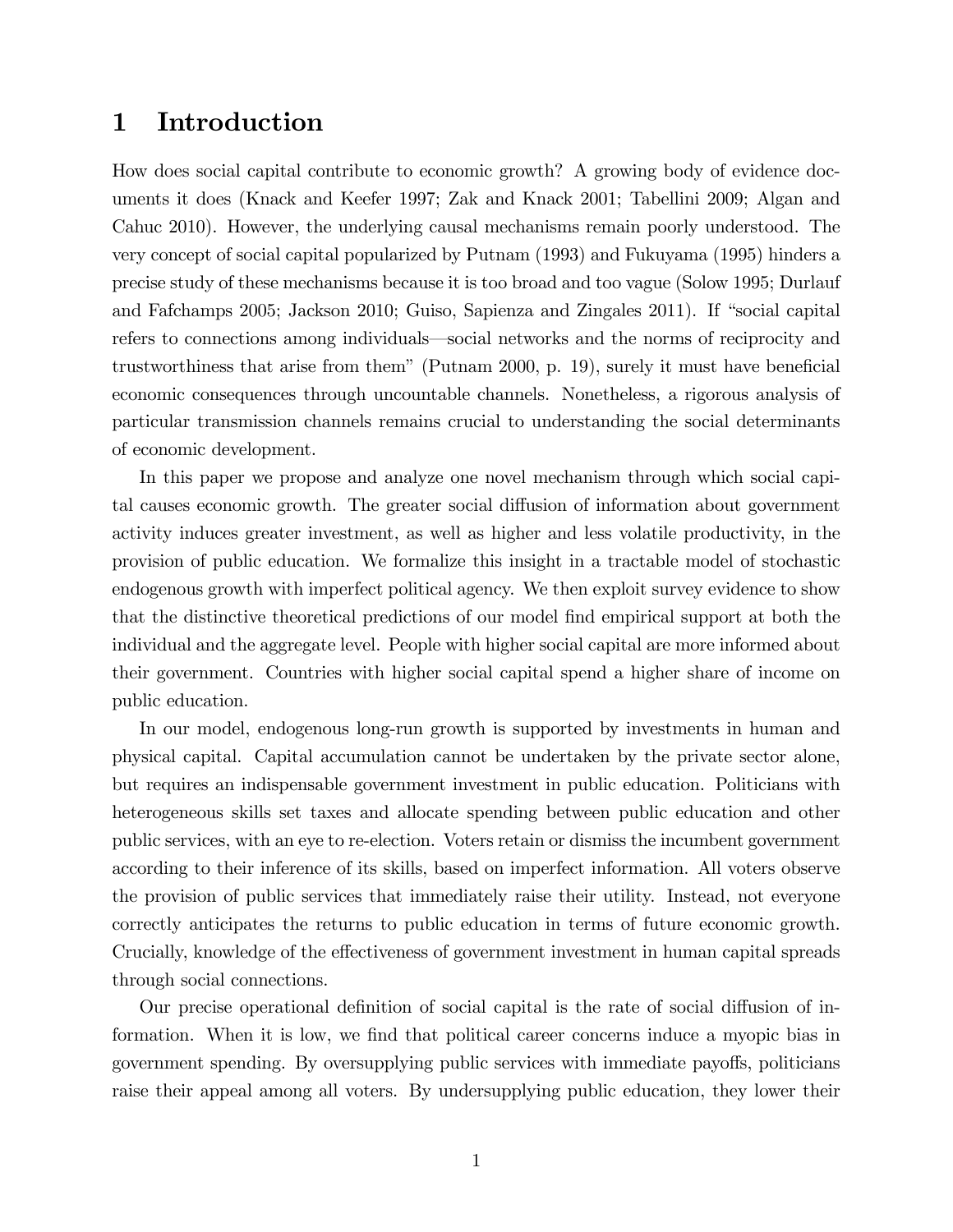appeal only among a subset of more knowledgeable citizens. As a result, in equilibrium the government invests too little in human capital. When social capital is higher, however, knowledge spreads more widely across the electorate. Politicians are more likely to face electoral punishment if they mismanage public education, so they raise education spending towards the first best. Moreover, their equilibrium selection reflects more accurately their skill at managing government investment in human capital. Both better political incentives and better political selection raise the long-run growth rate of output. Better screening also reduces its short-run volatility, which stems from the endogenous evolution of stochastic government competence.

Our theory accounts for several important facts, beyond our motivating evidence that social capital raises economic growth. First, social capital is also associated with lower volatility of output growth (Sangnier 2013). Second, social capital improves both politicians' incentives and their selection (Nannicini et al. 2013; Padró i Miquel et al. 2015). Third, frictions in political agency induce underinvestment in public education, particularly in poorer countries. One reason for such insufficient investment is that voters underestimate its returns and thus have a distorted demand for education (Jensen 2010; Banerjee and Duflo 2011; Bursztyn  $2016$ .<sup>1</sup> Better voter information raises both the amount and the productivity of government investment in human capital (Reinikka and Svensson 2004, 2005).

In our empirical analysis, we also provide evidence in support of our two distinctive theoretical predictions that had not been brought to the data before. First, our model predicts that social capital improves government accountability by raising voter information. We test this prediction in survey data from the American National Election Studies, which include standard proxies for both social capital and political knowledge. As predicted, respondents reporting higher trust also score higher on all standard measures of information, like their ability to name candidates and incumbents or their willingness to rate politicians' ideology. We obtain analogous results if we proxy for social capital with the propensity to discuss politics with family and friends—a less standard measure, but one particularly germane to our focus on the social diffusion of information.

Turning from individual to aggregate outcomes, the key macroeconomic prediction of our model is that social capital raises the long-run growth rate by increasing the share of output devoted to public education. We test this prediction across countries, measuring social capital with averages responses in the World Values Survey. As predicted, government spending on education is a higher share of GDP in countries with higher social capital—whether

<sup>1</sup>Bursztyn (2016) shows that poverty biases people against education spending, both as voters and as parents. This bias can result both from credit constraints and from misperceptions caused by the cognitive burden of poverty (Shah, Mullainathan and Shafir 2012).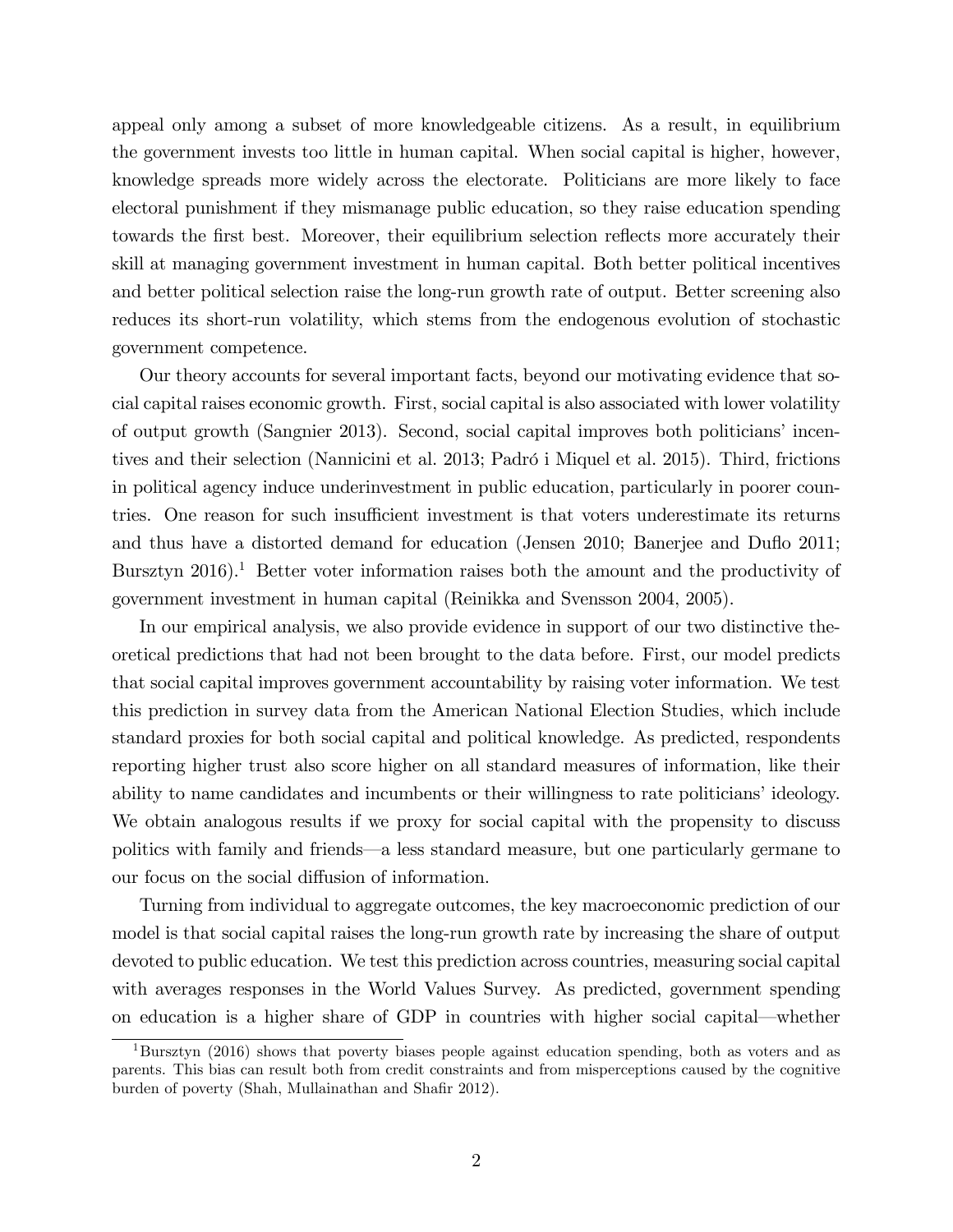measured by trust or by the likelihood of obtaining information from friends and colleagues. This relationship is robust to controlling for geographic and demographic characteristics, as well as for the overall size of government. To alleviate endogeneity concerns, we follow Tabellini's (2008) instrumental-variable strategy. Social capital is significantly predicted by the grammatical structure of a country's main language. The positive effect of social capital on public education spending is robust to the use of this instrument, which minimizes the threat of reverse causation.

Our analysis focuses on the effect of social capital on economic growth through higher public investment in education. The empirical importance of such an education channel is borne out by the Öndings of Gennaioli et al. (2013). Using both cross-country and crossregional data at the subnational level, they show that social capital significantly predicts economic development in a univariate setting. However, they find that this association is no longer statistically significant when controlling for human capital. The notion that higher investment in human capital is a key transmission channel for the causal effect of social capital on economic growth is also buttressed by the leading role of human capital as a driver of economic growth in general, whether across countries (Barro 1991; Manuelli and Seshandri 2014) or sub-national regions (Gennaioli et al. 2013; Islam, Minier and Ziliak 2015).

Our work is connected to several strands of literature. Most closely, a few models formalize how social capital can foster economic development by facilitating market transactions among private agents. In Zak and Knack's (2001) model, social capital alleviates agency frictions in financial intermediation, consistent with its empirical association with financial development (Guiso, Sapienza, and Zingales 2004). However, long-run growth may require a switch from transactions supported by social bonds to contracts supported by formal enforcement institutions (Routledge and von Amsberg 2003; Kumar and Matsusaka 2009; Lindner and Strulik 2015). This cautionary theoretical prediction is consistent with historical evidence (Greif 2006). We propose a complementary mechanism operating through frictions in political rather than corporate agency, and we show that social capital enables higher long-run growth by improving voters' ability to monitor their government.<sup>2</sup> Thus, our model vindicates Bowles and Gintisís (2002) insight that social capital and government intervention may be complements rather than substitutes.

We also contribute to the broader literature in economics that provides definitions of social capital consistent with rigorous formal modeling. Our precise, tractable definition is closest to Glaeser, Laibson and Sacerdote (2002), who interpret social capital as the resources

 ${}^{2}$ Empirically, social capital correlates with higher efficiency in all large organizations, whether private or public (La Porta et al. 1997).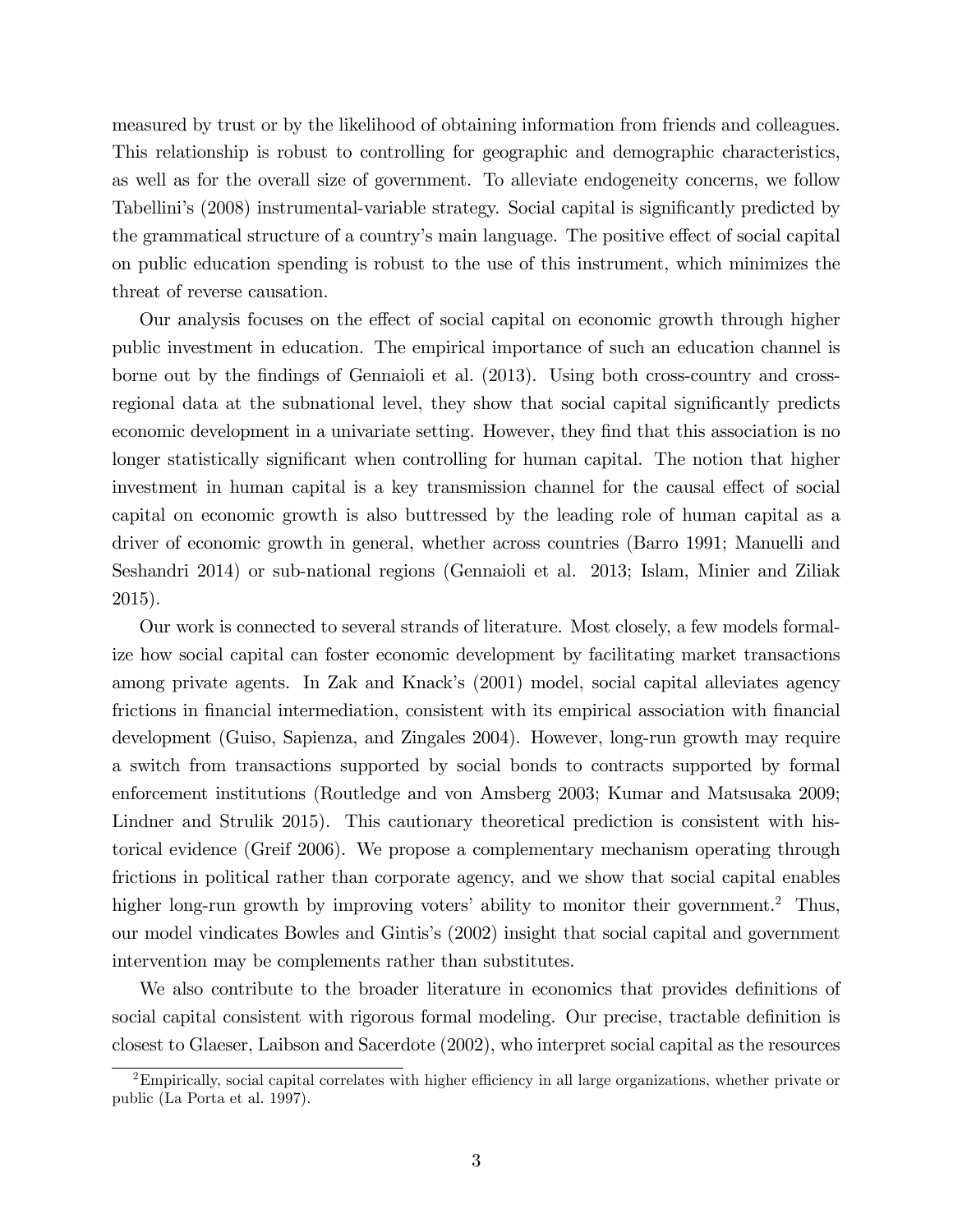that individuals can draw upon thanks to their network of interpersonal relations—a view that harks back to sociologists' original definition of social capital (Bourdieu 1986; Coleman 1988; Lin 2001). Our focus on information is justified by the long-standing recognition that it is among the main resources obtained through social connections (Granovetter 1973; Coleman 1988; Lin 2001; Durlauf and Fafchamps 2005). Another product of social connections is trust, the standard empirical proxy for social capital (Glaeser et al. 2000; Valenzuela, Park and Kee  $2009$ .<sup>3</sup> The concept of social capital becomes ambiguous when it conflates social connections and shared beliefs, norms and values (Putnam 1993, 2000; Fukuyama 1995). Guiso, Sapienza and Zingales (2011) resolve this ambiguity by defining civic capital as the shared beliefs and values that help solve the problem of collective action. Both theory and empirical evidence confirm that growth-promoting cultural traits help economic development (Galor and Moav 2002; Doepke and Zilibotti 2008; Guiso, Sapienza, and Zingales 2016; Gorodnichenko and Roland 2017). Our analysis suggests that civic culture and social capital—specifically, the social diffusion of information—are distinct and complementary drivers of growth.

Our model also speaks to the political economy of public finance under imperfect information. Democratic governments underprovide public goods that are shrouded from voters view (Eisensee and Strömberg 2007; Mani and Mukand 2007). More opaque expenditures and taxes are also more exposed to capture by special interests (Coate and Morris 1995; Ponzetto 2011; Glaeser and Ponzetto 2014). A growing body of empirical evidence shows that policy outcomes improve when citizens are more informed because politicians become more responsive to voters' needs (Besley and Burgess 2002; Reinikka and Svensson 2005; Snyder and Strömberg 2010). The literature has focused on the media as the main source of variation in voter information. We are the Örst to highlight theoretically and document empirically that social capital plays a similar role by acting as a knowledge multiplier.

Furthermore, we incorporate political agency and the social diffusion of information into a full-fledged model of endogenous stochastic growth. Thus, we contribute to the literature on political business cycles. Electoral pressures induce politicians to choose policies that try to deliver short-run benefits but end up imposing long-run costs (Rogoff and Sibert 1988; Persson and Tabellini 1990; Rogoff 1990). Economic performance fluctuates as politicians with heterogeneous competence win and lose elections (Alesina, Londregan, and Rosenthal 1993; Alesina and Rosenthal 1995; Alesina, Roubini, and Cohen 1997). Our analysis abstracts from variation in political incentives over the electoral calendar and from differences

 $3$ Moreover, Castelfranchi, Falcone and Marzo (2006) argue that to reap benefits from social relations it is insufficient to be merely connected, but it is necessary to be both connected and trusted. Bourlès, Bramoullé and Perez-Richet  $(2017)$  study formally the effect of altruism in social networks.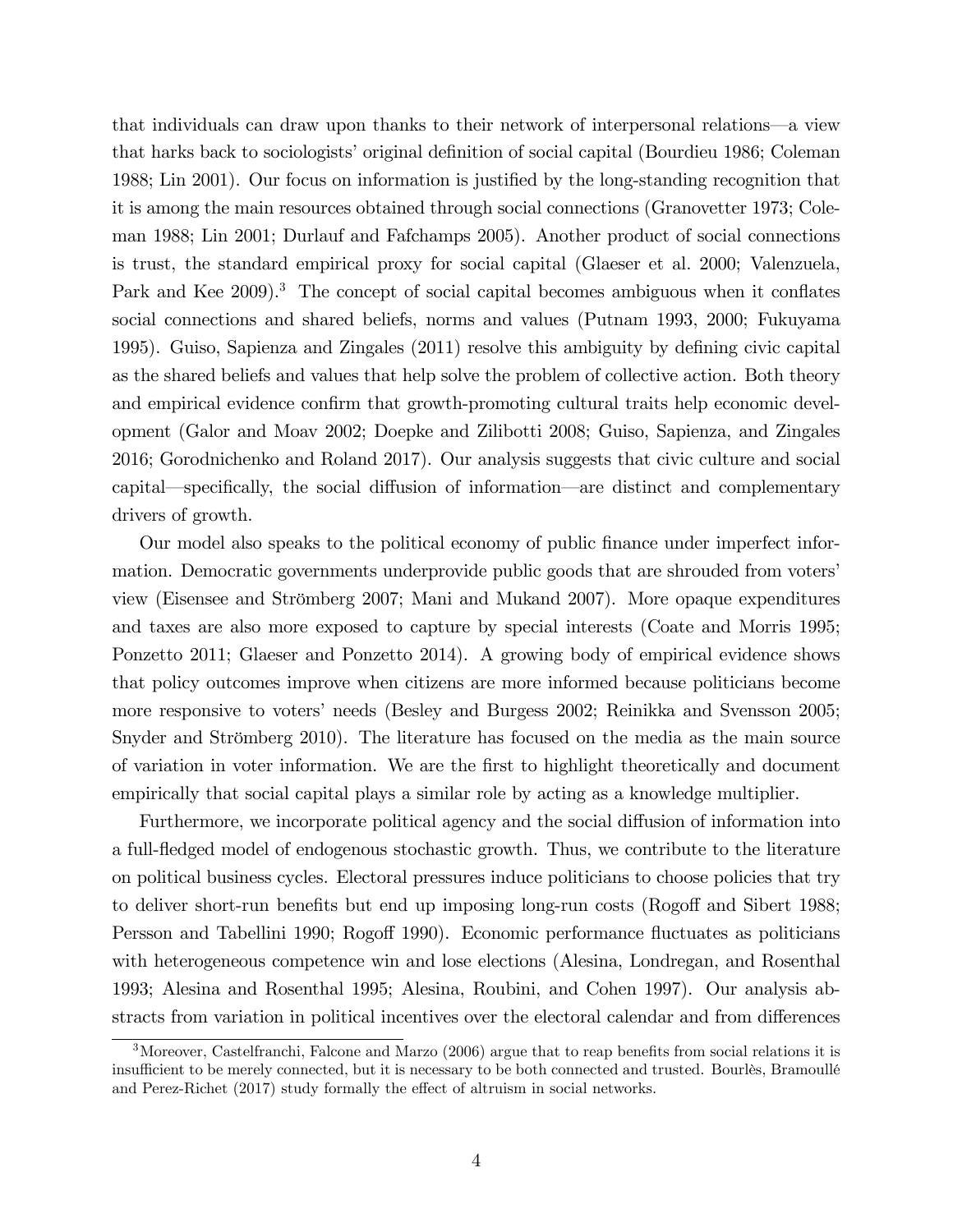in policy preferences across rival parties. On the other hand, we model for the first time social capital in this framework, and we show it can alleviate the impact of imperfect political agency on aggregate volatility.

The rest of the paper proceeds as follows. Section 2 presents our theoretical model. Section 3 presents its dynamic stochastic equilibrium and discusses how social capital and frictions in political agency determine realistic deviations from social optimality. Section 4 presents the novel empirical evidence supporting our theoretical predictions. Section 5 concludes. The Appendix provides all mathematical derivations and proofs.

# 2 Theoretical Model

#### 2.1 The Economic Environment

A closed economy is populated by a measure-one continuum of infinitely lived households who have identical preferences over private consumption  $c_t$  and government-provided public services  $g_t$ :

$$
U_t = \sum_{s=0}^{\infty} \beta^t \mathbb{E}_t \left[ (1 - \gamma) \log c_{t+s} + \gamma \log g_{t+s} \right],\tag{1}
$$

where  $\beta \in (0,1)$  is the discount factor and  $\gamma \in (0,1)$  the relative weight of public services in the utility function. The representative household inelastically supplies one unit of labor, and its dynamic budget constraint is:

$$
a_{t+1} = R_t a_t + (1 - \tau_t) w_t - c_t,
$$
\n(2)

where  $a_t$  denotes the household's assets,  $R_t$  their gross return,  $w_t$  labor earnings, and  $\tau_t \in$  $(0, 1)$  the tax rate on labor income.<sup>4</sup>

Firms have a Cobb-Douglas production technology and operate in perfectly competitive product and factor markets. Thus, production is represented by the neoclassical aggregate production function:

$$
y_t = Ah_t^{1-\alpha} k_t^{\alpha} \text{ for } \alpha \in (0,1), \tag{3}
$$

where  $y_t$  is output, A is a productivity shifter,  $h_t$  is human capital and  $k_t$  is physical capital. Physical capital depreciates fully every period, so its return equals:  $R_t = \alpha y_t/k_t$ . Each household is endowed with a homogeneous amount  $h_t$  of human capital and thus earns labor earnings:  $w_t = (1 - \alpha) y_t$ .

Physical and human capital are accumulated through investment by both private agents

<sup>&</sup>lt;sup>4</sup>Since labor supply is perfectly inelastic, labor taxes coincide with non-distortive lump-sum taxes.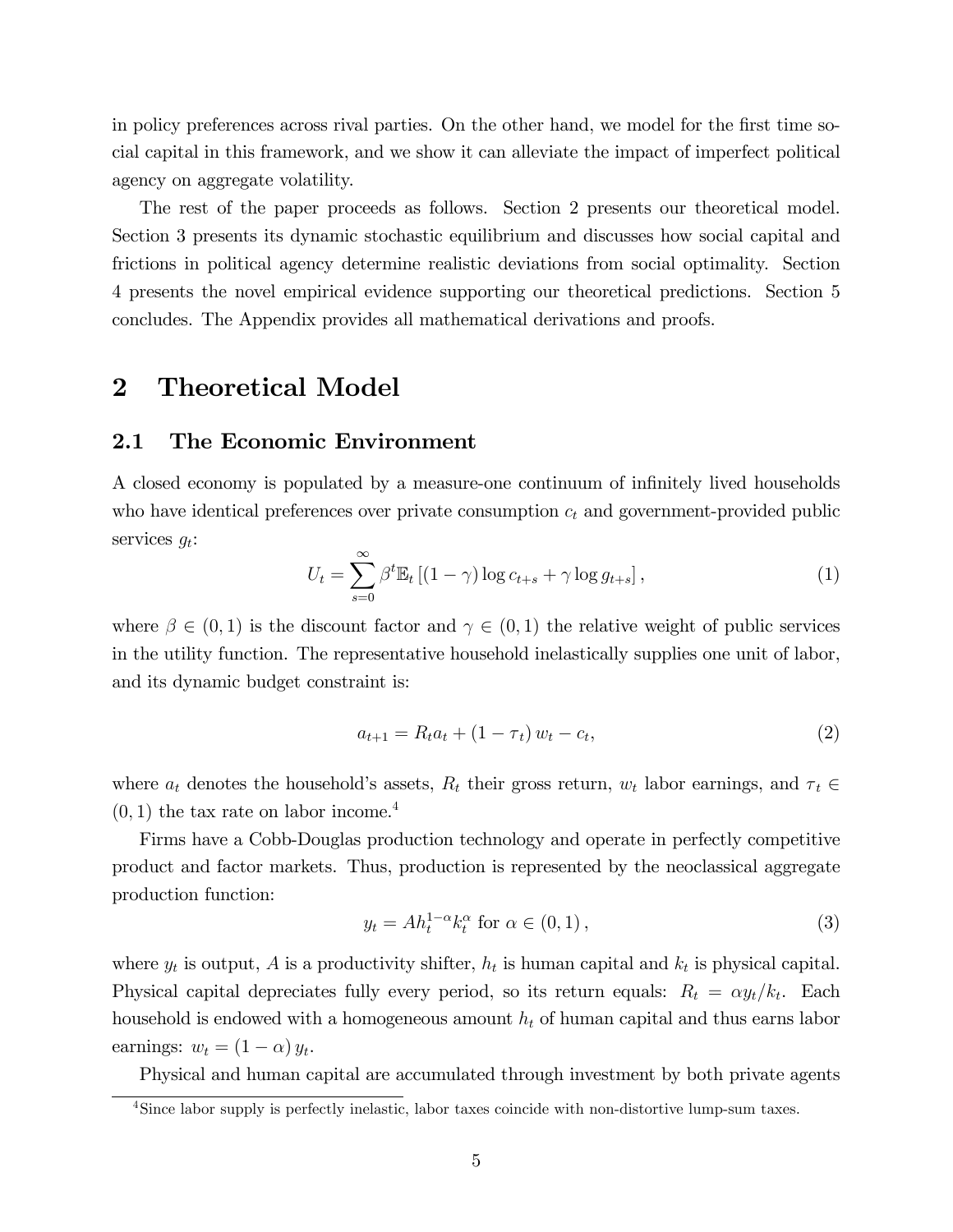and the government. The two investments are imperfect substitutes, so aggregate output has decreasing returns in each but constant returns in both together (Barro 1990). For simplicity, we assume that human capital is produced by public investment in education, while physical capital is produced by private investment.<sup>5</sup> The physical capital stock then coincides with household assets:  $a_t = k_t$  for all t. Since capital is not durable, the dynamic budget constraint of the private sector can be rewritten:

$$
k_{t+1} = [1 - (1 - \alpha) \tau_t] y_t - c_t.
$$
 (4)

The government levies a flat tax  $\tau_t$  on labor income and finances two types of public expenditures under a balanced-budget constraint:

$$
\tau_t (1 - \alpha) y_t = x_t^g + x_t^h, \tag{5}
$$

where  $x_t^g$  denotes expenditures on public services and  $x_t^h$  expenditures on public investment in education. The two expenditures translate into provision of public services and accumulation of human capital according to the stochastic technology:

$$
g_t = x_t^g \exp\left(\eta_t^g\right) \text{ and } h_{t+1} = x_t^h \exp\left(\eta_t^h\right). \tag{6}
$$

Public-sector productivity  $(\eta_t^g)$  $(t<sup>g</sup>, \eta<sub>t</sub><sup>h</sup>)$  represents the stochastic competence of the ruling government in providing each public good. Government competence is independent across the two types of expenditure, and it follows a first-order moving average process:

$$
\eta_t^g = \varepsilon_t^g + \varepsilon_{t-1}^g \text{ and } \eta_t^h = \varepsilon_t^h + \varepsilon_{t-1}^h. \tag{7}
$$

The innovations  $\varepsilon_t^g$  and  $\varepsilon_t^h$  are independent over time, across policies, and across politicians. They are drawn from common-knowledge invariant distributions that are symmetric around their mean  $\mathbb{E}_t \varepsilon_t^g = \mathbb{E}_t \varepsilon_t^h = 0$ . These distributions have variances Var  $(\varepsilon_t^g)$  $\sigma_d^g$  and Var  $(\varepsilon_t^h)$  =  $\sigma_h^2$ , and finite supports  $[-\hat{\varepsilon}_g, \hat{\varepsilon}_g]$  and  $[-\hat{\varepsilon}_h, \hat{\varepsilon}_h]$  respectively.

The dynamics of competence shocks can intuitively represent a political party that consists of overlapping generations of politicians. In each period  $t$ , the government comprises a cohort of senior party leaders who are approaching retirement, and a cohort of rising young politicians who will take over the party leadership in the following period. The first cohort has productivity  $\begin{pmatrix} \varepsilon_t^g \\ \end{pmatrix}$  $\left( \varepsilon_{t-1}^{g}, \varepsilon_{t-1}^{h} \right)$  and the second  $\left( \varepsilon_{t}^{g} \right)$  $(t^g, \varepsilon_t^h)$ , so the aggregate productivity of the

 $5$ Our results would be substantially unchanged if we assumed that future output is determined as a Cobb-Douglas function of four investments: private investment in physical capital, private investment in human capital, public investment in physical capital and public investment in human capital.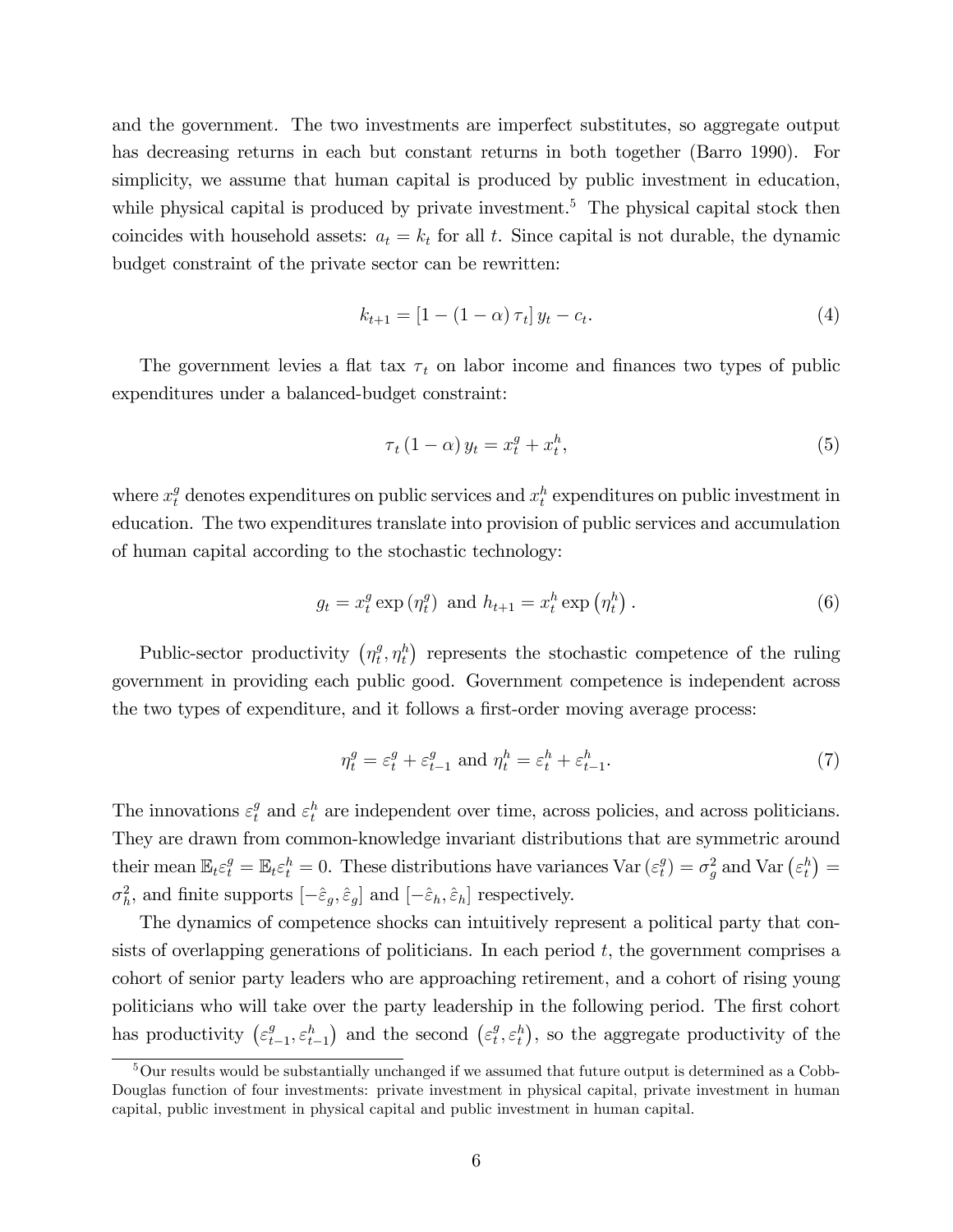ruling party is  $(\eta_t^g)$  $_{t}^{g}, \eta_{t}^{h}$ .

The structure of our economy follows the seminal model of endogenous growth with real business cycles (King, Plosser, and Rebelo 1988).<sup>6</sup> Our crucial innovation is that aggregate fluctuations are driven by government productivity, which is not an exogenous process as in the classic real business cycle model. The stochastic productivity of public investment in education  $(\eta_t^h)$  reflects not only exogenous ability draws, but also the endogenous dynamics of electoral success. We focus on the political frictions that a§ect the selection of politicians and their incentives to invest in human capital.<sup>7</sup>

### 2.2 Social Capital and the Political Process

Government policy-making is the outcome of an electoral process that motivates politicians through career concerns. Politicians internalize the welfare of the representative household, out of benevolence or simply because each politician belongs to a representative household. In addition, however, a politician derives an ego rent  $z > 0$  in every period in which he holds o¢ ce. If an incumbent is defeated in an election, his probability of returning to power in the future is nil. As a consequence, a ruling politician does not make policy decisions purely to maximize social welfare. He also aims at delivering policy outcomes that signal his ability and thereby increase his chances of re-election (Alesina and Tabellini 2008).

In the standard model of political career concerns, all voters perfectly observe all policy outcomes, though none observes the politicians' choices underpinning them. We assume that information is even less complete, and that some voters reach the election with imperfect knowledge of policy outcomes (Strömberg 2004; Boffa, Piolatto, and Ponzetto 2016). Crucially, the two types of government activity have different visibility. Public services  $(q_t)$ generate immediate utility benefits which are directly perceived by all citizens. In contrast, public investments in human capital bear their fruits  $(h_{t+1})$  only with a lag. These returns can be correctly anticipated by some voters. The remainder remain unaware of the social returns to public education until they are realized. At the time of the election they cast their ballot based on rational expectations  $(\mathbb{E}_t h_{t+1})$  rather than actual observation of policy outcomes  $(h_{t+1})$ .

<sup>&</sup>lt;sup>6</sup>In particular, we follow the canonical specification of a logarithmic utility function, a Cobb-Douglas production function, and non-durable capital. These assumptions are necessary for a stochastic growth model to have an exact analytical solution (Long and Plosser 1983).

<sup>&</sup>lt;sup>7</sup>Aside from its endogeneity, stochastic investment productivity  $(\eta_t^h)$  is isomorphic to a stochastic productivity of private production  $(\ln A_t)$ . Cobb-Douglas technology implies that all productivity shocks are Hicks neutral, while full depreciation implies that lagged shocks to capital accumulation are indistinguishable from current shocks to aggregate productivity. Thus, we abstain from considering stochastic shocks to privatesector productivity, which could be added without loss of tractability but would not yield any additional insight.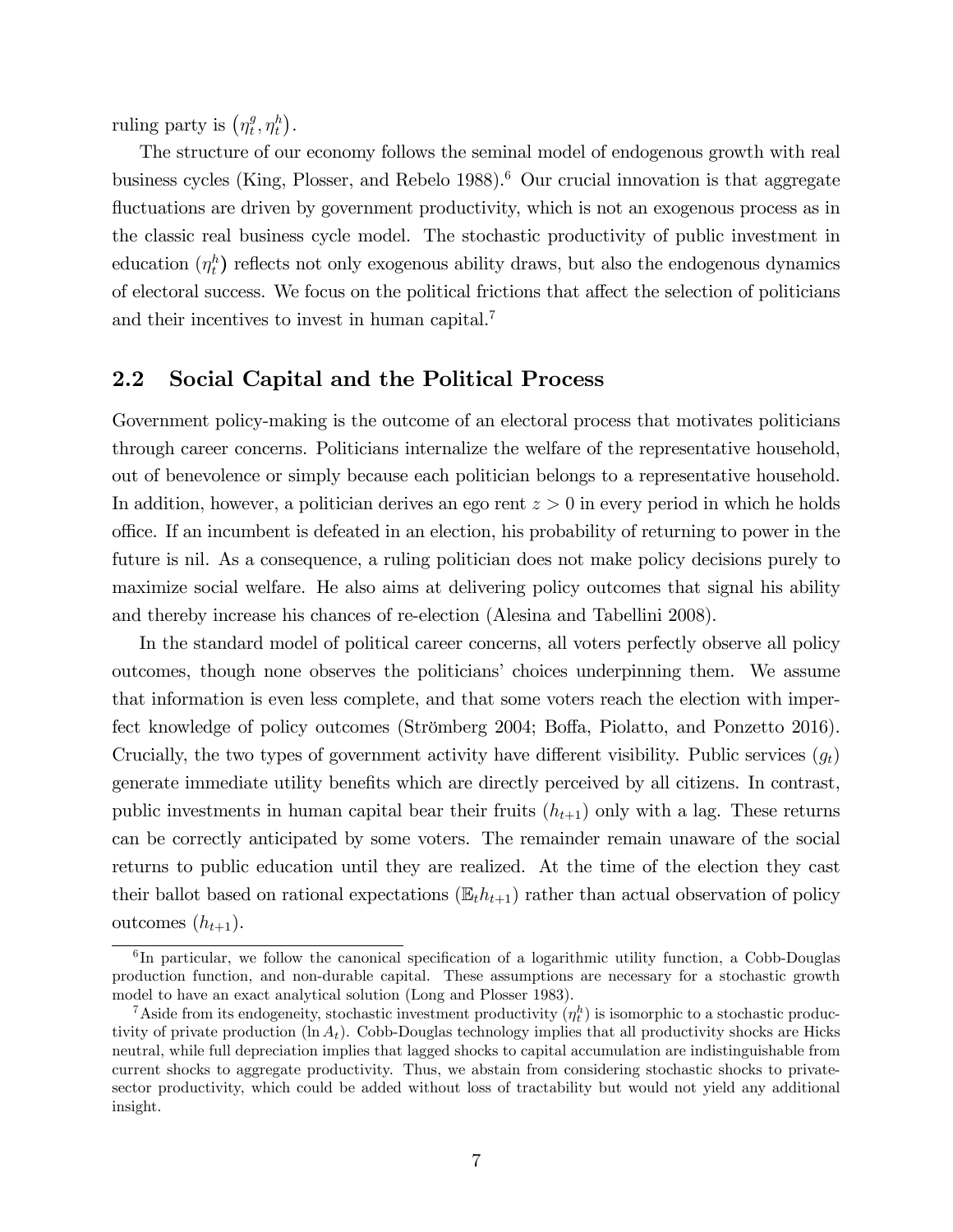Recent findings in the education literature support the view that the return to public investment in education is high, but more delayed and less visible than other government expenditures. This observation is particularly consistent with the finding that returns are highest for early-childhood interventions, whose fruits are the most delayed in time (Cunha and Heckman 2008; Chetty et al. 2011); and with the finding that voters pay little heed to education policies (Bursztyn 2016). Evidence from developing countries suggests that broad misperception of the returns to education is a key determinant of educational failure (Jensen  $2010$ ; Banerjee and Duflo  $2011$ ).

The role of social capital in alleviating such misperception is the focus of our analysis. We model the social diffusion of information among voters according to the classic Bass (1969) model. Each citizen can independently learn the true returns to human-capital investment from sources such as campaigning politicians and the media. This external information acquisition takes place at a constant rate  $p$  over continuous time. In addition, citizens also acquire information through social interactions with other agents. Such interactions take place at a constant rate  $q$  and match random pairs of citizens. If one of them is already informed, knowledge then spreads socially to the other.

As a result, the share  $\theta$  of informed voters evolves over time according to the differential equation:

$$
\theta' = (p + q\theta) (1 - \theta). \tag{8}
$$

Integrating Equation (8), after a unit amount of time the share of informed agents rises from zero to an eventual level:

$$
\theta(p,q) = \frac{1 - e^{-p-q}}{1 + (q/p) e^{-p-q}}.
$$
\n(9)

Voter knowledge is intuitively increasing in both exogenous information acquisition  $\left(\frac{\partial \theta}{\partial p}\right)$ 0) and social connectedness  $(\partial \theta / \partial q > 0)$ .

The rate of social information diffusion q provides our formal measure of social capital. It captures analytically sociologists' original definition of social capital as the resources that individuals can draw upon thanks to their network of interpersonal relations (Bourdieu 1986; Coleman 1988). It also reflects the long-standing recognition that information is among the main resources obtained from social interactions (Granovetter 1973; Lin 2001; Durlauf and Fafchamps 2005). In particular, social interactions play a key role in the acquisition of political information (Cialdini 1984; Zaller 1992; Beck et al. 2002).<sup>8</sup>

<sup>8</sup>Empirical evidence is consistent with the view that social capital raises voter awareness of all government activity. In our model, all voters are perfectly informed of the quality of current public services  $g_t$ , regardless of their level of social capital. This simplifying assumption does not materially affect our results. Our key assumption is that government investment in human capital is a relatively more opaque dimension of public spending. Even if voters were imperfectly informed about all dimensions of government activity, greater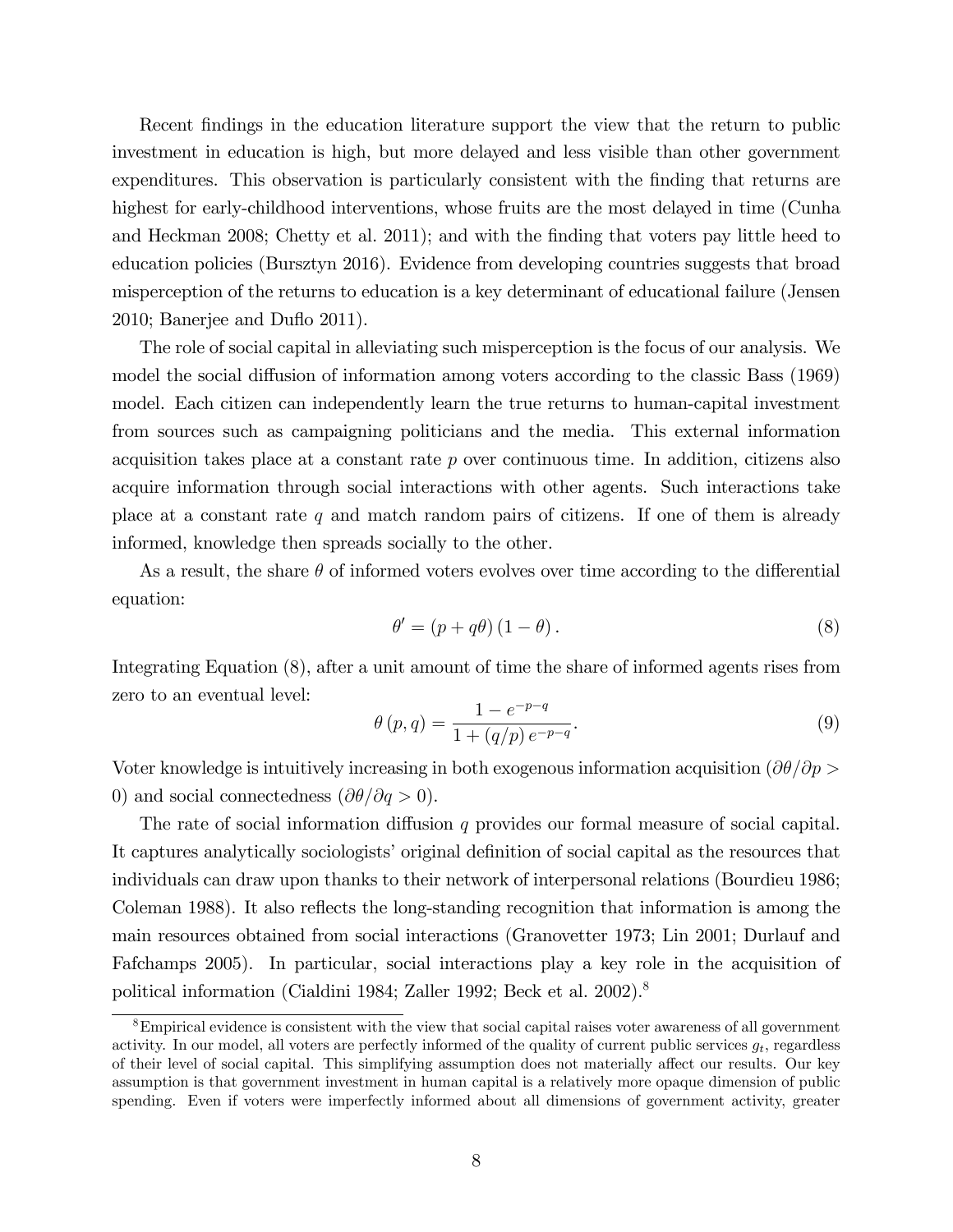Within each period  $t$ , events unfold according to the following timeline.

- 1. All agents observe the stocks of physical capital  $k_t$  and human capital  $h_t$ , output  $y_t$ , factor rewards  $R_t$  and  $w_t$ , as well as the government's past competence shocks  $\varepsilon_{t-1}^g$  and  $\varepsilon_{t-1}^h$ .
- 2. The government sets the tax rate  $\tau_t$ , which all citizens observe.
- 3. Citizens choose consumption  $c_t$  and investment in physical capital  $k_{t+1}$ . Simultaneously, the government chooses expenditures  $x_t^g$  and  $x_t^h$ . No citizen can observe directly either expenditure, though all observe their sum.
- 4. The government's competence shocks  $\varepsilon_t^g$  and  $\varepsilon_t^h$  are realized, but they are not directly observable until the following period  $t + 1$ . The provision of public services  $g_t$  and the accumulation of human capital  $h_{t+1}$  are determined as a consequence. All citizens observe the provision of public services  $g_t$ .
- 5. Over an amount of time normalized to unity, each citizen independently observes  $h_{t+1}$ with a learning rate  $p > 0$ . Over the same period, information-sharing encounters between random pairs of citizens take place with a meeting rate  $q > 0$ . When an uninformed citizen has such a meeting with an informed citizen, he endogenously learns  $h_{t+1}$ .
- 6. An election is held, pitting the incumbent against a single challenger, randomly drawn from a continuum of potential office-holders whose ability is independently realized from the same distribution.

The electoral aggregation of voters' preferences and information reflects an intensive margin of political support, following the probabilistic voting approach (Lindbeck and Weibull 1987; Persson and Tabellini 2000). Each voterís preferences consist of two independent elements. First, citizens have preferences over future policy outcomes. On the basis of all information available to him, voter  $i$  has rational expectations that his future utility from private consumption and public services will be  $\mathbb{E}_t^i(U_{t+1}|I_t)$  if the incumbent wins re-election, or  $\mathbb{E}_t^i(U_{t+1}|C_t)$  if the challenger defeats him. In addition, voters are swayed by individual responsiveness  $\xi_{I,t}^{i}$  and  $\xi_{C,t}^{i}$  to the candidates' non-policy characteristics, such as their personal likability or the long-standing ideology of their party. Voter  $i$  casts his ballot for the incumbent if and only if  $\mathbb{E}_t^i(U_{t+1}|I_t) + \xi_{I,t}^i \geq \mathbb{E}_t^i(U_{t+1}|C_t) + \xi_{C,t}^i$ .

social capital would make them disproportionately more knowledgeable about the more shrouded dimension (Glaeser and Ponzetto 2014).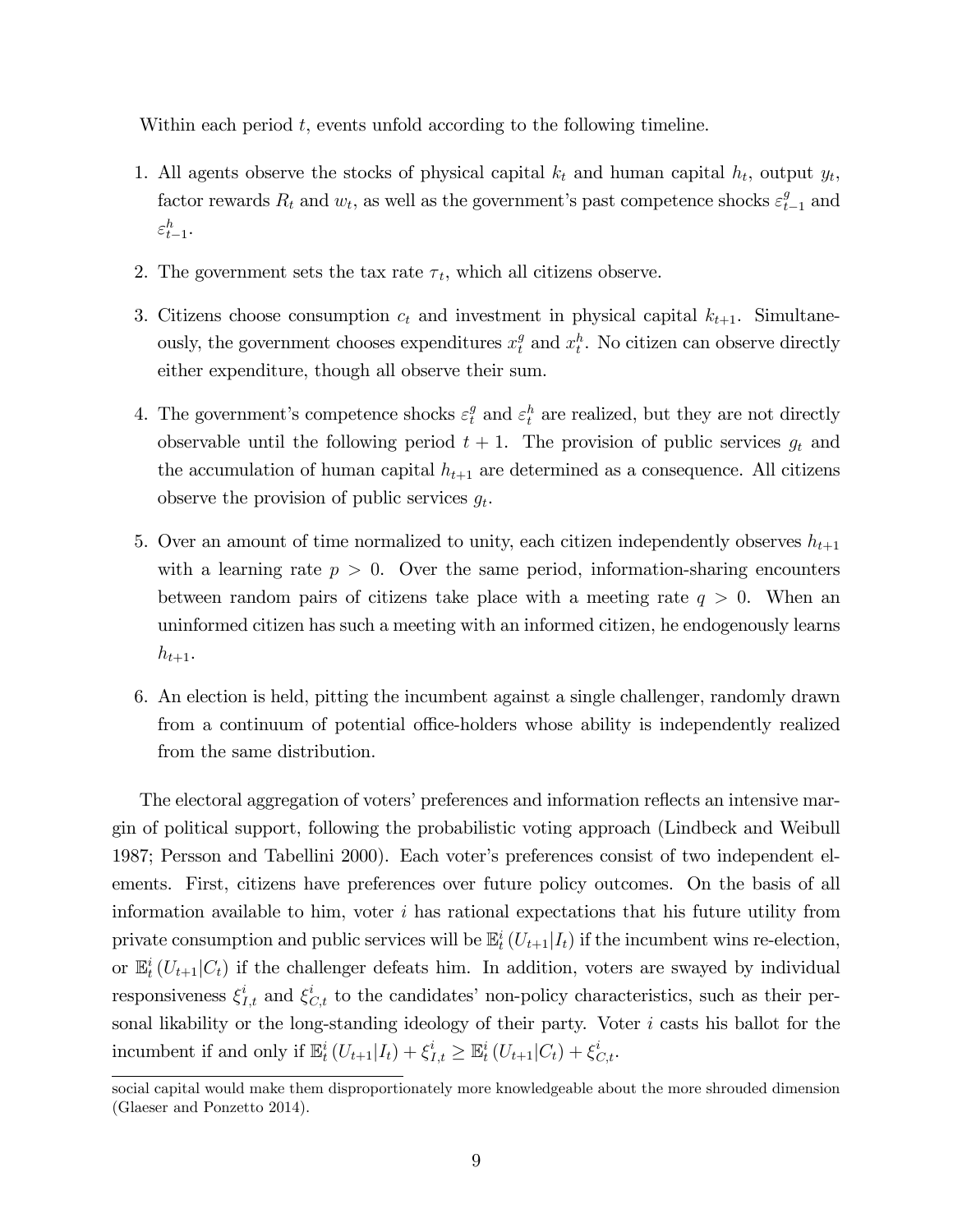Policy preferences can be summarized by the difference  $\Delta_t^i \equiv \mathbb{E}_t^i (U_{t+1}|I_t) - \mathbb{E}_t^i (U_{t+1}|C_t)$ . Non-policy preferences can be disaggregated into two independent components, a common and an idiosyncratic one:  $\xi_{C,t}^i - \xi_{I,t}^i \equiv \Psi_t + \psi_t^i$  $t_t^i$ . Then i supports the incumbent if and only if  $\Delta_t^i \geq \Psi_t + \psi_t^i$  $t_t^i$ . The common shock  $\Psi_t$  is a measure of the incumbent's overall popularity, and it accounts for aggregate uncertainty in the electoral outcome. The idiosyncratic shock  $\psi_t^i$  accounts for imperfect predictability of each agent's voting decision. It is i.i.d. across voters and over time. Both shocks are symmetric around zero, so non-policy preferences do not induce a systematic pro- or anti-incumbent bias. Moreover, the support of the voters' preference shocks  $\Psi_t$  and  $\psi_t^i$  $t<sub>t</sub>$  is sufficiently wide, and that of the politicians' competence shocks  $\varepsilon_t^g$  and  $\varepsilon_t^h$  sufficiently narrow, that neither the outcome of the election nor any single voter's ballot is perfectly predictable on the basis of policy outcomes  $g_t$  and  $h_{t+1}$  alone. Finally, we assume that both  $\Psi_t$  and  $\psi_t^i$  are uniformly distributed, and denote by  $\phi$  the uniform density of  $\Psi_t$ .

### 2.3 Solving for the Dynamic Equilibrium

The solution of our model describes the dynamic stochastic general equilibrium of the economy in terms of a welfare function and policy rule for private households. The additional political structure of our model entails that the solution also includes a value function for the ruling politician and the policy rule according to which he sets taxes and chooses public investment in education.

These political-economy functions are shaped by career concerns, as voters infer government competence from the provision of public services and the returns to human-capital investment. Given that ability follows a first-order moving average process, the incumbent's performance during his latest term in office contains all available information about his future competence. We will disregard the possibility of politicians developing a reputation for ignoring career concerns, and restrict our analysis to Markov perfect equilibria. The requirement of Markov perfection is not restrictive for economic decisions in our environment.

According to the sequence of events outlined above, agents make choices and inferences as follows.

1. The initial state of the economy is described by the vector:

$$
s_t \equiv \left(k_t, h_t, \varepsilon_{t-1}^g, \varepsilon_{t-1}^h\right),\tag{10}
$$

which includes the capital stocks and the known inherited components of government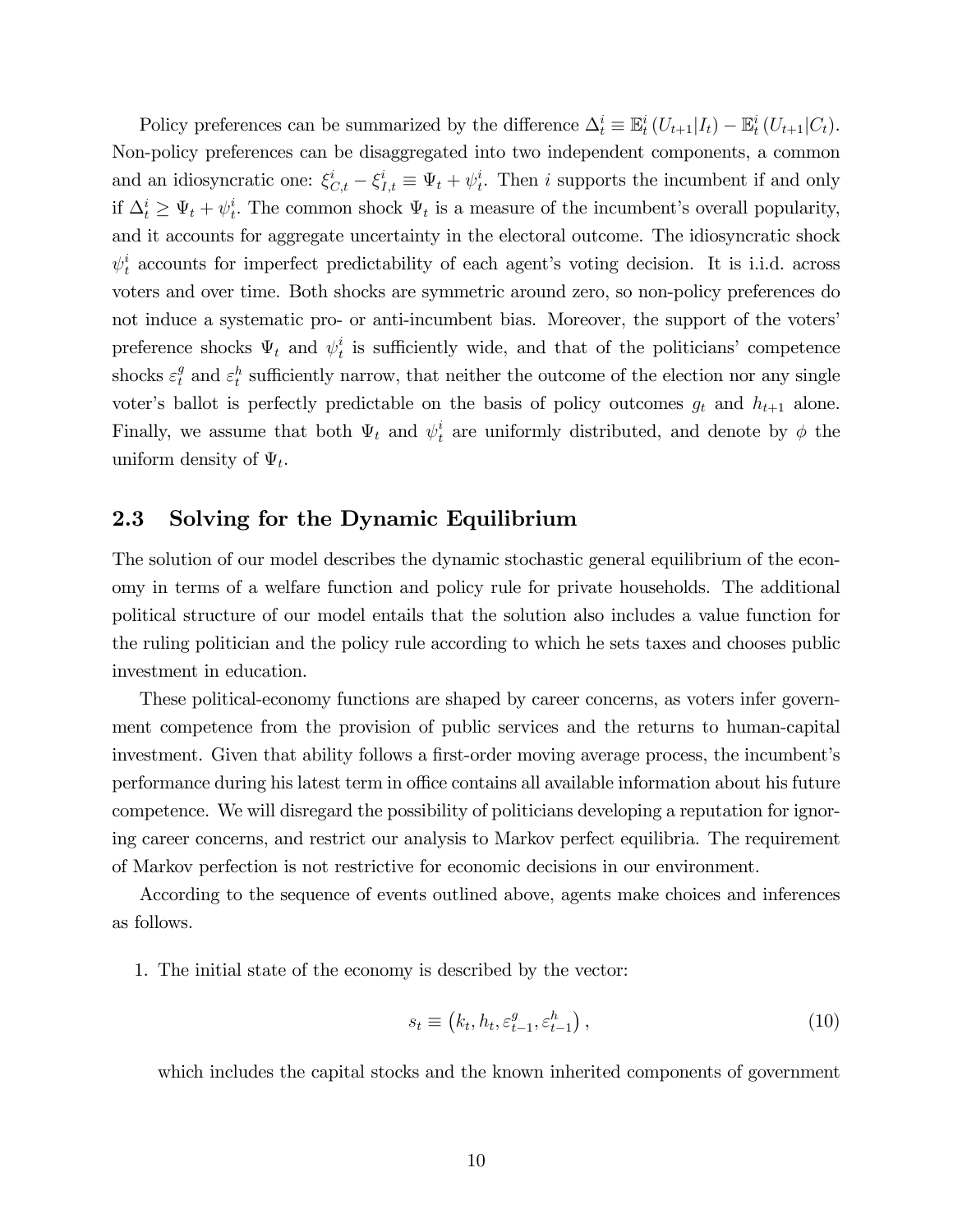competence. Output is determined according to the aggregate production function:

$$
y_t = y(k_t, h_t) \equiv Ah_t^{1-\alpha} k_t^{\alpha}.
$$
 (11)

In equilibrium, the welfare of the representative household is defined by the function  $V(s_t)$ .

2. The government sets taxes according to the equilibrium rule:

$$
\tau_t = T(s_t). \tag{12}
$$

3. Citizens observe the tax rate  $\tau_t$  and choose private investment in physical capital according to the equilibrium rule:

$$
k_{t+1} = K\left(s_t, \tau_t\right). \tag{13}
$$

Consumption is jointly determined by the private-sector budget constraint (Equation 4). At the same time, the government chooses public investment in education according to the equilibrium rule:

$$
x_t^h = H\left(s_t, \tau_t\right). \tag{14}
$$

Expenditure on public services is jointly determined by the public-sector budget constraint (Equation 5).

- 4. Public-good provision is realized according to its production technology (Equation 6) and the evolution of government competence (Equation 7).
- 5. The observation of the state  $s_t$ , taxes  $\tau_t$  and public services  $g_t$ , jointly with rational expectations of the strategy  $H(s_t, \tau_t)$ , allows all voters to infer with certainty the incumbent's competence at providing public services:

$$
\varepsilon^{g} \left(s_{t}, \tau_{t}, g_{t}\right) \equiv \log g_{t} - \log\left[\tau_{t} \left(1-\alpha\right) y\left(k_{t}, h_{t}\right) - H\left(s_{t}, \tau_{t}\right)\right] - \varepsilon_{t-1}^{g}.\tag{15}
$$

A fraction  $\theta(p,q)$  of informed voters also learn the true value  $h_{t+1}$ , and can likewise infer with certainty the incumbent's competence at providing public investment in education:

$$
\varepsilon^{h}\left(s_{t},\tau_{t},h_{t+1}\right) \equiv \log h_{t+1} - \log H\left(s_{t},\tau_{t}\right) - \varepsilon_{t-1}^{h}.\tag{16}
$$

The remaining fraction  $1 - \theta(p, q)$  of uninformed voters do not learn  $h_{t+1}$ , and therefore from their point of view  $\varepsilon_t^h$  remains an unknown realization from the common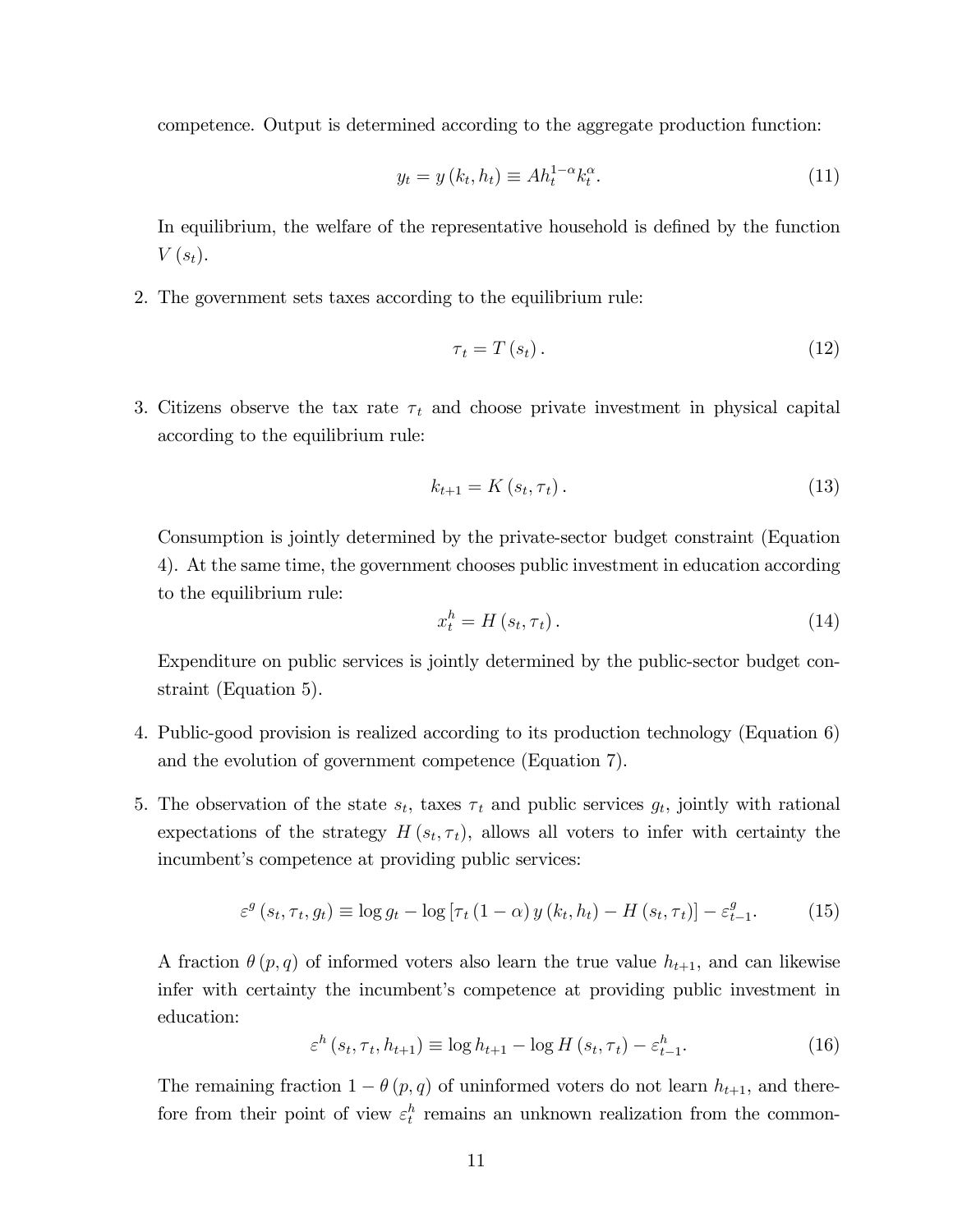knowledge distribution of ability.

6. The future capital stocks  $k_{t+1}$  and  $h_{t+1}$  are determined before the election and do not depend on its outcome. Policy preferences hinge on the comparison between the ability of the incumbent  $(\varepsilon_t^g)$  $\mathbf{f}_t^g, \varepsilon_t^h$  and that of the challenger, which we denote by  $(\omega_t^g)$  $_t^g, \omega_t^h$ ). The challenger has no track record in office, so the only information about his competence is that it is an independent draw from the common distribution of ability.

Informed voters have policy preferences:

$$
\Delta_{1}(s_{t}, \tau_{t}, k_{t+1}, g_{t}, h_{t+1}) \equiv V\left(k_{t+1}, h_{t+1}, \varepsilon^{g}(s_{t}, \tau_{t}, g_{t}), \varepsilon^{h}(s_{t}, \tau_{t}, h_{t+1})\right) - \mathbb{E}_{t}V\left(k_{t+1}, h_{t+1}, \omega_{t}^{g}, \omega_{t}^{h}\right); \quad (17)
$$

while uninformed voters have policy preferences:

$$
\Delta_0(s_t, \tau_t, k_{t+1}, g_t) \equiv \mathbb{E}_t V\left(k_{t+1}, e^{\varepsilon_{t-1}^h + \varepsilon_t^h} H(\tau_t, s_t), \varepsilon^g(s_t, \tau_t, g_t), \varepsilon_t^h\right) - \mathbb{E}_t V\left(k_{t+1}, e^{\varepsilon_{t-1}^h + \varepsilon_t^h} H(\tau_t, s_t), \omega_t^g, \omega_t^h\right). \tag{18}
$$

Given the independent realizations of the uniform idiosyncratic shocks  $\psi_t^i$  $_t^i$ , the incumbent is re-elected if and only if the realization of the aggregate popularity shock  $\Psi_t$  is such that:

$$
\Psi_t \le \theta(p,q) \, \Delta_1 \left( s_t, \tau_t, k_{t+1}, g_t, h_{t+1} \right) + \left[ 1 - \theta(p,q) \right] \Delta_0 \left( s_t, \tau_t, k_{t+1}, g_t \right). \tag{19}
$$

To simplify the exposition, we give here a simplified intuitive description of the dynamic equilibrium. The complete formal definition is provided in the Appendix.

**Definition 1** A Markov-perfect dynamic equilibrium consists of a welfare function  $V(s_t)$ , an additional value  $Z(s_t)$  of holding political office, a tax-setting rule  $T(s_t)$ , a public investment rule  $H(s_t, \tau_t)$ , and a private investment rule  $K(s_t, \tau_t)$  such that:

- 1. The social welfare function  $V$  is defined recursively, given the policy rules  $T$ ,  $K$  and  $H$ , and the equilibrium probability of the incumbent's re-election.
- 2. The additional value of political incumbency  $Z$  is defined recursively, given the equilibrium probability of the incumbent's re-election.
- 3. Labor-income taxes T and expenditure on public education H are chosen by the government to maximize its objective function  $V + Z$ , which includes both social welfare and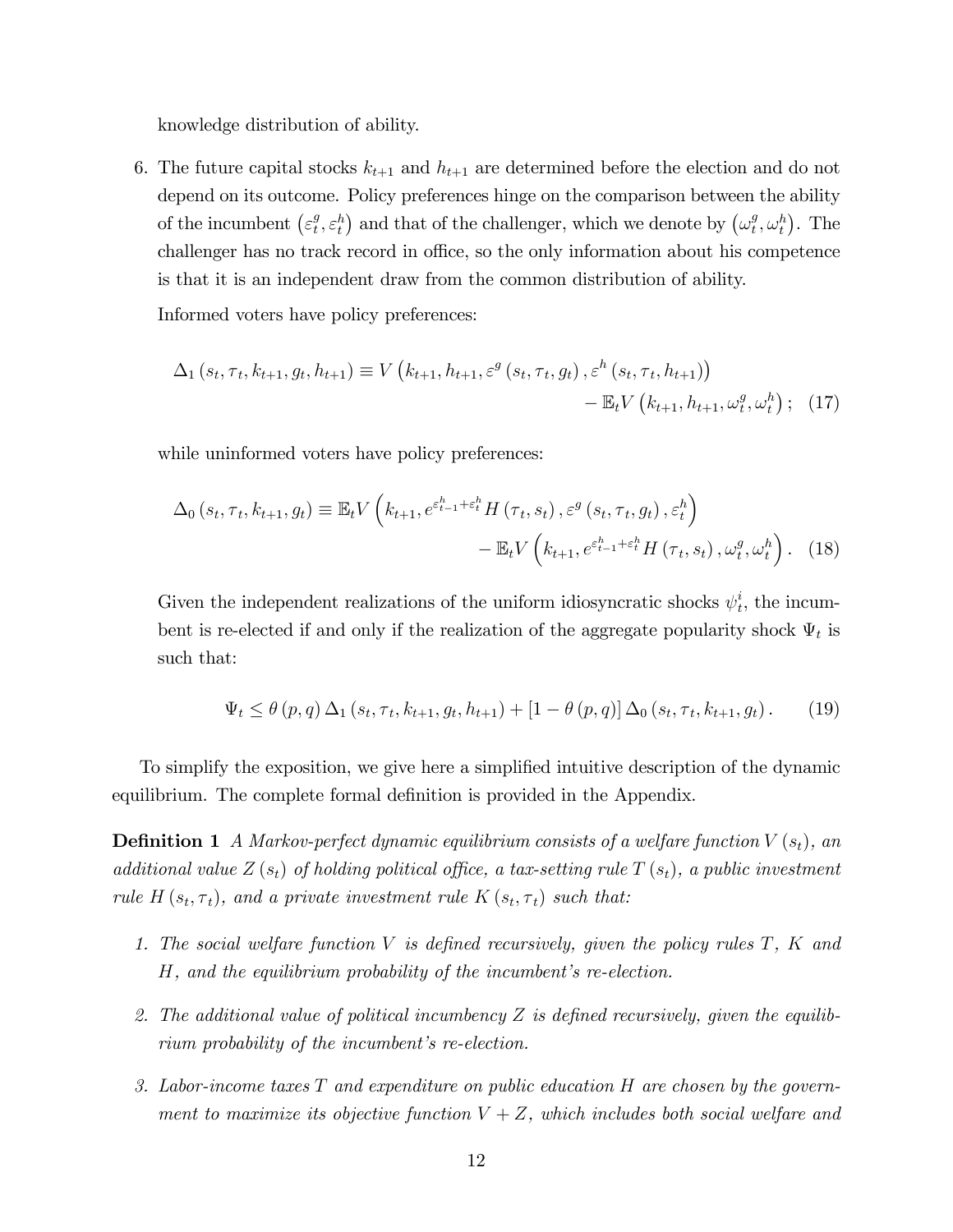the private value of re-election Z. The government rationally anticipates the private investment choice  $K$  as well as the probability of re-election.

4. Private investment K is chosen by the representative household to maximize welfare  $V$ . The household rationally anticipates the government investment choice  $H$  as well as the incumbent's probability of re-election.

The first component of the dynamic equilibrium is the social welfare function, which is defined recursively taking into account the equilibrium policy rule. It is not simply defined by a Bellman equation because citizens choose their investment in physical capital to maximize their utility—which coincides with social welfare—but politicians instead choose taxation and investment in human capital with an eye to re-election. The outcome of the election enters the welfare function because it determines whether in period  $t+1$  the government has the competence of the period-t incumbent  $(\varepsilon_t^g)$  $(\theta_t^g, \varepsilon_t^h)$  or the challenger's  $(\omega_t^g)$  $_t^g, \omega_t^h$ .

The second equilibrium component is the additional value of political incumbency that distorts politicians' choices away from social welfare maximization. Its recursive definition is simple because all the variation is coming from the probability of re-election, which responds to equilibrium policy choices and to the realization of competence shocks.

The government's policy choices take into consideration both politicians' concern for welfare and their personal desire for re-election. The government first sets a tax rate, which determines the budget constraints of both the private and the public sector. This choice incorporates rational expectations of the investments, both public and private, that it will induce. Then the government allocates public spending taking into account the tax rate  $\tau_t$ and the ensuing public-sector budget constraint.

At the same time, households choose consumption and savings to maximize welfare. At the time of this choice, agents observe the tax rate  $\tau_t$  that determines the privatesector budget constraint. Both the politicians and the representative household have rational expectations over each other's simultaneous investment choice and over electoral outcomes.

Economic decisions are made by private agents and by the government based on the same information. When the household budget and the government budget are allocated, everybody knows the predetermined component of government productivity  $(\varepsilon_t^g)$  $_{t-1}^g, \varepsilon_{t-1}^h$ ), but nobody knows the period-t innovation  $(\varepsilon_t^g)$  $(t^g, \varepsilon^h_t)$ . As a result, the government has no private information to signal and its policy rule depends only on public information  $(s_t)$ . Yet, policy-making crucially reflects the government's incentives to manipulate voters' information by "signal-jamming." If the government raised expenditure on one public good above the expected equilibrium amount, voters who observe the respective policy outcome would be surprised and mistakenly infer an ability innovation above its true level.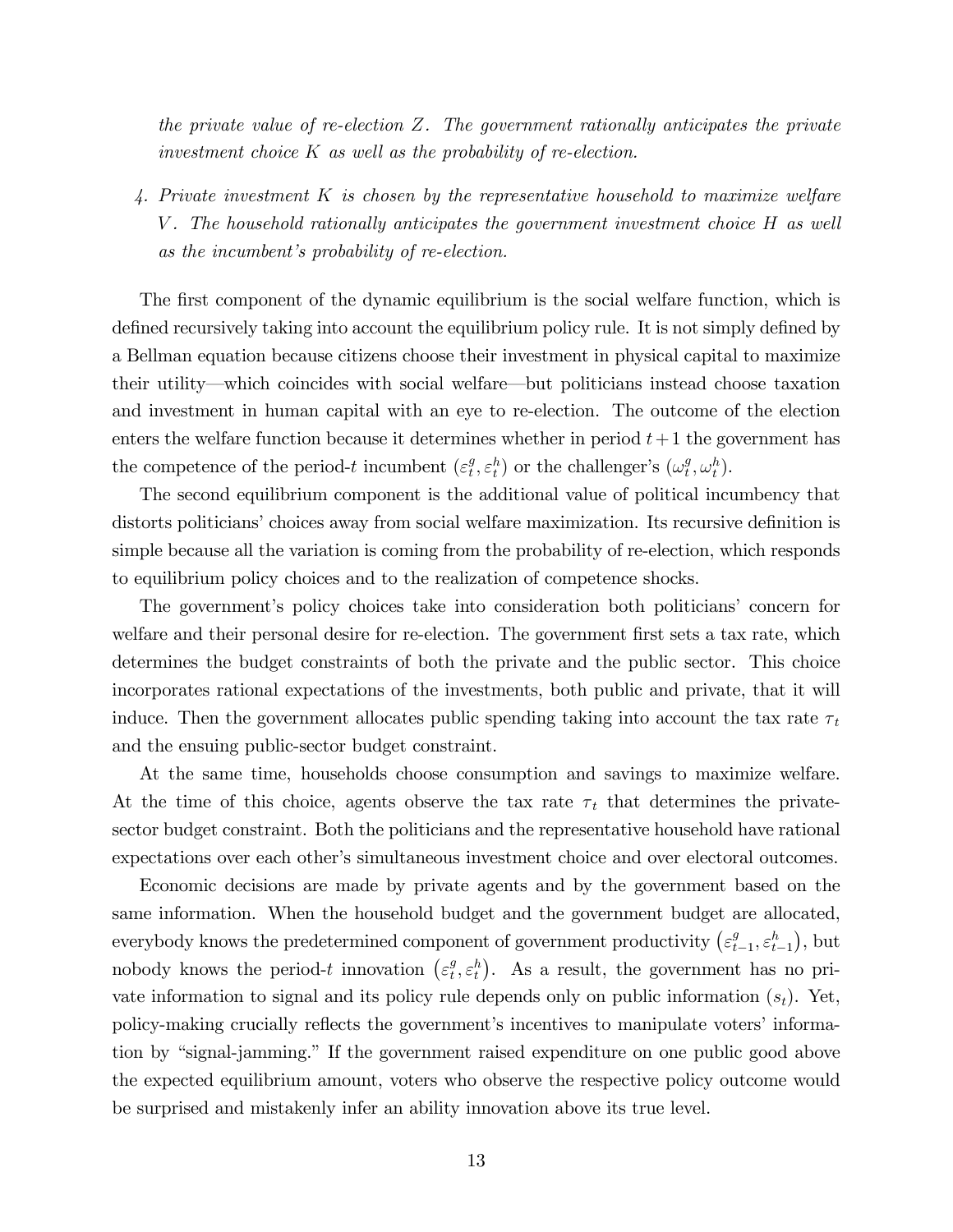# 3 Political Agency and Equilibrium Dynamics

### 3.1 The Efficient Benchmark

We begin by characterizing the equilibrium in the absence of political-economy frictions. The solution to the welfare-maximizing social planner's problem provides a benchmark of first-best optimality to which the equilibrium dynamics of the decentralized economy can be compared.

The benevolent planner controls both private and public spending, as well as political turnover. His choices occur with the same timing as those of the decentralized economy. He chooses  $c_t$ ,  $k_{t+1}$ ,  $x_t^g$  and  $x_t^h$  on the basis of  $s_t$  alone, before the competence shocks  $\varepsilon_t^g$  and  $\varepsilon_t^h$ are realized. After the realization of the shocks, the planner chooses political turnover to maximize social welfare.

Again, we give here an intuitive description of the social optimum, whose formal definition is provided in the Appendix.

**Definition 2** The solution to the planner's problem consists of a welfare function  $V^*(s_t)$ , a private investment rule  $K^*(s_t)$ , public spending rules  $G^*(s_t)$  and  $H^*(s_t)$ , and a re-election rule such that:

- 1. The social welfare function  $V^*$  satisfies the Bellman equation for the welfare maximization problem, and the allocation of output  $(K^*, G^*, H^*)$  is the associated optimal policy rule.
- 2. The incumbent politician is re-elected if and only if

$$
V\left(K^*(s_t), e^{\varepsilon_{t-1}^h + \varepsilon_t^h} H^*(s_t), \varepsilon_t^g, \varepsilon_t^h\right) \geq \mathbb{E}_t V\left(K^*(s_t), e^{\varepsilon_{t-1}^h + \varepsilon_t^h} H^*(s_t), \omega_t^g, \omega_t^h\right).
$$

Unlike the dynamic equilibrium of the decentralized economy characterized in Definition 1, the planner's problem is defined by a simple Bellman equation. All distortions arise from imperfections in political agency. The politicianís objective does not coincide with the voters' and the benevolent planner's because he also cares for his own re-election ( $z > 0$ ). This private concern is irrelevant for welfare maximization, both because the incumbent is a measure-zero atomistic agent, and because in any case there is a ruling politician enjoying the value of office z. His identity is irrelevant for a utilitarian social welfare function.<sup>9</sup>

 $9$ Moreover, our definition of the social optimum treats as mere flukes of electoral campaigning the nonpolicy factors that randomly sway voters towards or against the incumbent  $(\Psi_t$  and  $\psi_t^i$ ). We assume that voters are influenced by transitory popularity shocks that do not truly translate into post-election welfare gains. Thus, electoral aggregation of preferences is another source of political frictions. Even fully informed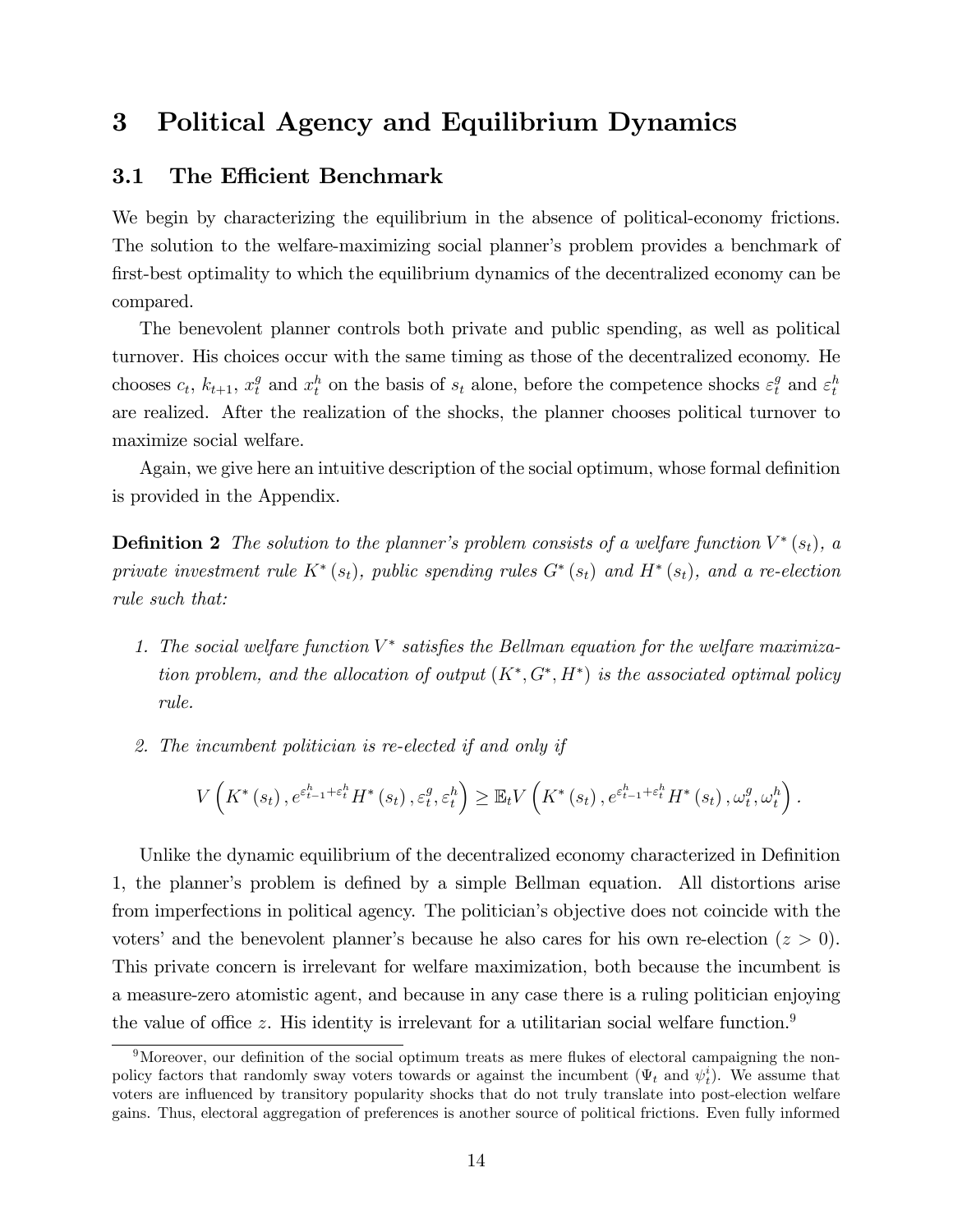The planner's problem admits a closed-form analytical solution.

**Proposition 1** The solution to the planner's problem is characterized by:

1. The social welfare function:

$$
V^*(s_t) = \frac{1}{1-\beta} \begin{cases} (1-\beta)(1-\gamma)\log[(1-\beta)(1-\gamma)] + \alpha\beta\log(\alpha\beta) \\ + (1-\beta)\gamma\log[(1-\beta)\gamma] + (1-\alpha)\beta\log[(1-\alpha)\beta] \\ + \log A + \alpha\log k_t + (1-\alpha)\log h_t \\ + (1-\beta)\gamma\varepsilon_{t-1}^g + \beta(1-\alpha)\varepsilon_{t-1}^h \end{cases} + \beta\mathbb{E}_t \begin{bmatrix} 0 \\ \gamma\varepsilon_t^g + \frac{\beta}{1-\beta}(1-\alpha)\varepsilon_t^h \geq 0 \end{bmatrix}.
$$

2. The allocation of output:

$$
\frac{K^*(s_t)}{y(k_t, h_t)} = \alpha \beta, \frac{G^*(s_t)}{y(k_t, h_t)} = (1 - \beta) \gamma, \text{ and } \frac{H^*(s_t)}{y(k_t, h_t)} = (1 - \alpha) \beta.
$$

3. Re-election of the incumbent politician if and only if:

$$
\gamma \varepsilon_t^g + \frac{\beta}{1-\beta} \left(1-\alpha\right) \varepsilon_t^h \ge 0.
$$

The model is solved by the educated guess of the tractable separable form:

$$
V(s_t) = v_0 + v_k \log k_t + v_h \log h_t + v_\varepsilon^g \varepsilon_{t-1}^g + v_\varepsilon^h \varepsilon_{t-1}^h. \tag{20}
$$

The invariant optimal allocation of output is a standard feature of analytically tractable real business cycle models. With Cobb-Douglas technology and preferences, all types of consumption and investment have constant budget shares. Consumption is optimized when the ratio of expenditure on private consumption and public services equals the ratio of their shares in the household utility function  $(c_t/x_t^g = \gamma/(1-\gamma))$ . Investment is optimized when the ratio of investments in private capital formation and public education equals the ratio of the shares of physical and human capital in the aggregate production function  $(k_{t+1}/x_t^h = \alpha/(1-\alpha)$ . With full capital depreciation every period, the allocation of output

voters fail to follow the welfare planner's optimal rule for the selection of politicians, which is based on inferred competence only. Alternatively, we could assume that the voters' taste shocks reflect a meaningful component of their welfare after the election. Then the outcome of the election would be welfare-maximizing if and only if voters are fully informed  $(\theta(p,q) = 1)$ . Our results would be qualitatively unaffected, and the only quantitative difference would be in the distribution of the government's optimal competence  $\eta_t^*$ .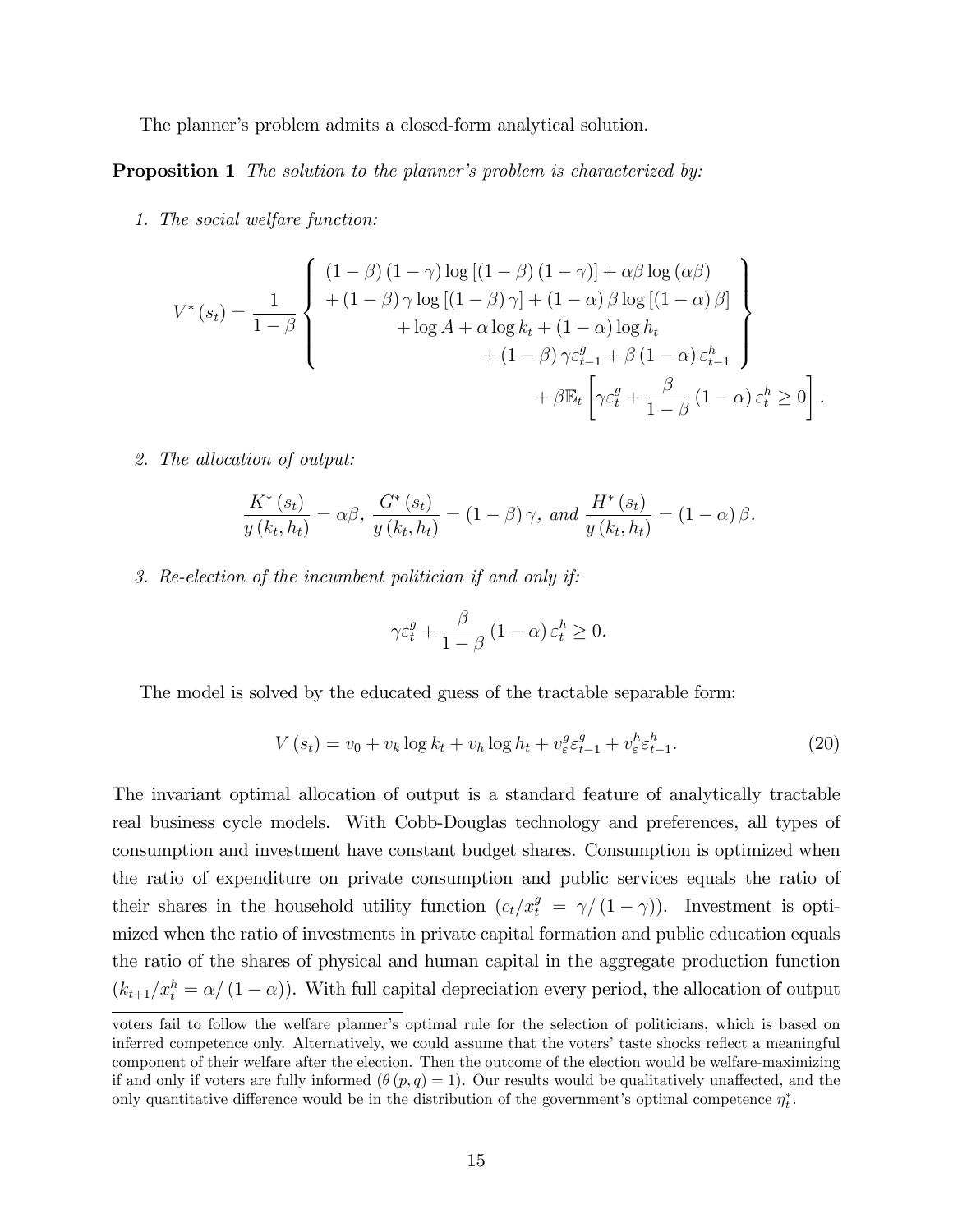between consumption and investment is optimized when their ratio equals the ratio of the discounted weights of the current period and the infinite future in the social welfare function  $((c_t + x_t^g$  $\binom{g}{t}/\left(k_{t+1}+x_t^h\right) = \left(1-\beta\right)/\beta$ . All in all, output is optimally allocated to constant shares  $c = (1 - \beta) (1 - \gamma)$  for private consumption,  $x^g = (1 - \beta) \gamma$  for government expenditure on public services,  $k = \alpha \beta$  for private investment in physical capital, and  $x^h = (1 - \alpha) \beta$ for public investment in education.

While stochastic productivity is exogenous in the classic real business cycle model, the political dimension of our economy makes it endogenous to government turnover. The benevolent planner can optimally replace under-performing politicians and retain successful ones. This decision is independent of the initial state of the economy  $s_t$ , and determined exclusively by the realized competence innovations  $\varepsilon_t^g$  and  $\varepsilon_t^h$ . The weights on the two orthogonal shocks in the welfare-maximizing re-election rule are shaped by the same consideration outlined above for the allocation of output. Government productivity in the provision of public services matters for the utility flow next period, and in proportion to the share of public services in the utility function  $\gamma$ . Government productivity in education investments matters for capital accumulation next period, and through it for output for the infinite future starting one period ahead (with a present value  $\beta/(1-\beta)$ ), in proportion to the share of human capital in the production function  $(1 - \alpha)$ .

Intuitively, the same weights appear also in the social welfare function that solves the planner's Bellman equation. Since the production technology gives rise to an  $AK$  model of endogenous growth, both exogenous productivity  $A$  and the capital stock have fully persistent effects, weighted by  $1/(1 - \beta)$ . The relative weights of the two types of capital are naturally their shares in the production function,  $\alpha$  for physical capital and  $1 - \alpha$  for human capital. The predetermined shock to the productivity of government expenditure on public services  $\varepsilon_{t-1}^{g}$  has a purely transient impact whose weight equals the utility share of public services  $\gamma$ . The predetermined shock to the productivity of government investment in education  $\varepsilon_{t-1}^h$ has a delayed but fully predictable effect on the future stock of human capital, whose impact on social welfare is fully persistent.

The final component of the value function highlights the welfare benefits of optimal political turnover. The benevolent planner anticipates the revelation of the competence innovations  $\varepsilon_t^g$  and  $\varepsilon_t^h$  by the end of the period. If they prove to be low, it is optimal to replace the incumbent with a fresh challenger whose ability is a random draw with mean zero on both dimensions. However, if the incumbent is endowed with persistent high ability, welfare is maximized by retaining him and thereby ensuring that the following period's predetermined productivity is above average  $((1 - \beta) \gamma \varepsilon_t^g + \beta (1 - \alpha) \varepsilon_t^h \ge 0 \Leftrightarrow \chi^* (s_t, \varepsilon_t^g)$  $(t^g, \varepsilon^h_t) = 1$ . The value of this optimal selection rule is given precisely by the partial expectation of the combined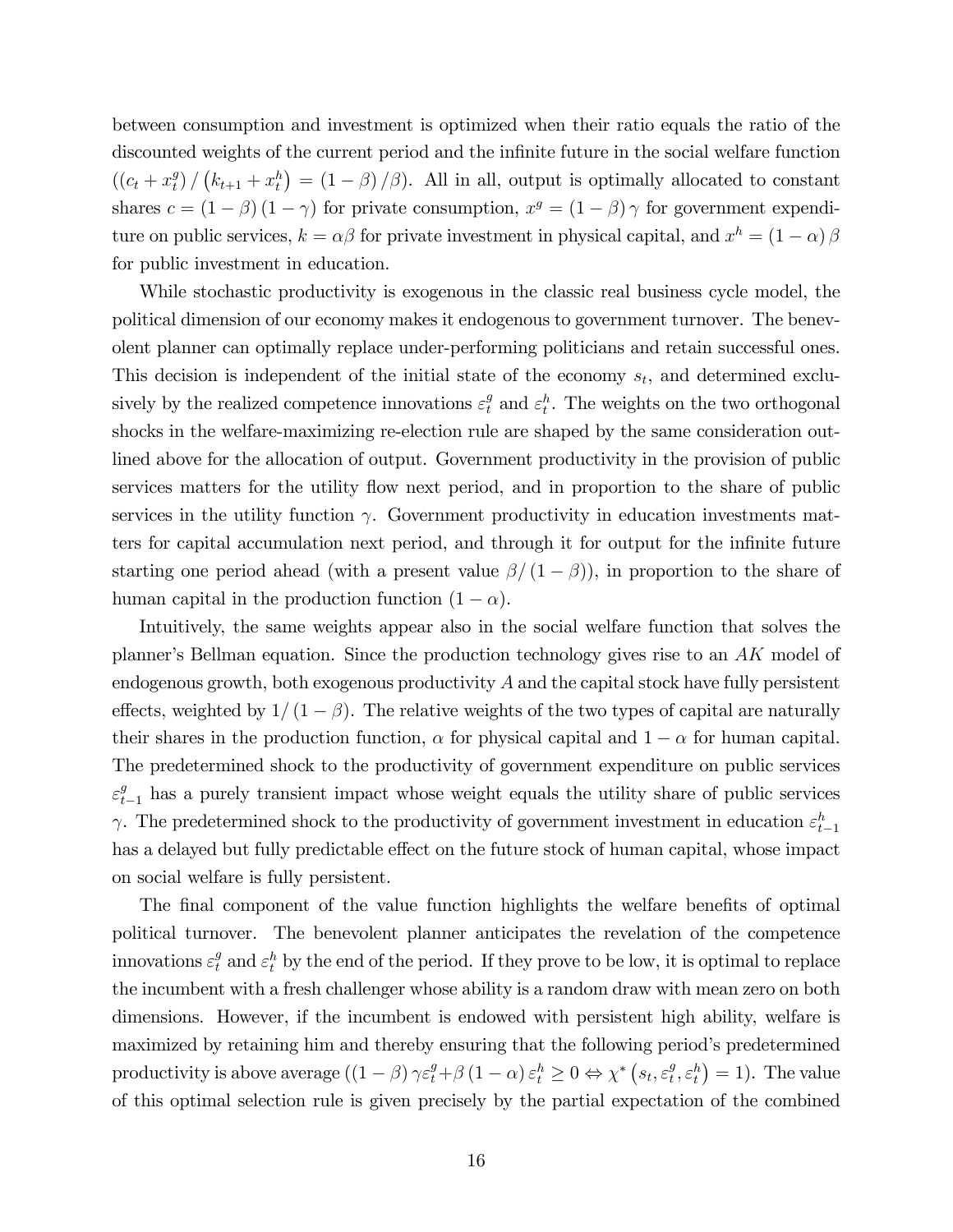welfare effect of the two skills when their aggregate is positive.<sup>10</sup>

We can complete the description of the first best by characterizing the growth path of the economy under the planner's solution.

Corollary 1 The solution to the planner's problem defines a stochastic balanced growth path. The growth rate is:

 $\log y_{t+1} - \log y_t = \alpha \log \alpha + (1 - \alpha) \log (1 - \alpha) + \log A + \log \beta + (1 - \alpha) \eta_t^*$ 

where the optimal competence of the ruling politician is:

 $\eta_t^* = \chi^*\left(\varepsilon_t^g\right)$  $\left( \varepsilon_{t-1}^{(h)}, \varepsilon_{t-1}^{(h)} \right) \left( \varepsilon_{t-1}^{(h)} + \varepsilon_{t}^{(h)} \right) + \left[ 1 - \chi^* \left( \varepsilon_{t}^{(h)} \right) \right]$  $\left[\begin{smallmatrix} g & h \ t-1, & \varepsilon^h_{t-1} \end{smallmatrix}\right] \left(\omega_{t-1}^h + \omega_t^h\right),$ 

such that  $\mathbb{E}_t \eta_t^* > 0$ .

For any initial level of output  $y_0 > 0$ , the economy reaches immediately a stochastic balanced growth path. The average growth rate naturally reflects total factor productivity  $A$ and patience  $\beta$ , which raises the saving rate. In addition, government efficiency in providing public investment  $(\eta_t^*)$  is the stochastic process driving randomness in growth. Optimal re-election implies, as we have just seen, a filtering of persistent productivity shocks that endogenously increases trend growth  $(\mathbb{E}_t \eta_t^* > 0)$ .

## 3.2 The Equilibrium Growth Path

Our main focus is on how social capital shapes distortions in public investment when political agency is imperfect. The crucial friction is that voters lack awareness of the returns to government investment in education. The lower the level of social capital, the less visible these delayed payoffs are relative to the immediate benefits of public services. As a consequence of this asymmetry, the electoral process is biased against human-capital investment.

The ensuing political-economy distortions complicate the structure of the dynamic equilibrium, as presented in Definition 1. Nonetheless, the model retains a tractable analytical solution.

**Proposition 2** The equilibrium effect of social capital q on the amount of public investment in education and government expenditure on public services is summarized by a monotone decreasing function  $\zeta(q)$  such that  $(1 - \alpha) \beta > \zeta(0) > \lim_{q \to \infty} \zeta(q) = 0$ .

The unique Markov-perfect dynamic equilibrium is characterized by:

<sup>10</sup>We denote the partial expectation by  $\mathbb{E}_t [X \ge 0] \equiv \int_0^\infty X dF(X)$ .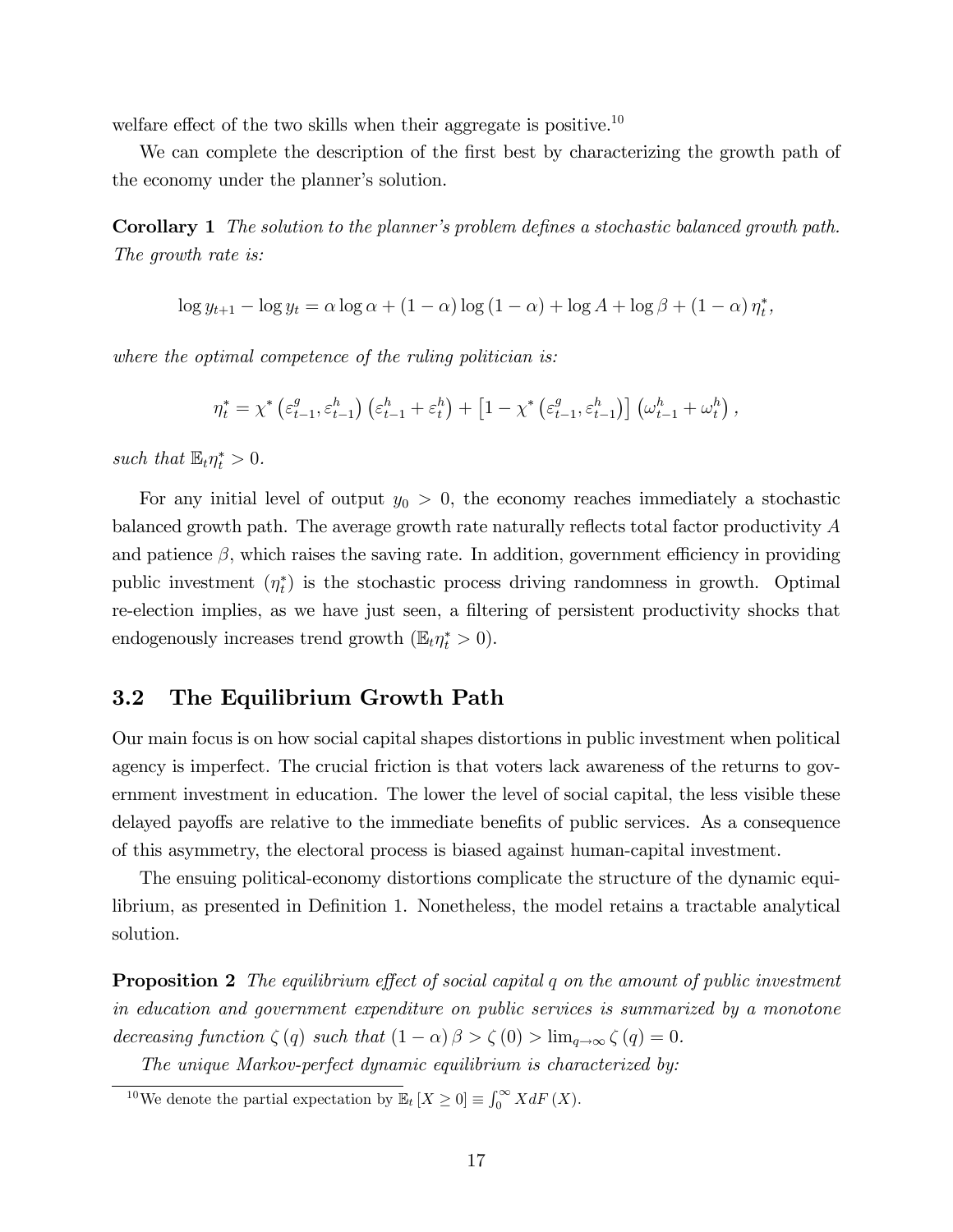#### 1. The social welfare function:

$$
V(s_t) = \frac{1}{1-\beta} \begin{cases} (1-\beta)(1-\gamma)\log[(1-\beta)(1-\gamma)] + \alpha\beta\log(\alpha\beta) \\ + (1-\beta)\gamma\log[(1-\beta)\gamma + \zeta] + (1-\alpha)\beta\log[(1-\alpha)\beta - \zeta] \\ + \log A + \alpha\log k_t + (1-\alpha)\log h_t \\ + (1-\beta)\gamma\varepsilon_{t-1}^g + \beta(1-\alpha)\varepsilon_{t-1}^h \end{cases} + \beta\phi\left\{(\gamma\sigma_g)^2 + \theta\left[\frac{(1-\alpha)\beta}{1-\beta}\sigma_h\right]^2\right\},
$$

which is monotone increasing in social capital  $(\partial V/\partial q > 0)$ .

2. The additional value of political incumbency:

$$
Z\left(s_{t}\right)=\frac{2}{2-\beta}z.
$$

3. The policy rule for taxation:

$$
T(s_t) = \frac{(1-\alpha)\beta + (1-\beta)\gamma}{1-\alpha}.
$$

4. The policy rule for public investment in human capital

$$
H(s_t, \tau_t) = \frac{(1-\alpha)\beta - \zeta}{(1-\alpha)\beta + (1-\beta)\gamma} (1-\alpha) \tau_t y(k_t, h_t),
$$

such that the output shares of public investment in human capital and government expenditure on public services are:

$$
\frac{x_t^h}{y_t} = \beta (1 - \alpha) - \zeta \text{ and } \frac{x_t^g}{y_t} = (1 - \beta) \gamma + \zeta.
$$

5. The households' rule for private investment in physical capital:

$$
K(s_t, \tau_t) = \frac{\alpha \beta}{\alpha \beta + (1 - \beta)(1 - \gamma)} [1 - (1 - \alpha) \tau_t] y(k_t, h_t),
$$

such that the output shares of private investment in physical capital and private consumption are:

$$
\frac{k_{t+1}}{y_t} = \beta \alpha \ and \ \frac{c_t}{y_t} = (1 - \beta) (1 - \gamma).
$$

Like the first best, the dynamic equilibrium can be characterized by guessing that the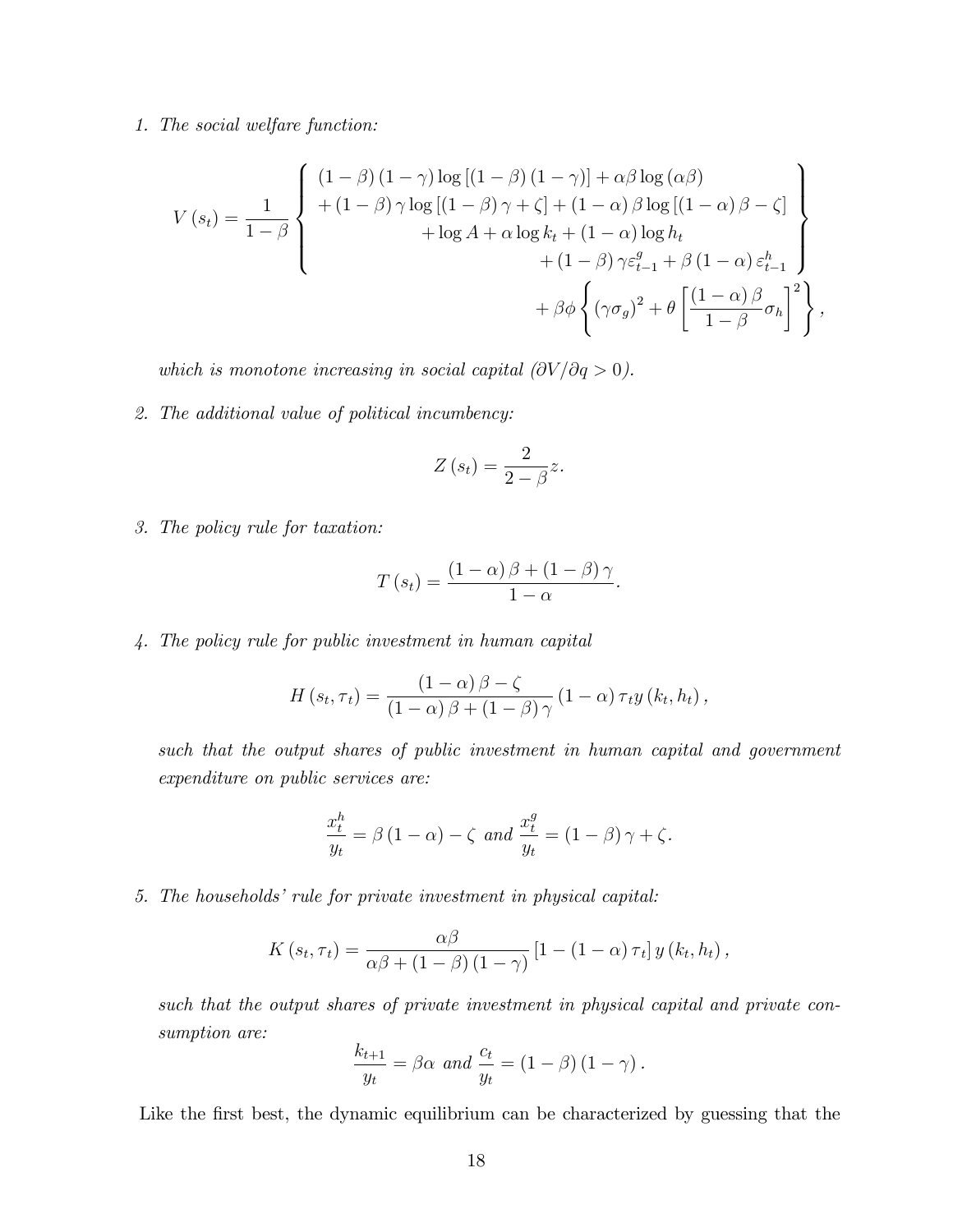value function has the form given by Equation (20). The impact of political-economy distortions is reflected in the coefficients of the welfare function, but it does not alter the overall functional form.

A second educated guess concerns the value of incumbency in the political equilibrium, which is a constant independent of the state of the economy  $s_t$ . This is an intuitive property of the model of political career concerns, which follows from the symmetry of the ruling politician's and the voters' information when policy choices are made. The incumbent has no private information to signal, and he cannot fool rational voters in equilibrium. His reelection then depends exclusively on the realizations of the shocks  $\varepsilon_t^g$  $t^g$ ,  $\varepsilon^h_t$ , and  $\Psi_t$ . Since their distribution is invariant, so is the probability of re-election and hence the value of holding office.

The exact solution for the value of incumbency  $Z(s_t)$  highlights the absence of any incumbency bias. In equilibrium, each candidate has an equal ex-ante likelihood of winning each election. Thus, the expected net present value of office-holding is discounted both for a pure time preference  $\beta$  and for a constant hazard rate  $1/2$  of losing re-election and thus terminating the otherwise infinite stream of benefits  $z$ .

The differences between the equilibrium welfare function  $V(s_t)$  from Proposition 2 and the first-best welfare function  $V^*(s_t)$  from Proposition 1 reflect the two distortions that arise from the asymmetric visibility of immediate public-service provision and delayed returns to human-capital investment. Voters cannot reward public investment in education if they have failed to learn of its delayed returns. This entails both a distortion in politicians' incentives to invest in human capital or to provide public services, and a distortion in the selection of politicians based on their skill at providing either public good.

The first distortion translates into a suboptimal allocation of output, which in turn permanently shifts down welfare as shown in the second line of the exact solution for  $V(s_t)$ . In equilibrium as in the first best, the GDP shares of private consumption, private investment in physical capital, public investment in human capital, and government expenditure on public services are all constant and independent of the state of the economy. However, politicians' incentives are skewed towards the provision of the more observable public services and against the less visible public investment in education.

Intuitively, if the government deviated from equilibrium policy by lowering expenditure on education and raising expenditure on public services, its popularity among voters would increase. All voters would observe surprisingly high provision of public services  $(g_t)$  and would accordingly be fooled into inferring greater than actual competence at providing them  $(\varepsilon_t^g)$  $_{t}^{g}$ ). Conversely, only a subset of voters would also observe surprisingly low provision of human-capital investment  $(h_{t+1})$  and accordingly infer lower than actual education-specific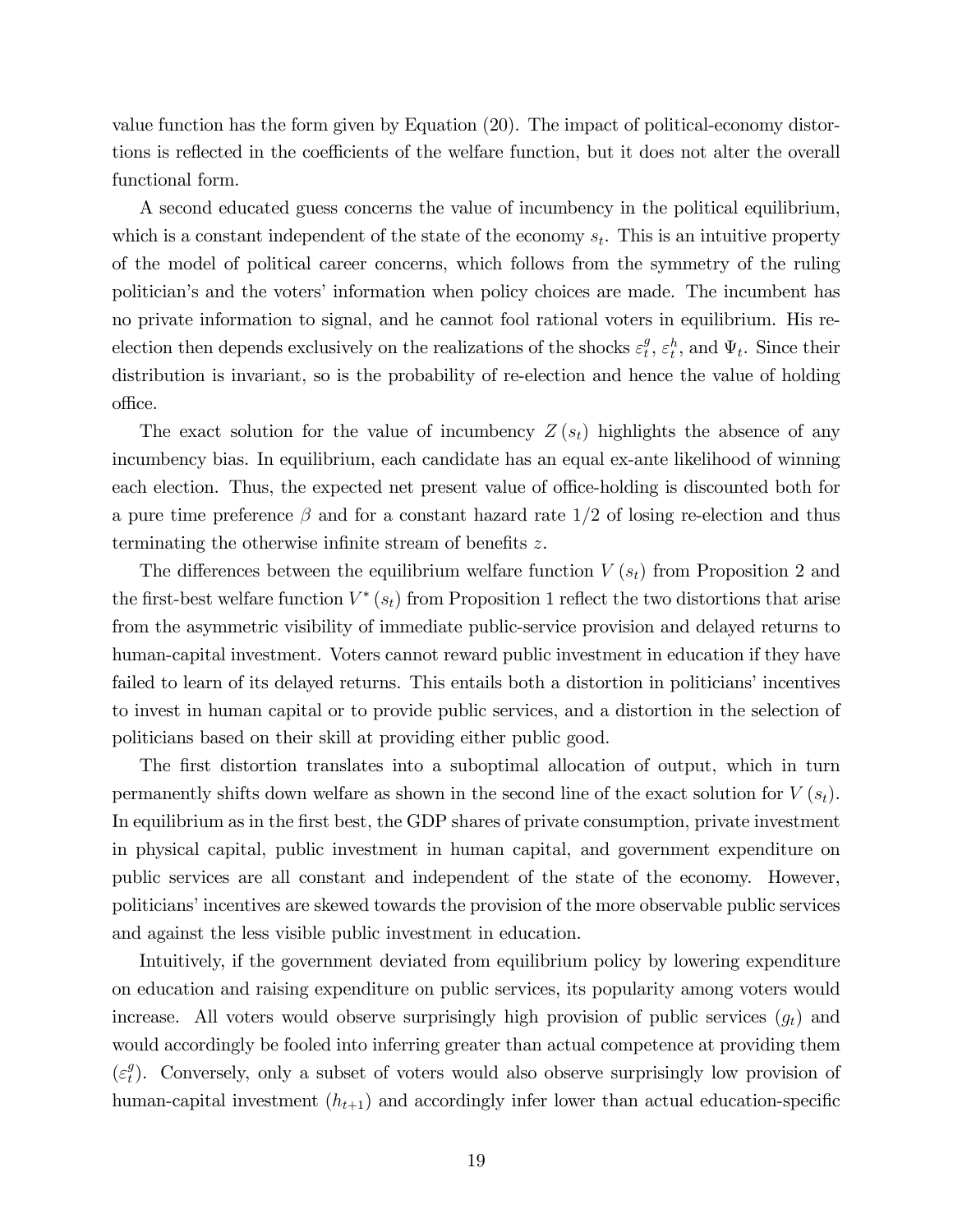competence  $(\varepsilon_t^h)$ . In a rational expectations equilibrium, the temptation to surprise the voters is eliminated only because government education spending is permanently too low a share of output  $(x_t^h/y_t < \beta(1-\alpha))$ . Populist expenditure on current public services is instead too high  $(x_t^g/y_t > (1 - \beta) \gamma)$ .

Higher social capital alleviates this distortion by improving the social diffusion of information about education policy. As a result, more citizens learn about the returns to human-capital investment before the election. The visibility of government services and education investment becomes less asymmetric. Therefore, political incentives are less skewed towards the provision of crowd-pleasing public services. In response, public investment  $x_t^h$ rises while spending on immediate public consumption  $x_t^g$ <sup>g</sup> falls  $(\partial \zeta/\partial q < 0)$ . The political equilibrium moves closer to the optimum. However, it can never reach the optimum for any finite level of social capital. Only in the limit does the social diffusion of information become perfect, so all citizens learn in advance about the returns to public investment, the government's policy choices become undistorted by political career concerns and the allocation of output becomes optimal  $(\lim_{q\to\infty} \zeta(q) = 0).$ 

Our model thus accounts for the empirical evidence that social capital was a key driver of the rapid rise of the public high school in the United Stated between 1910 and 1940 (Goldin and Katz 1999). Moreover, our theoretical mechanism is supported by recent findings on the political economy of education expenditure in developing countries. A growing consensus in the literature recognizes that underinvestment in public education stems not only from supply-side problems such as government inability to fund and staff effective schools, but also from demand-side failures. Citizens routinely misunderstand what education can and should achieve. They misperceive the returns to schooling and signally underestimate the returns to primary education. Such misperception induces costly distortions in their demand for education (Jensen 2010; Banerjee and Duflo 2011; Bursztyn 2016).

Better information helps rectify these distortions at the individual level (Jensen 2010). In the aggregate, Reinikka and Svensson (2004, 2005) find that more informed voters hold local governments more accountable and ensure that education expenditure is higher and more effective. Conversely, where voters are uninformed, their evidence from Africa shows that central-government grants earmarked for primary schooling is overwhelmingly diverted to other uses by local officials.<sup>11</sup> Reinikka and Svensson  $(2004)$  show that under-provision

<sup>&</sup>lt;sup>11</sup>Empirically, it is unclear if the captured transfers are reallocated to other government spending programs that local politicians find more popular. It may be more likely that bureaucrats and politicians illegitimately appropriate them. Theoretically, it would be straightforward to extend our model to include a third category of government spending that only incumbent politicians benefit from. Then better monitoring by voters with higher social capital would also reduce political rent extraction, implying an even higher effect on public investment in education and on economic growth.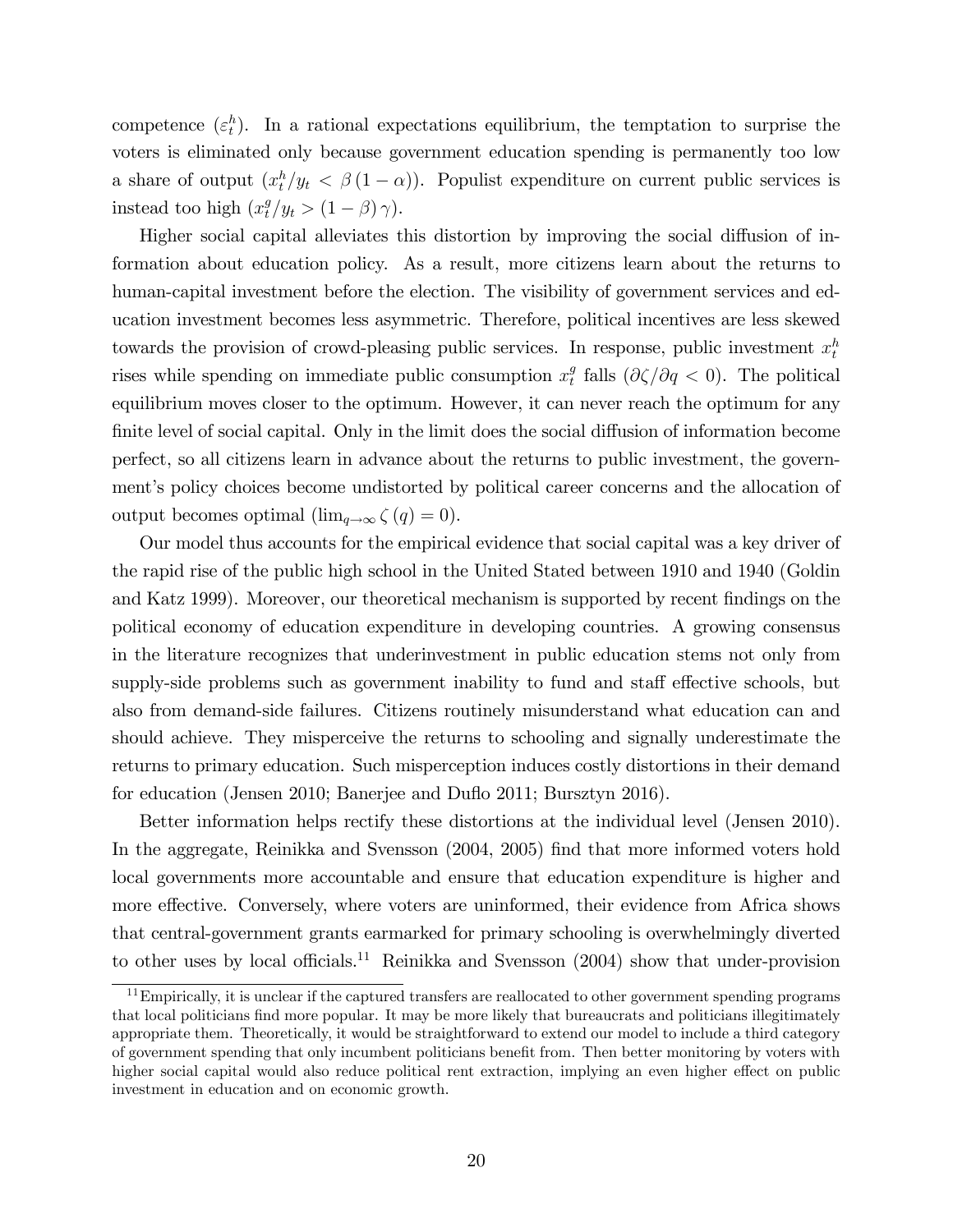of public investment in education is mitigated in areas with a higher socioeconomic status, which is broadly consistent with the role of social capital established in our model.

Reinikka and Svensson (2005) focus instead on newspaper readership as a source of voters' information. The role of the media in increasing accountability and improving policy outcomes is also well documented beyond education policy, for government interventions that range from disaster relief (Besley and Burgess 2002; Eisensee and Strömberg 2007) to trade policy (Ponzetto 2011), as well as for politicians' individual effort (Snyder and Strömberg 2010).

Our theoretical framework explicitly accounts for these empirical Öndings: exogenous individual information acquisition from outside the social network raises education spending  $(\partial \zeta/\partial p < 0)$ . However, our model crucially highlights that social capital is always another determinant of political accountability and human-capital investment. For any rate of external information acquisition, higher social diffusion of information improves voter knowledge and the allocation of public expenditure  $(\partial \theta / \partial q > 0 > \partial \zeta / \partial q$  for all  $p < \infty$ ).<sup>12</sup>

Unlike the expenditure decisions, the politician's choice of a tax rate is not directly a§ected by political-agency considerations. In our model, politicians do not have ideological preferences for raising or lowering taxes, nor do they intrinsically prefer overseeing a larger or smaller budget. Their only motivations are welfare maximization and career concerns. To improve his prospects of re-election, the incumbent tries to demonstrate his skill. The tax rate is unaffected by these incentives because it does not signal competence, nor does it change the inference of competence from the observed realization of public-good provision, conditional on the taxes that all voters pay and thus correctly perceive.

In the equilibrium described by Proposition 2, the misallocation of government expenditure also generates no indirect effects on taxation. Both the tax rate  $\tau$ , the total government budget  $(x_t^g + x_t^h) / y_t$ , and the output shares of private consumption  $c_t/y_t$  and private investment in physical capital  $k_{t+1}/y_t$  are invariant at their first-best levels described by Proposition 1. The political-economy distortion to the amount of public investment does not propagate to private-sector decisions because of the log-linear structure of preferences and technology, which implies unit elasticity of substitution between private and public investment.<sup>13</sup>

<sup>12</sup>Moreover, Putnam (1993) argues that newspaper readership is itself a proxy for social capital, on the grounds that social capital promotes civic engagement and leads individuals to pay closer attention to events in their community, and to politics in particular.

 $13$ Assuming an elasticity of substitution above unity could be more realistic. Besley and Persson's  $(2011)$ analysis of the origins of state capacity shows that fiscal capacity goes hand in hand with cohesive political institutions that promote the common interest. This Önding suggests that equilibrium demand for the public sector is effectively elastic: the size of government expands when the government more efficiently pursues public welfare. Qualitatively, this alternative assumption would strengthen our result that the share of output devoted to public investment rises with social capital. Quantitatively, however, it would preclude an analytical solution of the model, as is well known from the real business cycle literature.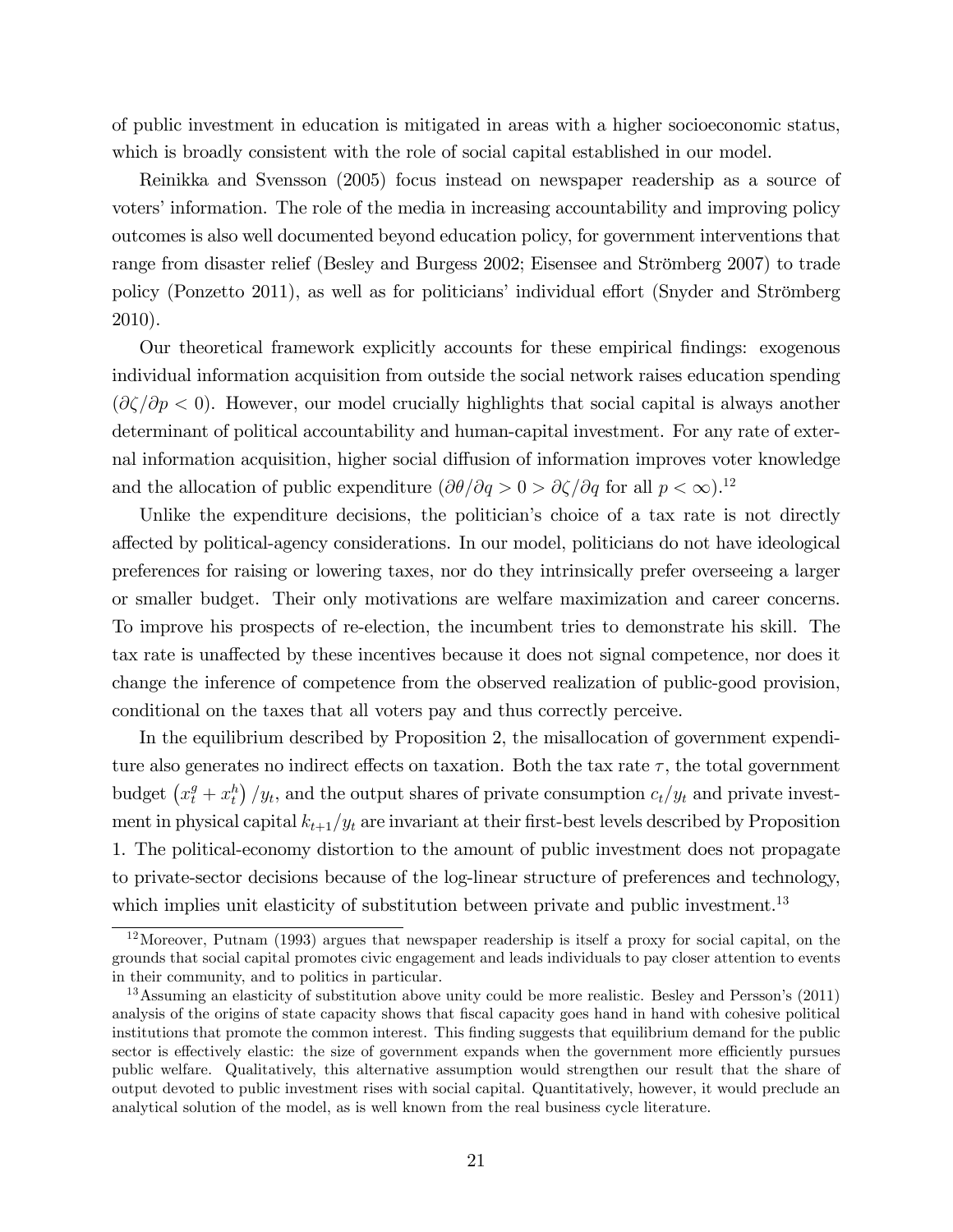In addition to distorting the size of government investment in education, lower visibility of the returns to public education expenditure reduces its productivity by distorting the selection of politicians. In principle, voters are keen on re-electing incumbents whose competence at providing all types of public goods is high. In practice, they cannot reward productivity in managing public investment if they have failed to notice it. Rational expectations allow citizens to anticipate exactly the equilibrium allocation of government expenditure. Thus, the direct observation of public-service provision  $g_t$  enables all voters to infer with certainty the true realization of the innovation  $\varepsilon_t^g$  $t<sub>t</sub><sup>g</sup>$ . Analogously, knowledge of the returns to public investment  $h_{t+1}$  yields perfect inference about the realization of  $\varepsilon_t^h$ . However, this knowledge belongs only to a subset of the electorate, the larger the higher social capital.

In equilibrium, as in the first best, the incumbent's re-election  $\chi_t$  is independent of the initial state of the economy  $s_t$  and determined exclusively by the realized competence innovations  $\varepsilon_t^g$  and  $\varepsilon_t^h$ . However, the importance of the latter is sub-optimally weighted by its visibility  $\theta(p, q)$ , so that re-election  $(\chi_t = 1)$  occurs if and only if

$$
\Psi_t \le \gamma \varepsilon_t^g + \frac{(1-\alpha)\beta}{1-\beta} \theta \varepsilon_t^h. \tag{21}
$$

In a sense, lack of information makes citizens more cynical about politicians' competence at providing public education. Uninformed voters are rationally disillusioned about the differences between rival candidates, whose competence in managing public education they perceive as identical. Thus, their voting decision is swayed instead by random popularity shocks that are pure noise.

Higher social capital enables citizens to share more effectively their knowledge of government competence. As a consequence, elections become a more effective screening mechanism. This theoretical result is consistent with empirical evidence that social capital raises votersí propensity to dismiss politicians who perform poorly or misbehave in office (Nannicini et al. 2013). The value of social capital as a driver of the selection of better politicians is captured by the last term of the welfare function  $V(s_t)$ . Intuitively, screening for high ability in the provision of public investment is more valuable the more heterogeneous the skill distribution  $(\partial V/\partial \sigma_h^2 > 0)$ . In turn, this raises the welfare benefits of social capital  $(\partial^2 V/\partial q \partial \sigma_h^2 > 0)$ .<sup>14</sup>

The same two distortions that drive a wedge between equilibrium welfare  $V(s_t)$  in Proposition 2 and the first best  $V^*(s_t)$  in Proposition 1 also entail a different growth path for the economy in the dynamic equilibrium with imperfect political agency.

<sup>&</sup>lt;sup>14</sup>Comparing  $V(s_t)$  and  $V^*(s_t)$  also shows that first-best electoral screening is not attained even with perfectly informed voters  $(q \to \infty)$ . Voters remain subject to random shocks  $\Psi_t$  such that even the worst incumbent stands a chance of winning the election and the best of losing it on a wave of unpredictable popularity, independent of competence.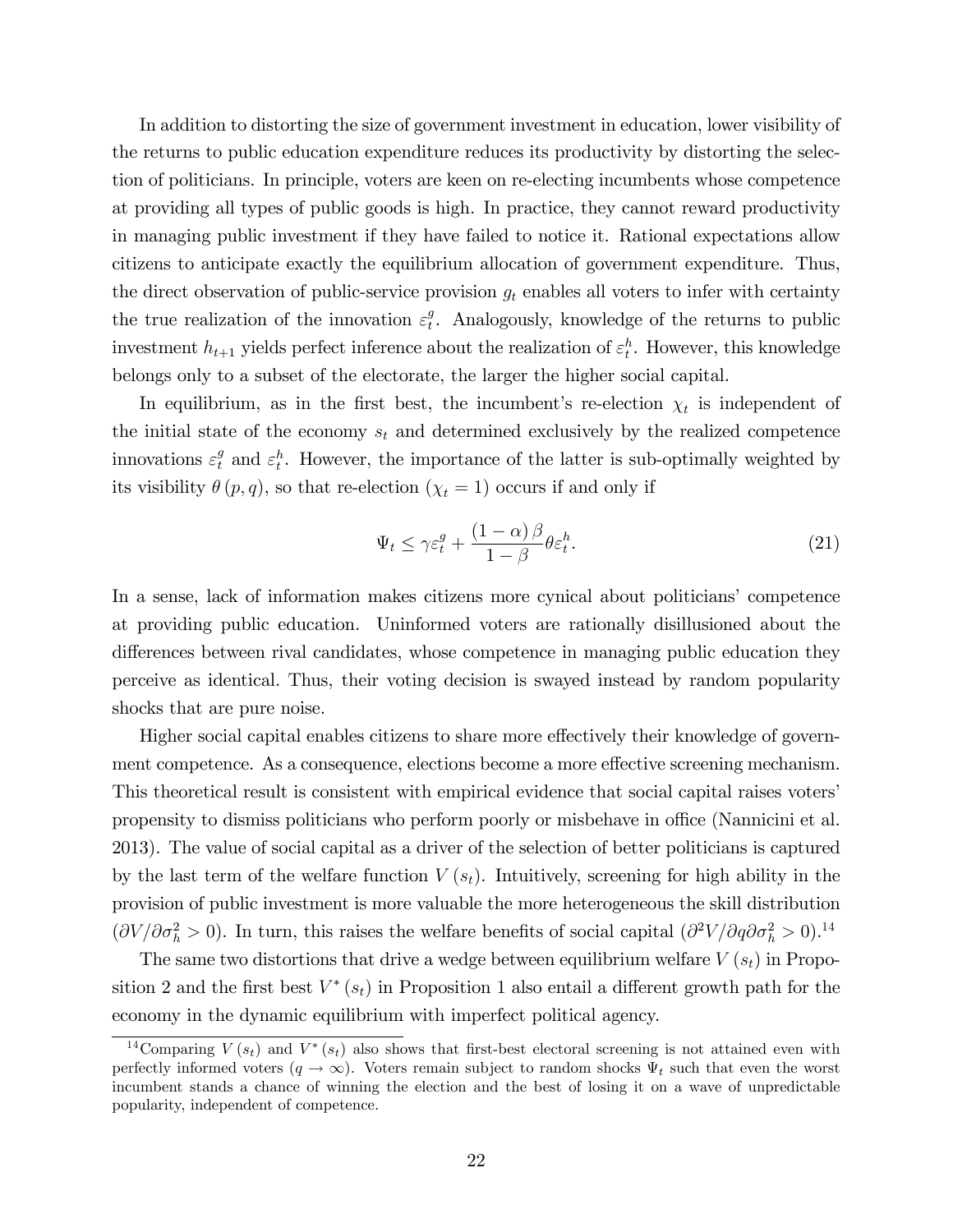**Proposition 3** The economy follows a stochastic balanced growth path. The growth rate is:

$$
\log y_{t+1} - \log y_t = \alpha \log \alpha + (1 - \alpha) \log \left( 1 - \alpha - \frac{\zeta}{\beta} \right) + \log A + \log \beta + (1 - \alpha) \hat{\eta}_t^h,
$$

where the equilibrium competence of the ruling politician is:

$$
\hat{\eta}_t^h = \chi_{t-1} \left( \varepsilon_{t-1}^h + \varepsilon_t^h \right) + \left( 1 - \chi_{t-1} \right) \left( \omega_{t-1}^h + \omega_t^h \right),
$$

such that  $\mathbb{E}_t \hat{\eta}_t^h > 0$ .

Higher social capital  $q$  increases the growth rate of output in the sense of first-order stochastic dominance. It also reduces the variance of the output growth rate.

In equilibrium, as in the first best, the economy reaches immediately a stochastic balanced growth path. However, a comparison with Corollary 1 establishes that the growth rate lags systematically behind the first best, and is the farther from it the lower the level of social capital. As we discussed in Proposition 2, voters' lack of information distorts both politicians' incentives and their selection. It reduces below their optimal levels both the amount of public investment in human capital and the equilibrium productivity of government spending on education. The greater social diffusion of information that results from higher social capital improves both the allocation of output and electoral screening. Each of these channels induces an upward shift in trend growth. Thus, our model provides a theoretical explanation for Algan and Cahuc's (2010) finding that social capital had a significant causal impact on worldwide growth during the twentieth century.

Proposition 3 concludes by establishing an intuitive effect of better electoral screening on the volatility of output. When more voters are aware of the returns to public investment, politicians who are less effective at providing it are more likely to be replaced. This selection essentially acts as a truncation of the left tail of the distribution of ability. As a consequence, the variance of the growth rate, which coincides with the variance of the government's investment productivity shock, tends to decline unless the distribution of innovation is strongly positively skewed. A positive skew tends to counteract the decline in variance, because higher social capital induces greater retention of incumbents with ability in the right tail. However, the negative effect prevails even for a modest positive skew, and a fortiori for our baseline assumption of a symmetric distribution of innovations. Therefore, we should expect higher levels of social capital and the ensuing better monitoring of politicians to lower the volatility of output growth as well as increasing its average. This theoretical prediction of our model is supported by the empirical finding of a negative correlation between trust and the standard deviation of the growth rate of real GDP per capita (Sangnier 2013).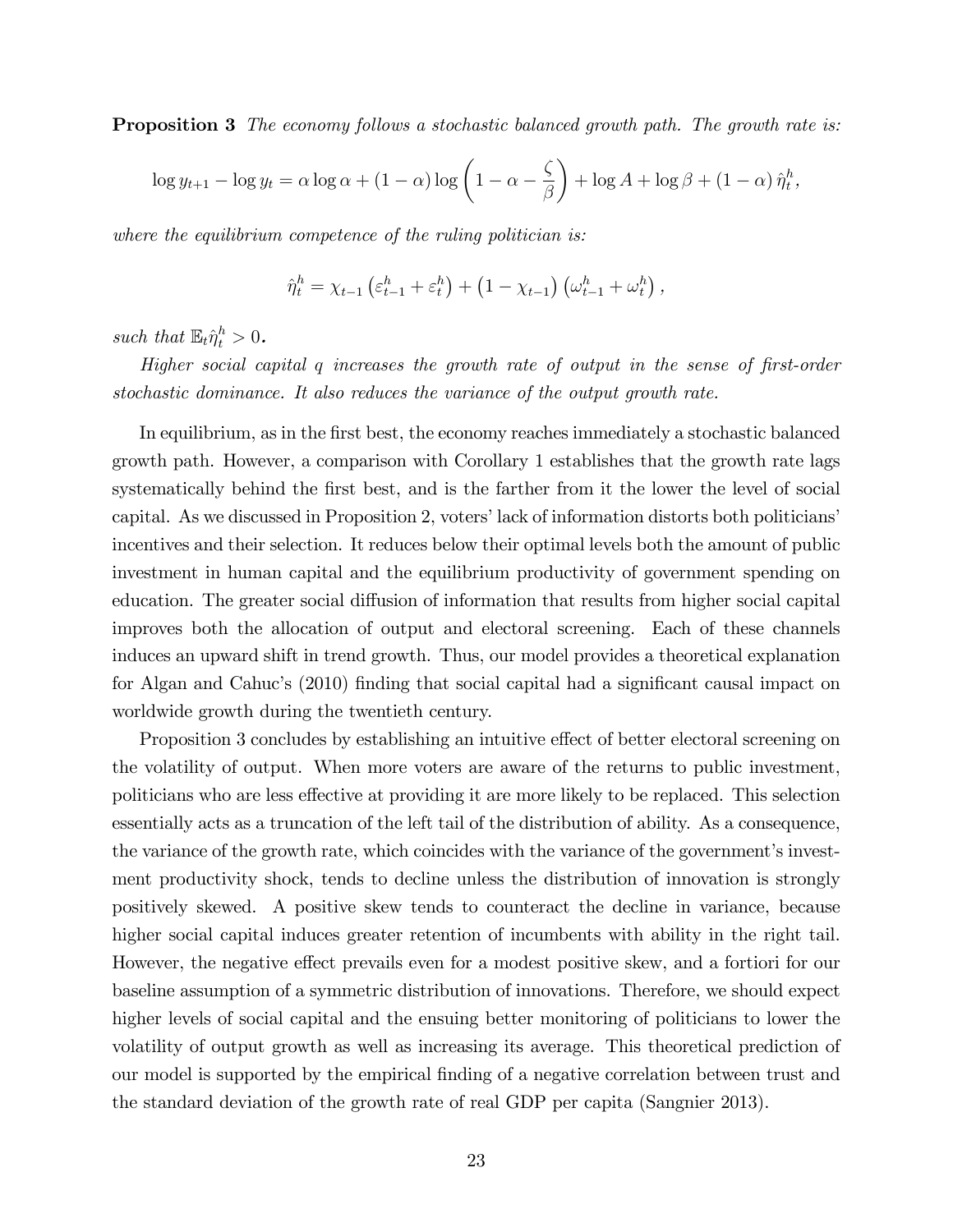# 4 Empirical Evidence

### 4.1 Social Capital and Voter Knowledge

One of the contributions of our model is to show theoretically how social capital improves government accountability by facilitating the social diffusion of political information. The predicted aggregate relationship between higher social capital and better political selection and incentives is confirmed by empirical evidence. In electoral districts with high social capital the electoral punishment of misbehaving politicians is considerably larger, and political misbehavior is accordingly less frequent (Nannicini et al. 2013; Padró i Miquel et al. 2015). In this section, we provide evidence of our theoretical prediction that higher social capital causes greater voter knowledge at the individual level, using data from the American National Election Studies (ANES, 1948–2012). This dataset contains well established measures of both social capital and voter information.

The first two ANES variables that we consider are the ability to name the candidates in a U.S. House race and the ability to recognize the incumbent from a list of candidates. The first is a dummy variable, *Name Recall*, which equals 1 if the respondent could recall the name of any candidates for the U.S. House race. The second variable, Name Recognition, is a dummy variable equal to 1 if the respondent could identify the incumbent from a list of the major party candidates for the U.S. House in their district. Additionally, we consider whether social capital is correlated with the respondents' willingness to describe or rate their U.S. House representative. Snyder and Strömberg (2010) interpret the ability to rate a politician as a proxy for both voter information and accountability, because knowing where a politician stands is a necessary condition to hold that politician accountable. ANES respondents were asked to place their House representative on a seven-point ideological scale. We code the dummy variable *Ideological Rating* to equal 1 if the respondent provided a rating, and zero if they answered they "don't know" or "don't recognize" the incumbent. Respondents were also asked to rate their feelings towards the incumbent on a scale from 0 to 100. The dummy variable *Thermometer Provided* equals to 1 if such a rating was provided, and 0 if the respondent answered they "don't know where to rate" or "can't judge," or couldn't recognize the incumbent's name. Finally, following Snyder and Strömberg (2010), we code the dummy variable Preferences Provided as equal to 1 if the respondent mentioned at least one thing they liked or disliked about the incumbent House representative in their district, and zero if they said that they did not know anything about this candidate.

We focus on two measures of social capital. The first is trust in strangers, by far the most commonly used measure of social capital. Consistent with the coding in other surveys, Trust is a dummy variable that equals 1 if the respondent believes that "most people can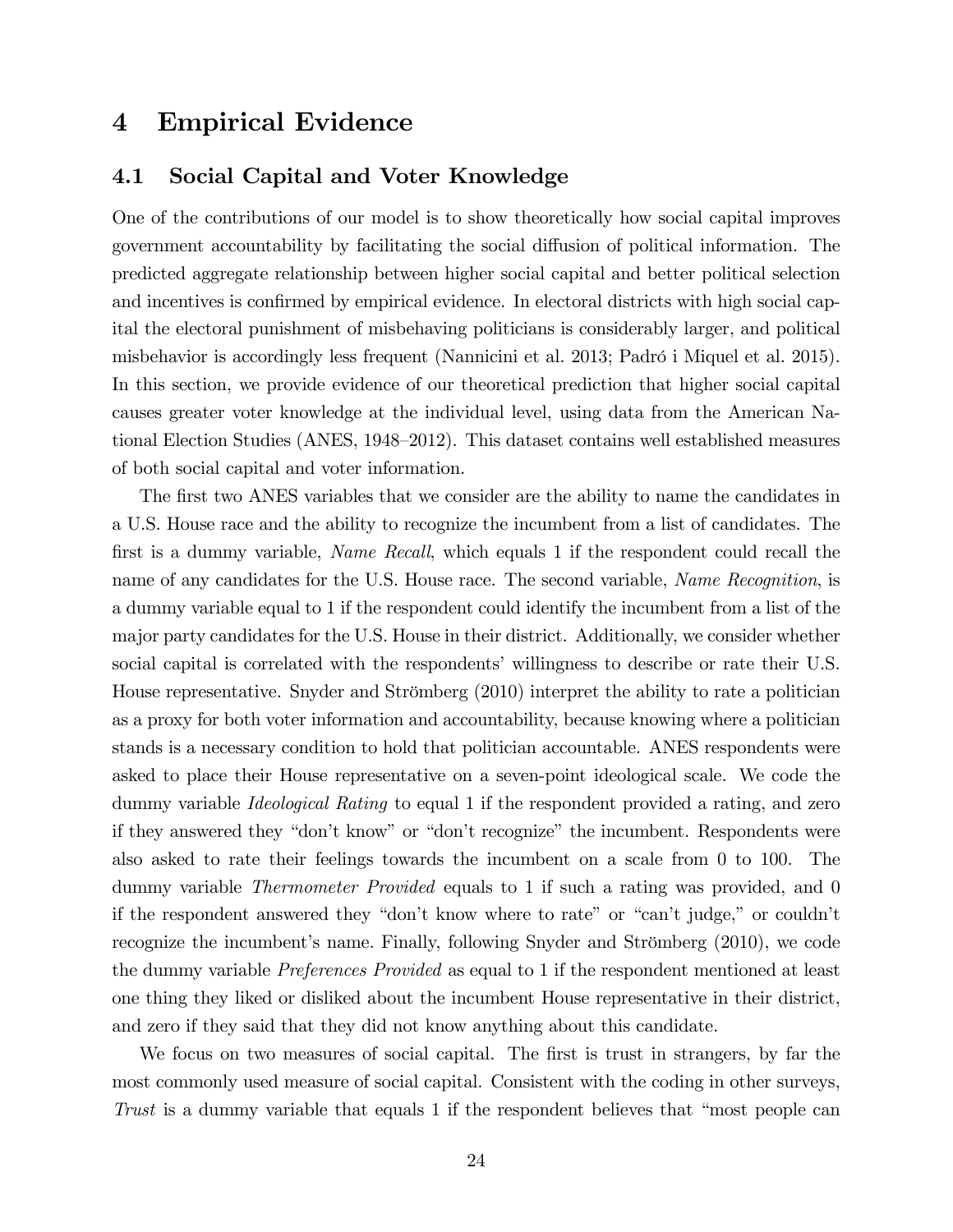be trusted.î Our second measure is a variable that is much less standard but arguably captures more directly the social diffusion of information, as depicted by our theoretical model. Talking with People is a dummy variable that equals 1 if the respondent reported discussing politics with family and friends.

We summarize our ANES variables in Table 1. The last two variables are dummies for the respondent's educational attainment, with high-school graduates without a BA degree as the omitted category. Tables 2 and 3 present our results. All the correlations presented in the tables control for survey year fixed effects and for the following pre-determined variables: gender, race and ethnicity, and age deciles.<sup>15</sup> We present the coefficient of each correlation both when we do not control for education, and conditional on controls for educational attainment. Education may not be pre-determined to social capital, and, hence, the coefficients may be biased—typically downward.

As we can see from Tables 2 and 3, social capital is positively correlated with all measures of information and willingness to describe or rate politicians. The correlation is equally strong when proxying for social capital with the more standard measure, or with the one more closely related to our theoretical model. The coefficients are also economically significant. For instance, an increase in trust by one standard deviation increases the probability of recognizing the incumbent representative by about 0.14 standard deviations. Consistent with our theory, these results suggest a relationship between social capital, the interpersonal diffusion of political information, and citizens' knowledge about their government.

## 4.2 Social Capital and Public Education Spending

The main contribution of our model is to show theoretically how social capital raises the long-run output growth rate and reduces its volatility by improving political screening and incentives for investment in public education. The positive effect of social capital on economic growth has been extensively documented (Knack and Keefer 1997; Zak and Knack 2001; Tabellini 2009; Algan and Cahuc 2010; Gennaioli et al. 2013). Empirical evidence also supports our theoretical prediction of a negative correlation between social capital and the standard deviation of the growth rate of real GDP per capita (Sangnier 2013). In this section, we provide macroeconomic evidence of the specific channel predicted by our theory: across countries, government expenditure on education is increasing in social capital.

We measure social capital by the country-level average of the responses to questions in the World Values Survey Integrated Questionnaire 1981–2014. As in our individual-level analysis, we consider first the standard question asking respondents if "most people can be

<sup>&</sup>lt;sup>15</sup>The results when we do not control for any pre-determined variable are virtually unchanged, and still statistically significant at the 1 percent level.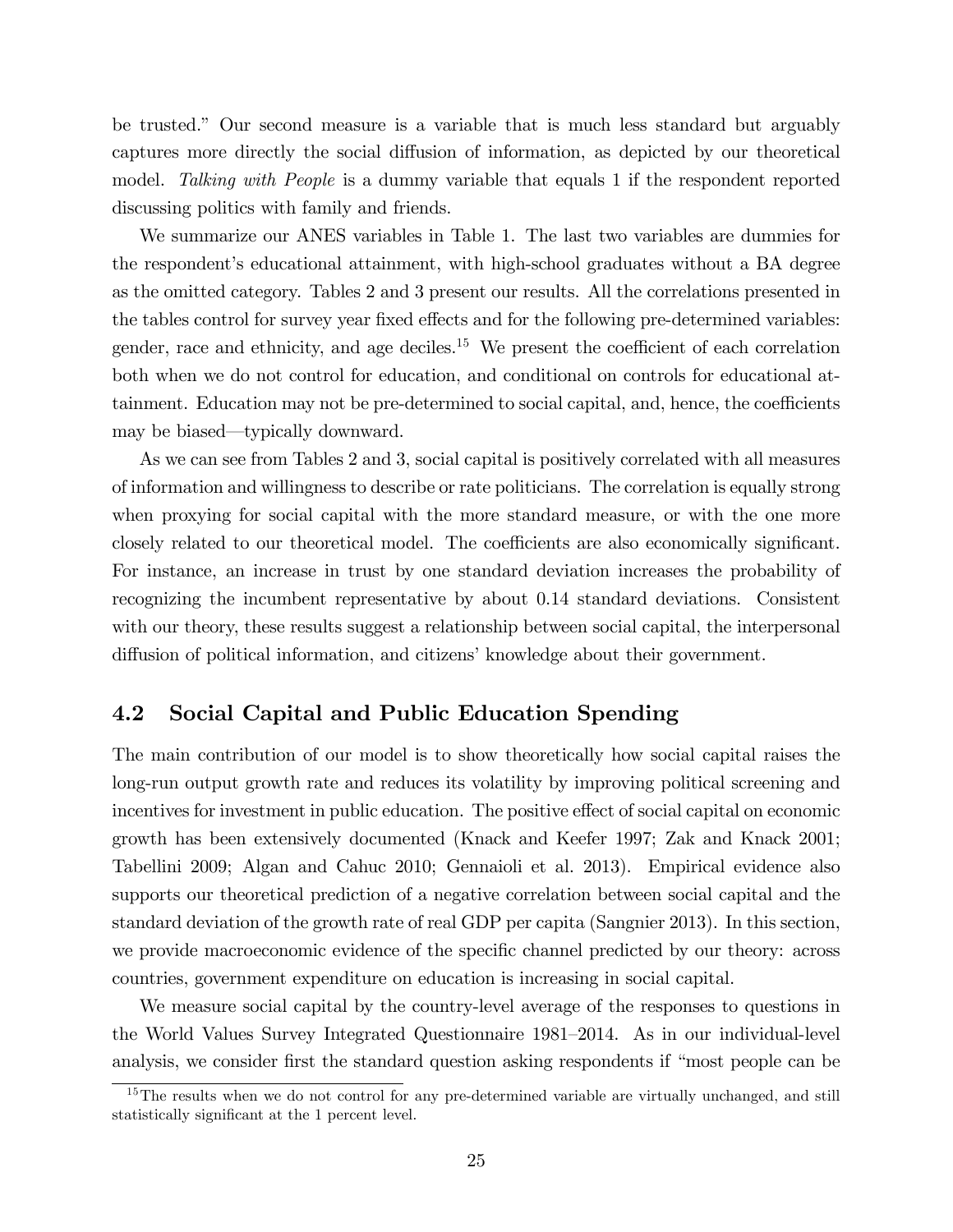trusted" or instead "you can't be too careful with people." In addition, we also use a second measure based on whether respondents reported that one of the "sources to learn what is going on in their country and the world" they used in the previous week was "talking with friends or colleagues." This measure reduces our number of observations because it has been included in the survey less frequently. On the other hand, it may be closer to capturing our theoretical definition of social capital as the potential for the social diffusion of information.

Across countries, public spending on education is indeed positively correlated with both measures of social capital, as predicted by our model. Figure 1 shows the correlation with trust in strangers and Figure 2 with the share of people who acquire information by talking to others.<sup>16</sup> These correlations are robust to controlling for plausibly exogenous demographic and geographic characteristics: population, ethnic fractionalization, average distance to the nearest coast, and temperature.<sup>17</sup> They are also robust to controlling for aggregate government spending as a share of GDP, which is independent of social capital in our model, although its exogeneity may be more questionable empirically.<sup>18</sup>

We summarize our macroeconomic variables in Table 4. Table 5 presents our multivariate regression results. The empirical relationship between social capital and government investment in human capital is highly significant, both statistically and economically. In the specification with controls, an increase in social capital by one standard deviation is associated with an increase in public spending on education by approximately 0.34 standard deviations if we measure social capital by trust, and by 0.37 standard deviations if we measure it by information acquisition via talking to people.

Evidence supporting the theoretical predictions of our model is robust across different proxies of social capital. Yet, these consistent correlations do not suffice to establish a causal link between social capital and public spending on education. To alleviate endogeneity concerns, we need an instrumental variable that is correlated with social capital and affects government expenditure on education only through social capital.

Research in linguistics suggest that systematic patterns in languages may offer a window into their speakers' dispositions. Some components of language may have had an independent effect on specific cultural dimensions (Boroditsky 2000; Ozgen and Davies 2002; Zhou et al. 2010). In particular, languages that forbid dropping the subject personal pronouns are

 $16$  In unreported results, we find that public spending of education is also positively correlated with other measures of people's information, such as acquiring information from newspapers or media reports. These correlations support our ancillary theoretical prediction of a positive effect of external information supply (p). They may also support the view that social capital promotes public education spending by inducing higher individual demand for information (Putnam 1993).

<sup>&</sup>lt;sup>17</sup>The choice of these controls follows Gennaioli et al.  $(2013)$ .

<sup>&</sup>lt;sup>18</sup>We are unable to control for broader political and economic outcomes because of our limited number of observations and the lack of good instruments for such variables, which are endogenous to social capital.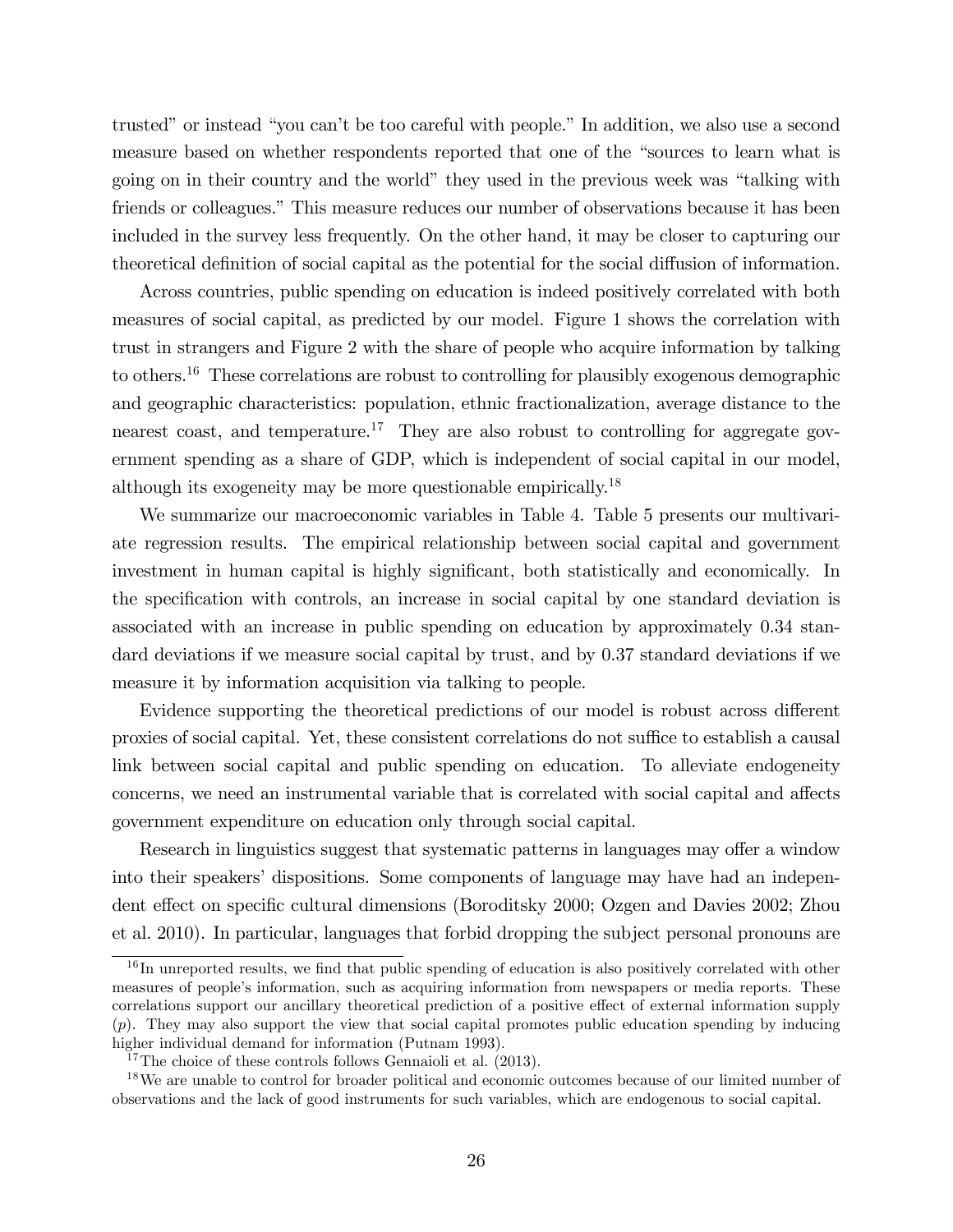associated with cultures that give more emphasis to the individual relative to the social context (Kashima and Kashima 1998). Licht, Goldschmidt and Schwartz (2007) and Tabellini (2008) use variation in this linguistic dimension as an instrument for social capital.

More broadly, the causal impact of language on economic outcomes is receiving growing attention. Givati and Troiano (2012) exploit gender-differentiated personal pronouns as a pre-determined instrument for attitudes toward women. Chen (2013) finds that differentiation of verbal forms for the present and the future influences savings behavior through a discount-rate framing mechanism. The strongest reading of these findings is through the lens of linguistic relativity, which holds that language causally affects people's thought patterns. This theory, also known as the Sapir–Whorf hypothesis, is highly controversial among linguists and remains the object of an unresolved debate in linguistics and psychology (Masharov and Fischer 2006). However, the validity of language instruments does not hinge on a strict relativist interpretation. Even if language does not directly cause cultural attitudes, at least it reflects persistent cultural traits that have coevolved with language in the long run—typically over several centuries. As a consequence, linguistic patterns provide an effective instrument to address reverse causation and short-run confounds.

Following Tabellini (2008), we exploit grammatical rules on pronoun dropping to alleviate some of the causality concerns with our cross-country analysis. We instrument social capital with the grammar of the language most widely spoken in each country.<sup>19</sup> This instrumental strategy satisfies the orthogonality restriction if pronoun dropping and the distant cultural forces that were responsible for its evolution are uncorrelated with unobserved determinants of public spending on education today.

Table 6 presents the results of this robustness check. Columns (1), (3) and (5) show the first stage equations. In the specifications with controls, grammar is a weak instrument for information acquisition via talking to people, with a first-stage  $F$ -statistic below 10. Since the 2SLS estimator performs poorly with weak instruments, in this case we implement our instrumental-variable specification by limited information maximum likelihood estimation. In column  $(2)$  we confirm the strong, statistically significant positive correlation between social capital, now instrumented with our linguistic instrument, and public spending on education. In column  $(4)$  we confirm that the result continues to hold with geographic and demographic controls. Column (6) shows that the result is also robust to controlling for the overall size of government.

 $19$ We adopt Tabellini's (2008) weighting strategy for multilingual countries. Thus, the instrument coincides with the share of speakers of languages that allow omission of the subject pronoun, relative to the total number of speakers of all languages whose grammatical rules are coded by Kashima and Kashima (1998).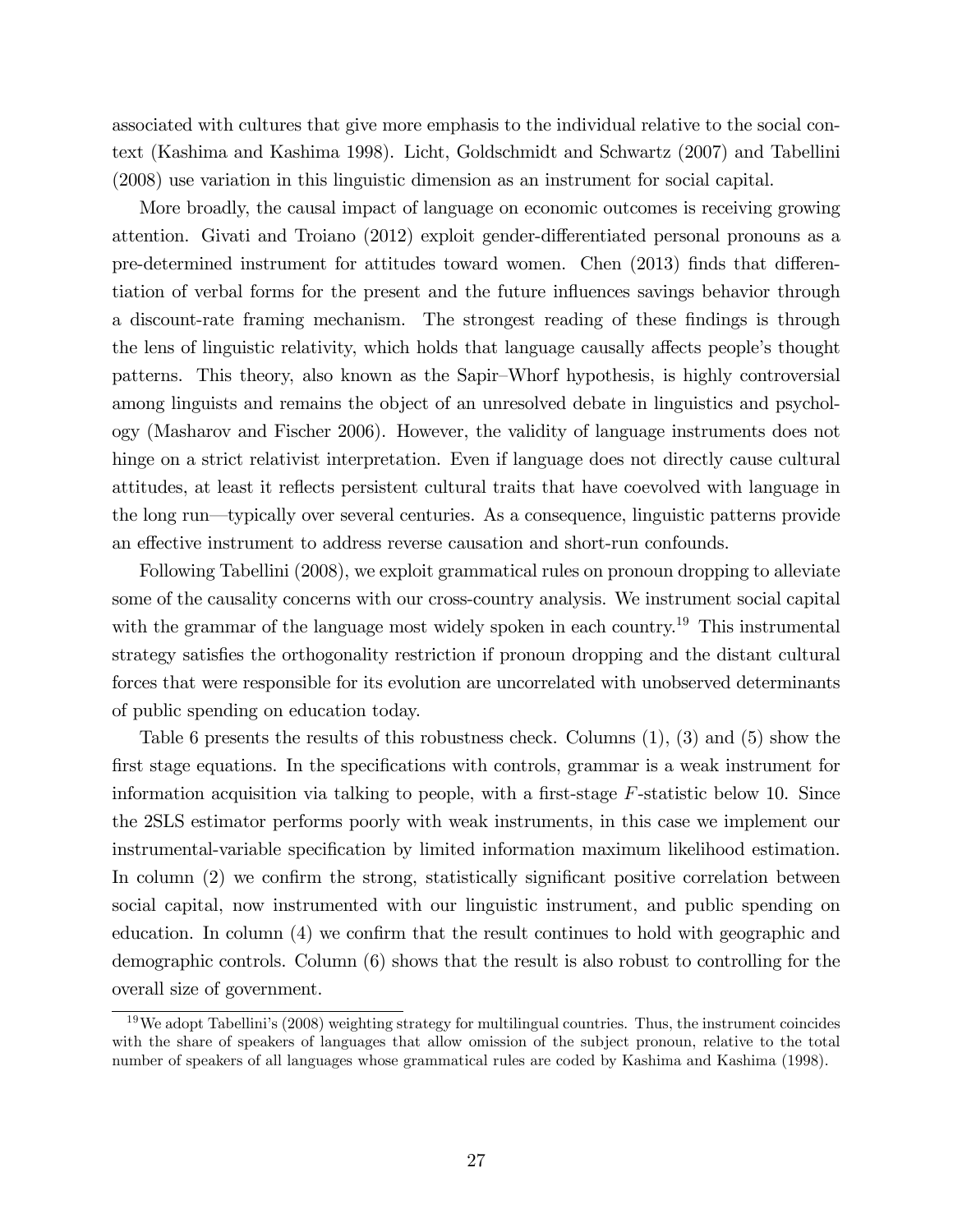# 5 Conclusion

Social capital promotes economic development. This robust empirical connection and its causal nature are well established. However, the precise channels that underpin it remain underexplored. In this paper, we have provided a novel theory and new evidence of one important mechanism. Social capital raises economic growth by inducing greater and more productive public investment in human capital.

Our model defined social capital as the ability to acquire information through interpersonal relationships. We have shown that when the social diffusion of information is greater more people learn about government effectiveness at providing public education, even though its delayed returns make it relatively hard to assess. As a result, greater social capital makes politicians less likely to win re-election when their skills and their spending are suboptimally skewed towards more visible short-run public services. In the dynamic stochastic general equilibrium, social capital raises the endogenous average growth rate because it mitigates the myopic populist temptation to underinvest in public education. Moreover, it lowers the endogenous volatility of output growth because it ensures that politicians whose poor competence would harm human-capital accumulation are more reliably removed from office.

Our empirical analysis has shown that the distinctive predictions of our theory are supported by evidence at both the individual and the aggregate level. Individuals with greater social capital have higher interest in and better knowledge of politics. Countries with greater social capital allocate a higher share of GDP to public investment in education. These correlations are robust to alternative proxies for social capital, including grammatical characteristics of a countryís language that provide a strongly predictive instrument and plausibly alleviate endogeneity concerns.

Evidence both across countries and across regions suggests that the mechanism we have proposed can account for a substantial fraction of the effect of social capital on growth (Gennaioli et al. 2013). Nonetheless, this paper is undoubtedly closer to a first step than a final word in the study of the transmission mechanisms that connect social capital to economic development. We conclude by pointing out three directions for future work that seem particularly interesting in light of our analysis.

First, our model has shown that the social diffusion of information improves political incentives and political selection by making citizens better at monitoring their government. We have focused on the ensuing increase in public education spending because underinvestment in human capital is one of the fundamental problems in the political economy of development. However, our analysis suggests that social capital may also induce other pro-growth policies, such as better protection of property rights, or better regulation of entry or of finan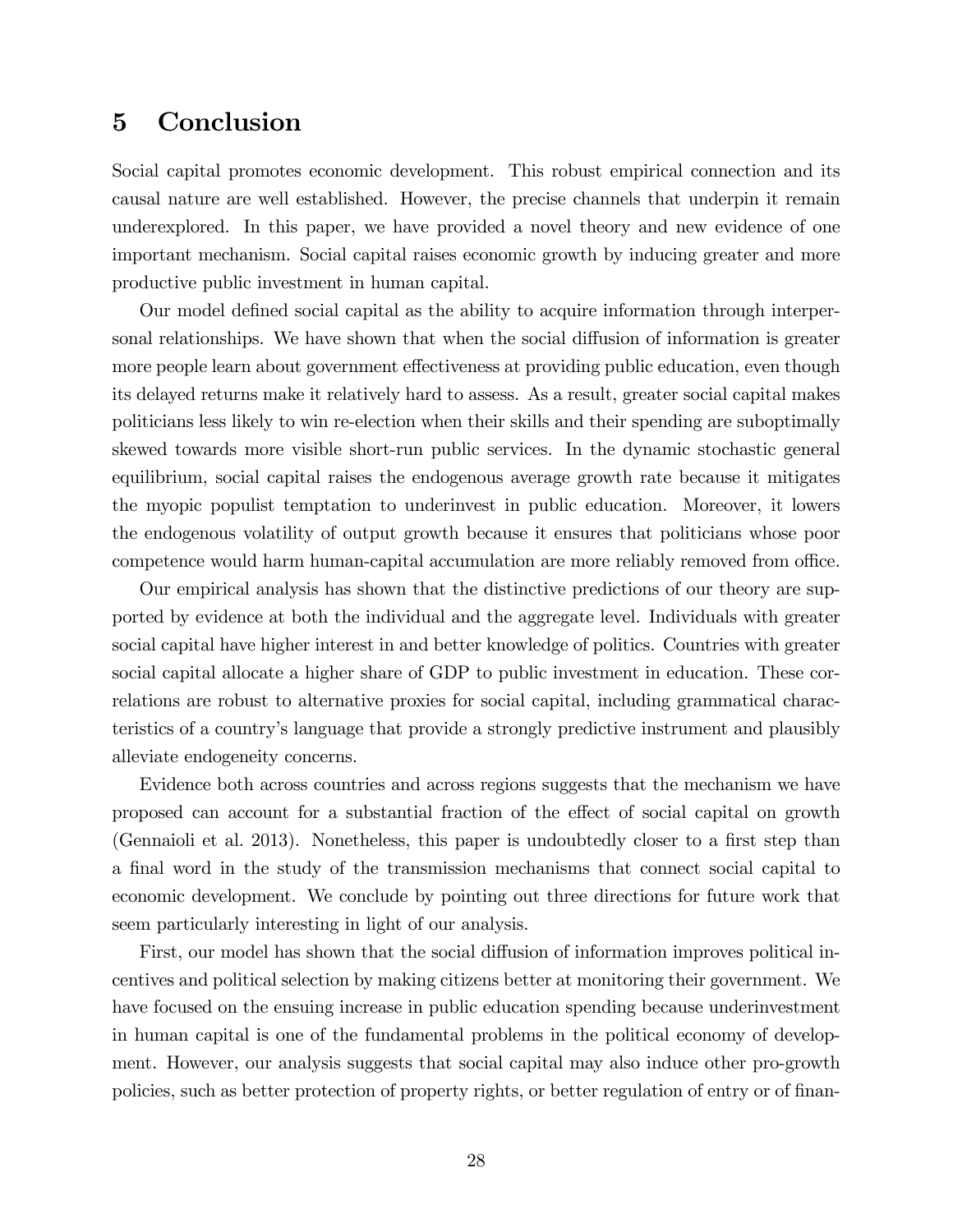cial markets. Social capital may even induce more inclusive institutions by helping people to work together for democracy, like human capital does (Glaeser, Ponzetto and Shleifer 2007).

At the same time, we should be mindful of the demonstrated potential for social capital to induce instead welfare-decreasing outcomes (Acemoglu, Reed and Robinson 2014; Satyanath, Voigtl‰nder and Voth 2017). Our model has not captured this dark side of social capital because we have abstracted from any heterogeneity. It is unambiguously beneficial for the representative citizen to have greater social connectedness. In our framework, however, if some citizens had greater social capital than everyone else they would gain disproportionate influence over the government. Inequality in the social diffusion of information would then induce detrimental policy distortions, like inequality in voter information does more broadly (Majumdar, Mani and Mukhand 2004; Glaeser and Ponzetto 2014). Our cross-country data provide some support for this intuition. If we regress spending on education not only on a country's average social diffusion of information, but also on its standard deviation across regions within the country, we obtain the following results:

Education Spending = 
$$
2.96 \times
$$
 Talk with People –  $6.13 \times \sigma$ (Talk with People) (3.32)

Both coefficients are significant at the  $10\%$  level.<sup>20</sup> While no more than suggestive, this evidence is consistent with sociologists' long-standing concerns about the negative consequences of inequality in social capital (Bourdieu 1986; Lin 2001).

Finally, in this paper we have modeled a one-way impact of social capital on humancapital accumulation. This perspective is consistent with the typical view of social capital as a highly persistent, largely inherited cultural characteristic (Putnam 1993; Algan and Cahuc 2010). Yet, there is some empirical evidence of a reverse effect of education on social capital (Goldin and Katz 1999; Algan, Cahuc and Shleifer 2013). Such two-way causation would imply the potential for a growth trap with mutually reinforcing low levels of both social and human capital. Most important, it would suggest that a sufficiently large positive education shock could break an unfavorable legacy of poor culture and poor institutions, and set a country on a virtuous cycle of self-sustaining improvements in social connectedness, political quality and economic development (Glaeser et al. 2004).

<sup>&</sup>lt;sup>20</sup>The regression has 45 observations and an  $R^2$  of .430. The dependent variable is the same as in Table 5, and the controls are those of its column (3): government spending, population (log), number of ethnic groups (log), inverse distance to the coast, temperature. On the right-hand side, Talk with People is a dummy variable that equals  $1$  if a WVS respondent  $(1981-2008)$  reported that one of the "sources to learn what is going on in their country and the world" they used in the previous week was "talking with friends or colleagues." We compute its variance across regions because the variance across individuals is not separately defined from the mean for a dummy variable. Using the same procedure for Trust, we do not find a significant effect of its cross-region variance, but the positive effect of its countrywide average remains robust.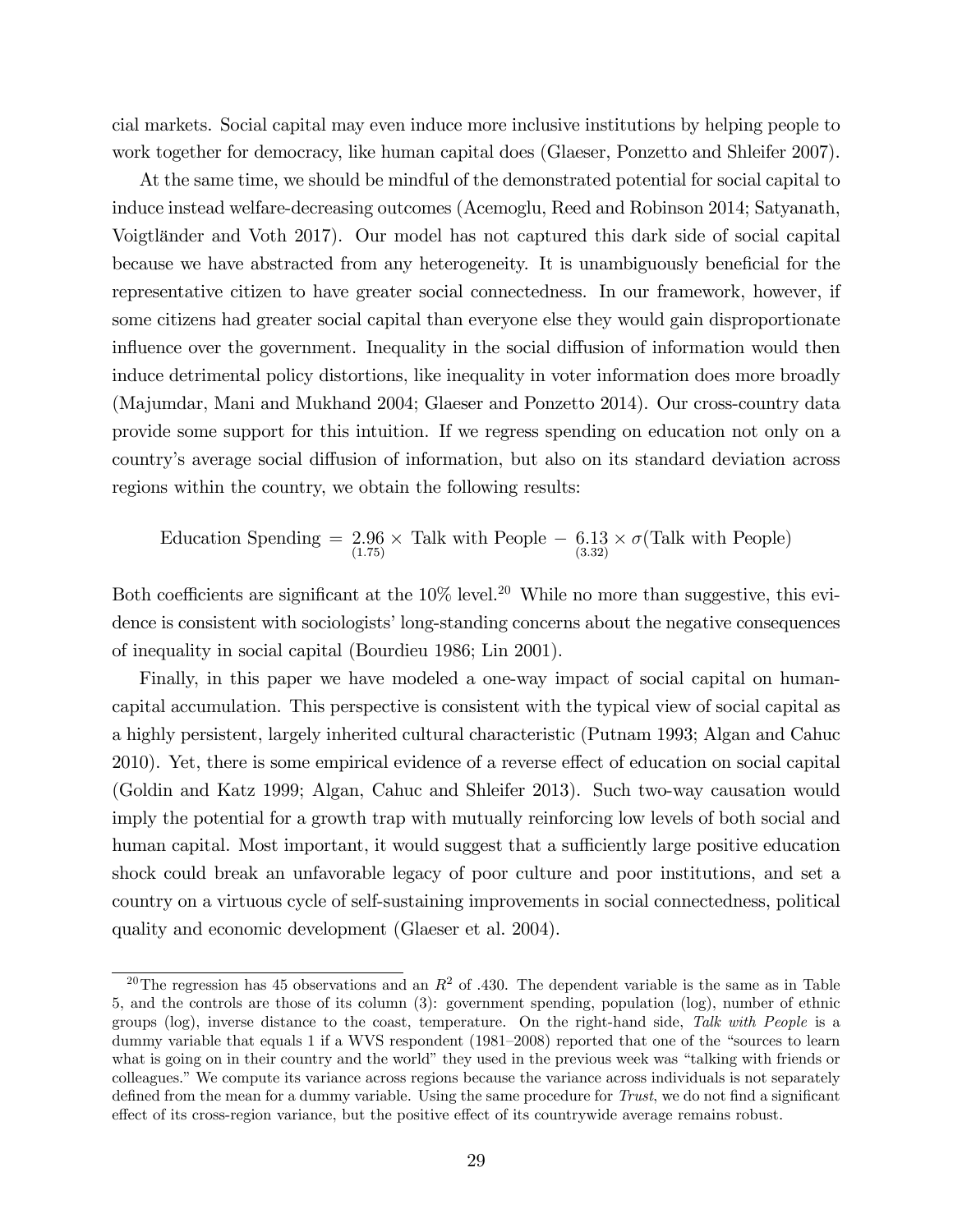# References

- [1] Acemoglu, Daron, Tristan Reed and James Robinson. 2014. "Chiefs: Economic Development and Elite Control of Civil Society in Sierra Leone." Journal of Political Economy  $122(2): 319-368.$
- [2] Alesina, Alberto, and Guido Tabellini. 2008. "Bureaucrats or Politicians? Part II: Multiple Policy Tasks." Journal of Public Economics  $92(3-4)$ : 426–447.
- [3] Alesina, Alberto, Arnaud Devleeschauwer, William Easterly, Sergio Kurlat and Romain Wacziarg. 2003. "Fractionalization." Journal of Economic Growth  $8(2)$ : 155–194.
- [4] Alesina Alberto, John Londregan and Howard Rosenthal. 1993. "A Model of the Political Economy of the United States." American Political Science Review 87(1): 12–33.
- [5] Alesina, Alberto, and Howard Rosenthal. 1995. Partisan Politics, Divided Government, and the Economy. Cambridge: Cambridge University Press.
- [6] Alesina, Alberto, Nouriel Roubini and Gerald D. Cohen. 1997. Political Cycles and the Macroeconomy. Cambridge, MA: MIT Press.
- [7] Algan, Yann, and Pierre Cahuc. 2010. "Inherited Trust and Growth." American Economic Review  $100(5)$ : 2060–2092.
- [8] Algan, Yann, Pierre Cahuc and Andrei Shleifer. 2013. "Teaching Practices and Social Capital." American Economic Journal: Applied Economics 5(3): 189–210.
- [9] Banerjee, Abhijit V., and Esther Duflo. 2011. Poor Economics: A Radical Rethinking of the Way to Fight Global Poverty. New York, NY: Public Affairs.
- [10] Barro, Robert. 1990. "Government Spending in a Simple Model of Endogenous Growth." Journal of Political Economy  $98(5)$ : S103-S125.
- [11] Barro, Robert. 1991. "Economic Growth in a Cross-Section of Countries." Quarterly Journal of Economics  $106(2)$ :  $407-443$ .
- [12] Bass, Frank M. 1969. "A New Product Growth Model for Consumer Durables."  $Man$ agement Science  $15(5)$ :  $215-227$ .
- [13] Beck, Paul A., Russell J. Dalton, Steven Greene and Robert Huckfeldt. 2002. "The Social Calculus of Voting: Interpersonal, Media, and Organizational Ináuences on Presidential Choices." American Political Science Review  $96(1)$ : 57–73.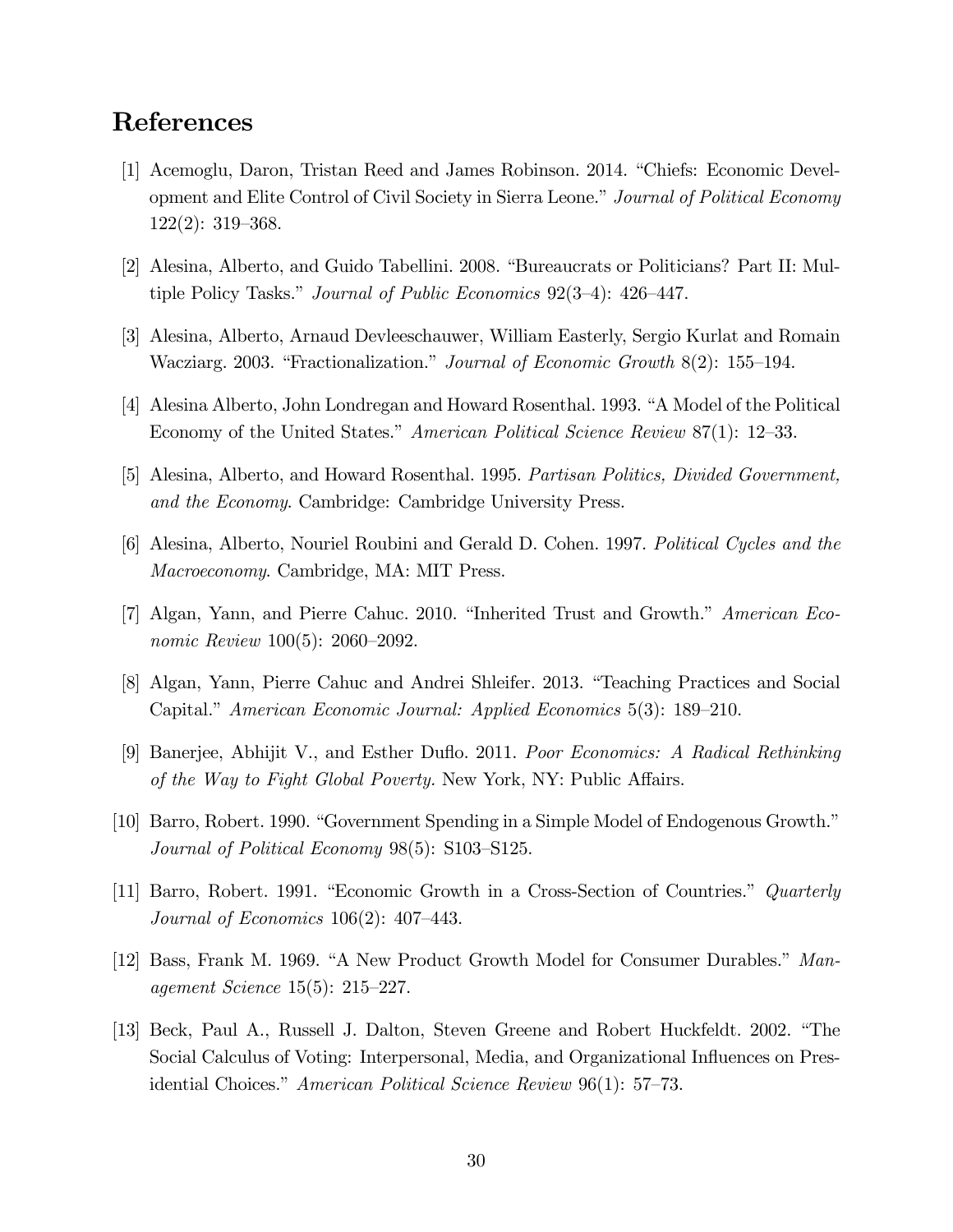- [14] Besley, Timothy, and Robin Burgess. 2002. "The Political Economy of Government Responsiveness: Theory and Evidence from India." Quarterly Journal of Economics  $117(4): 1415–1451.$
- [15] Besley, Timothy, and Torsten Persson. 2011. Pillars of Prosperity: The Political Economics of Development Clusters. Princeton, NJ: Princeton University Press.
- [16] Boffa, Federico, Amedeo Piolatto and Giacomo A. M. Ponzetto. 2016. "Political Centralization and Government Accountability." Quarterly Journal of Economics  $131(1)$ : 381-422.
- [17] Boroditsky, Lera. 2000. "Metaphoric Structuring: Understanding Time Through Spatial Metaphors." Cognition 75(1): 1–28.
- [18] Bourdieu, Pierre. 1986. "The Forms of Capital." in Handbook of Theory and Research for the Sociology of Education, edited by John G. Richardon. Westport, CT: Greenwood Press.
- [19] Bourlès, Renaud, Yann Bramoullé and Eduardo Perez-Richet. 2017. "Altruism in Networks." *Econometrica* 85(2): 675–689.
- [20] Bowles Samuel and Herbert Gintis. 2002. "Social Capital and Community Governance." Economic Journal  $112(483)$ : F419–F436.
- [21] Bursztyn, Leonardo. 2016. "Poverty and the Political Economy of Public Spending: Evidence from Brazil." Journal of the European Economic Association  $14(5)$ : 1101– 1128.
- [22] Castelfranchi, Cristiano, Rino Falcone and Francesca Marzo. 2006. "Being Trusted in a Social Network: Trust as Relational Capital." In Trust Management, edited by Ketil Stølen, William H. Winsborough, Fabio Martinelli and Fabio Massacci. Berlin: Springer.
- [23] Chen, Keith. 2013. "The Effect of Language on Economic Behavior: Evidence from Savings Rates, Health Behaviors, and Retirement Assets." American Economic Review  $103(2): 690 - 731.$
- [24] Chetty, Raj, John N. Friedman, Nathaniel Hilger, Emmanuel Saez, Diane Schanzenbach and Danny Yagan. 2011. "How Does Your Kindergarten Classroom Affect Your Earnings? Evidence from Project STAR." Quarterly Journal of Economics 126(4): 1593-1660.
- [25] Cialdini, Robert. 1984. *Influence: The Psychology of Persuasion*. New York, NY: Quill.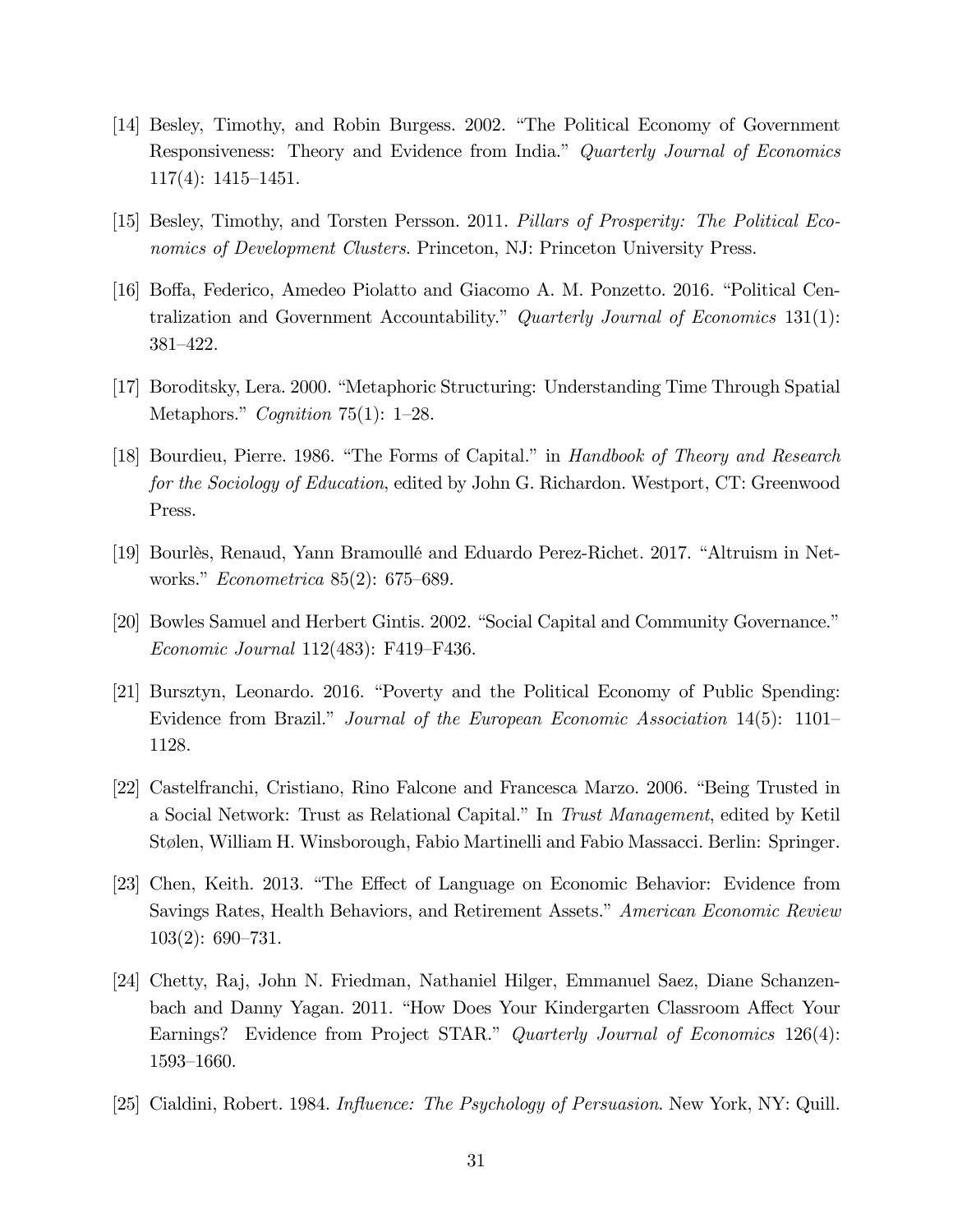- [26] Coate, Steven T., and Stephen E. Morris. 1995. "On the Form of Transfers to Special Interests." Journal of Political Economy  $103(6)$ : 1210–1235.
- [27] Coleman, James S. 1988. "Social Capital in the Creation of Human Capital " American Journal of Sociology  $94(Supplement): S95-S120.$
- [28] Cunha, Flavio, and James J. Heckman. 2008. "Formulating, Identifying and Estimating the Technology of Cognitive and Noncognitive Skill Formation.<sup>n</sup> Journal of Human Resources  $43(4)$ : 738–782.
- [29] Doepke, Matthias, and Fabrizio Zilibotti. 2008. "Occupational Choice and the Spirit of Capitalism." Quarterly Journal of Economics 123(2): 747–793.
- [30] Durlauf, Steven N., and Marcel Fafchamps. 2005. "Social Capital." In *Handbook of* Economic Growth, Volume 1B, edited by Philippe Aghion and Steven N. Durlauf Amsterdam: Elsevier.
- [31] Eisensee, Thomas, and David Strömberg. 2007. "News Droughts, News Floods and U.S. Disaster Relief." Quarterly Journal of Economics 122(2): 693–728.
- [32] Fukuyama, Francis. 1995. Trust: Social Virtues and the Creation of Prosperity. London: Hamish Hamilton.
- [33] Gallup, John Luke, Jeffrey D. Sachs and Andrew D. Mellinger. 1999. "Geography and Economic Development." International Regional Science Review 22(2): 179–232.
- [34] Galor, Oded, and Omer Moav. 2002. "Natural Selection and the Origin of Economic Growth." Quarterly Journal of Economics 117(4): 1133-1191.
- [35] Gennaioli, Nicola, Rafael La Porta, Florencio Lopez-de-Silanes and Andrei Shleifer. 2013. "Human Capital and Regional Development." Quarterly Journal of Economics  $128(1): 105–164.$
- [36] Givati, Yehonatan, and Ugo Troiano. 2012. "Law, Economics and Culture: Theory of Mandated Benefits and Evidence from Maternity Leave Policies." Journal of Law and Economics 55(2):  $339-364$ .
- [37] Glaeser, Edward L., David I. Laibson and Bruce Sacerdote. 2002. "An Economic Approach to Social Capital." *Economic Journal* 112(483): 437–458.
- [38] Glaeser, Edward L., David I. Laibson, JosÈ A. Scheinkman and Christine L. Soutter. 2000. "Measuring Trust." Quarterly Journal of Economics 115(3): 811-846.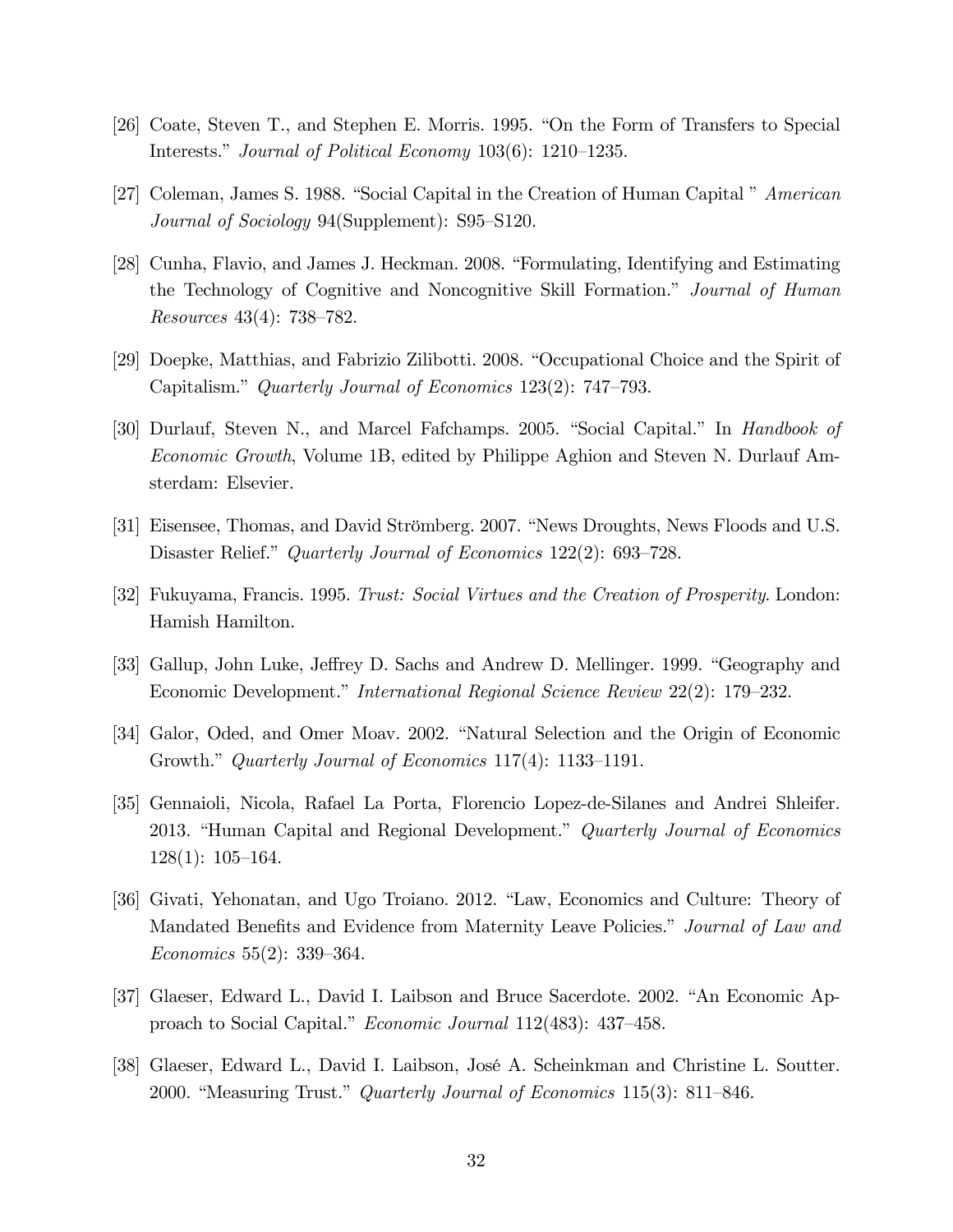- [39] Glaeser, Edward L., Rafael La Porta, Florencio Lopez-de-Silanes and Andrei Shleifer. 2004. "Do Institutions Cause Growth?" *Journal of Economic Growth* 9(3): 271–303.
- [40] Glaeser, Edward L., and Giacomo A. M. Ponzetto. 2014. "Shrouded Costs of Government: The Political Economy of State and Local Public Pensions.<sup>n</sup> Journal of Public  $Economics 116: 89-105.$
- [41] Glaeser, Edward L., Giacomo A. M. Ponzetto and Andrei Shleifer. 2007. "Why Does Democracy Need Education?" Journal of Economic Growth 12(1): 77–99.
- [42] Goldin, Claudia, and Lawrence F. Katz. 1999. "Human Capital and Social Capital: The Rise of Secondary Schooling in America, 1910 to 1940." Journal of Interdisciplinary History 29(4):  $683-723$ .
- [43] Gorodnichenko, Yuriy, and Gerard Roland. 2017. "Culture, Institutions and the Wealth of Nations." Review of Economics and Statistics  $99(3)$ : 402–416.
- [44] Granovetter, Mark. 1973. "The Strength of Weak Ties." American Journal of Sociology  $78(6): 1360-1380.$
- [45] Greif, Avner. 2006. Institutions and the Path to the Modern Economy: Lessons from Medieval Trade. Cambridge: Cambridge University Press.
- [46] Guiso, Luigi, Paola Sapienza and Luigi Zingales. 2004. "The Role of Social Capital in Financial Development." American Economic Review 94(3): 526-56.
- $[47]$  2011. "Civic Capital as the Missing Link." In Handbook of Social Economics, Volume 1A, edited by Jess Benhabib, Alberto Bisin and Matthew O. Jackson. Amsterdam: Elsevier.
- [48]  $\rightarrow$  2016. "Long Term Persistence." Journal of the European Economic Association  $14(6)$ :  $1401-1436$ .
- [49] Islam, T. M. Tonmoy, Jenny Minier and James P. Ziliak. 2015. "On Persistent Poverty in a Rich Country." Southern Economic Journal 81(3):  $653-678$ .
- [50] Jackson, Matthew O. 2010. Social and Economics Networks. Princeton, NJ: Princeton University Press.
- [51] Jensen, Robert. 2010. "The (Perceived) Returns to Education and the Demand for Schooling." Quarterly Journal of Economics 125(2): 515–548.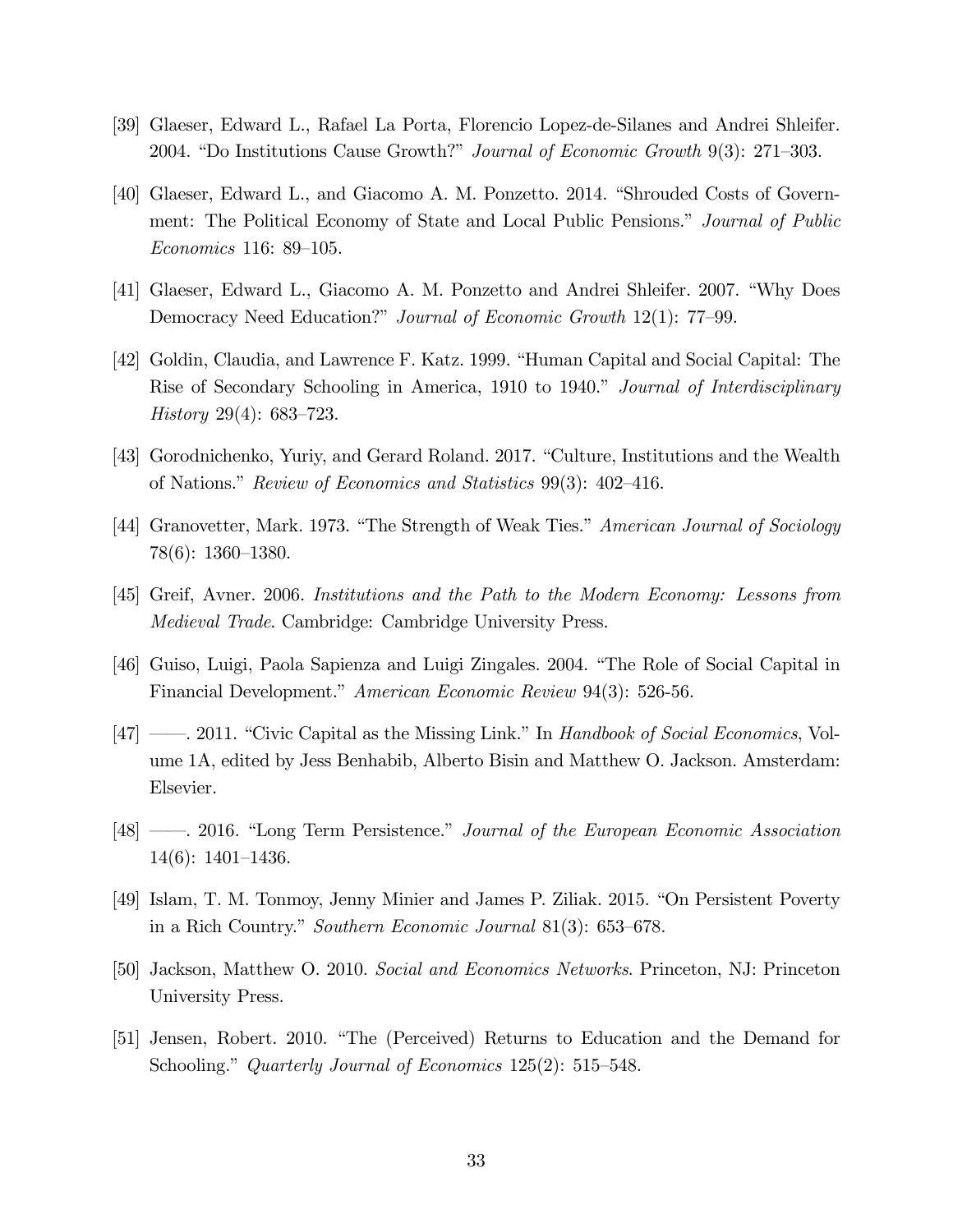- [52] Kashima, Emiko S., and Yoshihisa Kashima. 1998. "Culture and Language: The Case of Cultural Dimensions and Personal Pronoun Use." Journal of Cross-Cultural Psychology  $29(3): 461-486.$
- [53] King, Robert G., Charles I. Plosser and Sergio T. Rebelo. 1988. "Production, Growth and Business Cycles: II. New Directions." Journal of Monetary Economics  $21(2-3)$ : 309–341.
- [54] Knack, Stephen, and Philip Keefer. 1997. "Does Social Capital Have an Economic Payoff? A Cross-Country Investigation." Quarterly Journal of Economics 112(4): 1251– 1288.
- [55] Kumar, Krishna B., and John G. Matsusaka. 2009. "From Families to Formal Contracts: An Approach to Development." Journal of Development Economics  $90(1)$ : 106–119.
- [56] La Porta, Rafael, Florencio Lopez-de-Silanes, Andrei Shleifer and Robert W. Vishny. 1997. "Trust in Large Organizations." American Economic Review  $87(2)$ : 333–338.
- [57] Licht, Amir N., Chanan Goldschmidt and Shalom H. Schwartz. 2007. "Culture Rules: The Foundations of the Rule of Law and Other Norms of Governance. " Journal of Comparative Economics 35(4):  $659-688$ .
- [58] Lin, Nan. 2001. Social Capital: A Theory of Structure and Action. Cambridge: Cambridge University Press.
- [59] Lindbeck, Assar, and Jörgen W. Weibull. 1987. "Balanced-Budget Redistribution as the Outcome of Political Competition." Public Choice 52(3): 273–297.
- [60] Lindner, Ines and Holger Strulik. 2015. "From Tradition to Modernity: Economic Growth in a Small World." *Journal of Development Economics* 109: 17–29.
- [61] Long, John B., and Charles I. Plosser. 1983. "Real Business Cycles." Journal of Political Economy 91(1):  $36-69$ .
- [62] Majumdar, Sumon, Anandi Mani and Sharun Mukand. 2004. "Politics, Information and the Urban Bias." Journal of Development Economics 75(1):  $137-165$ .
- [63] Mani, Anandi, and Sharun Mukand. 2007. "Democracy, Visibility and Public Good Provision." Journal of Development Economics 83(2): 506–529.
- [64] Manuelli, Rodolfo E., and Ananth Seshandri. 2014. "Human Capital and the Wealth of Nations." American Economic Review 104(9): 2736–2762.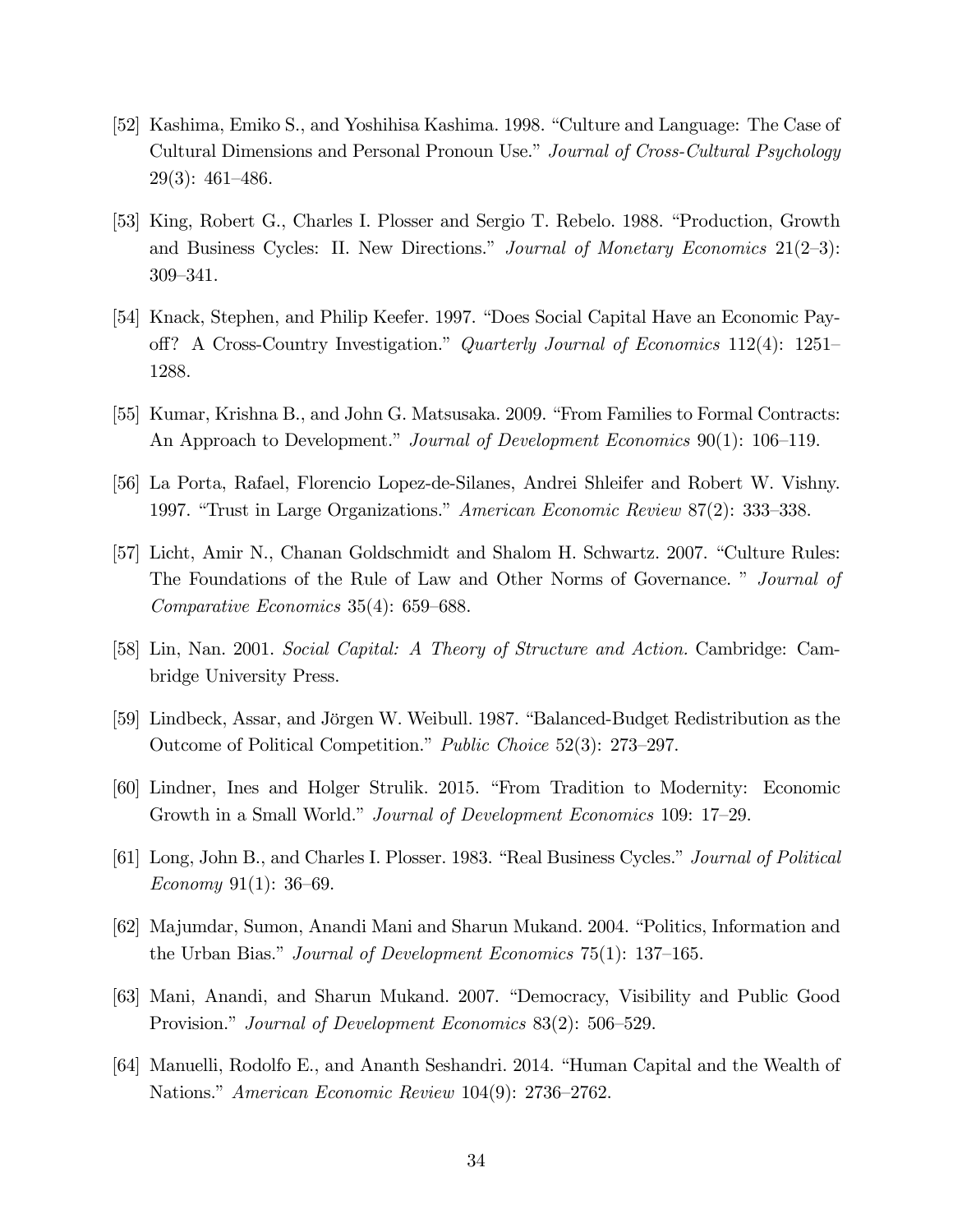- [65] Masharov, Mikhail, and Martin H. Fischer. 2006. "Linguistic Relativity: Does Language Help or Hinder Perception?" Current Biology  $16(8)$ : 289–291.
- [66] Nannicini, Tommaso, Andrea Stella, Guido Tabellini and Ugo Troiano. 2013. "Social Capital and Political Accountability." American Economic Journal: Economic Policy  $5(2): 222 - 250.$
- [67] Ozgen, Emre, and Ian R. L. Davies. 2002. "Acquisition of Categorical Color Perception: A Perceptual Learning Approach to the Linguistic Relativity Hypothesis.<sup>n</sup> Journal of Experimental Psychology  $131(4)$ : 477–493.
- [68] Padró i Miquel, Gerard, Nancy Qian, Yiqing Xu and Yang Yao. 2015. "Making Democracy Work: Culture, Social Capital and Elections in China." NBER Working Paper No. 21058.
- [69] Persson, Torsten, and Guido Tabellini. 1990. Macroeconomic Policy, Credibility and Politics. Chur: Harwood Academic Publishers.
- [70] 2000. Political Economics: Explaining Economic Policy. Cambridge, MA: MIT Press.
- [71] Ponzetto, Giacomo A. M. 2011. "Heterogeneous Information and Trade Policy." CEPR Discussion Paper No. 8726.
- [72] Putnam, Robert D. 1993. Making Democracy Work: Civic Traditions in Modern Italy. Princeton, NJ: Princeton University Press.
- [73]  $\rightarrow$  2000. Bowling Alone: The Collapse and Revival of American Community. New York, NY: Simon and Schuster.
- [74] Reinikka, Ritva, and Jakob Svensson. 2004. "Local Capture: Evidence from a Central Government Transfer Program in Uganda." Quarterly Journal of Economics 119(2): 679-706.
- [75] <sup>*n*</sup> 2005. "Fighting Corruption to Improve Schooling: Evidence from a Newspaper Campaign in Uganda." Journal of the European Economic Association  $3(2-3)$ : 259–267.
- [76] Rogoff, Kenneth. 1990. "Equilibrium Political Budget Cycles." American Economic Review 80(1):  $21-36$ .
- [77] Rogoff, Kenneth, and Anne Sibert. 1988. "Elections and Macroeconomic Policy Cycles." Review of Economic Studies  $55(1)$ : 1–16.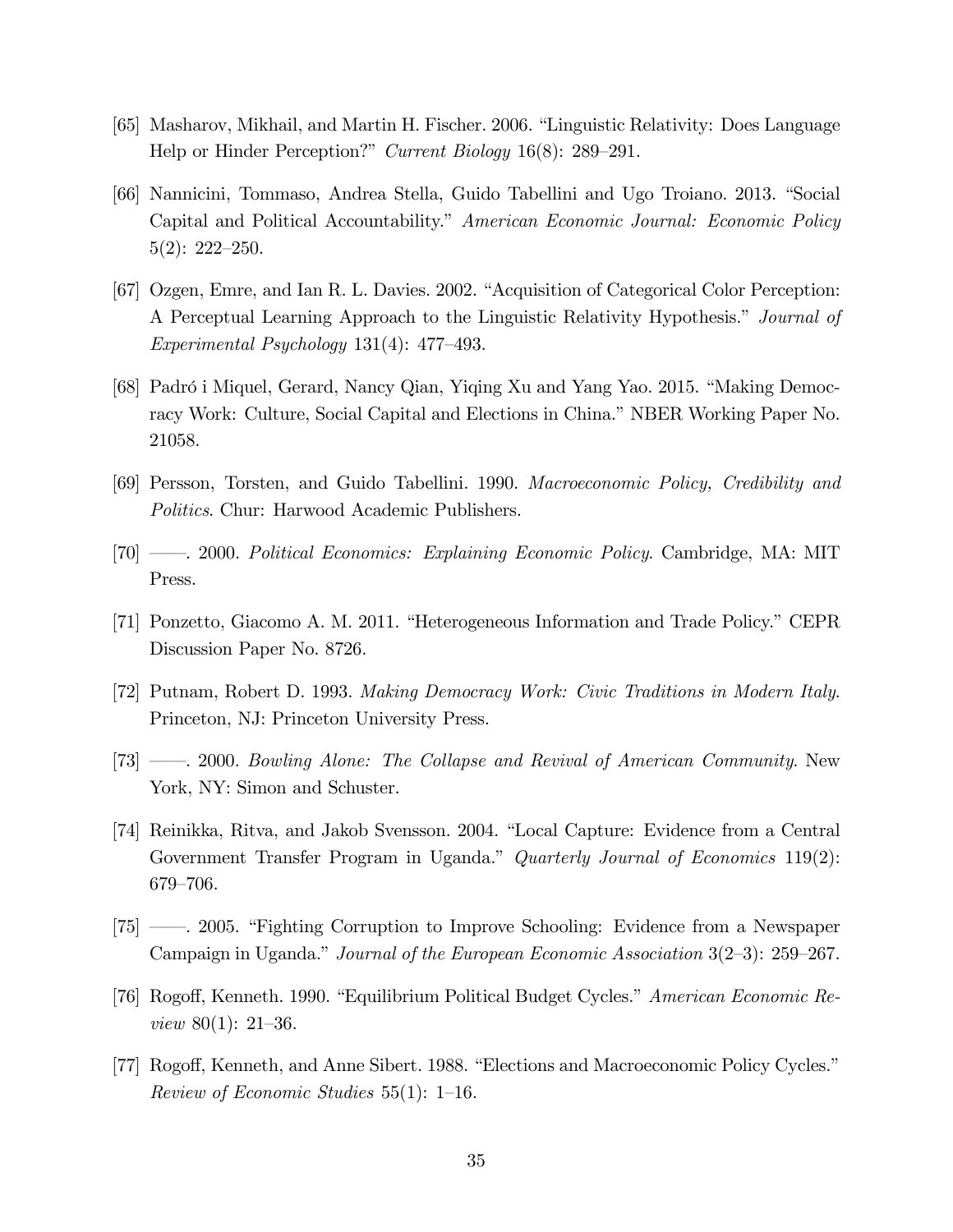- [78] Routledge, Bryan R., and Joachim von Amsberg. 2003. "Social Capital and Growth." Journal of Monetary Economics  $50(1)$ : 167–193.
- [79] Sangnier, Marc. 2013. "Does Trust Favor Macroeconomic Stability? " Journal of Comparative Economics  $41(3)$ : 653–668.
- [80] Satyanath, Shanker, Nico Voigtländer and Hans-Joachim Voth. 2017. "Bowling for Fascism: Social Capital and the Rise of the Nazi Party." Journal of Political Economy  $125(2): 478–526.$
- [81] Shah, Anuj K., Sendhil Mullainathan and Eldar Shafir. 2012. "Some Consequences of Having Too Little." *Science* 338(6107): 682–685.
- [82] Snyder, James M., and David Strömberg. 2010. "Press Coverage and Political Accountability." Journal of Political Economy 118(2):  $335-408$ .
- [83] Solow, Robert M. 1995. "But Verify Trust: The Social Virtues and the Creation of *Prosperity* by Francis Fukuyama." The New Republic  $213(11)$ :  $36-39$ .
- [84] Strömberg, David. 2004. "Radio's Impact on Public Spending." *Quarterly Journal of* Economics 99: 189–221.
- [85] Tabellini, Guido. 2008. "Institutions and Culture." Journal of the European Economic Association  $6(2-3)$ : 255-294.
- [86] <sup>*n*</sup> 2009. "Culture and Institutions: Economic Development in the Regions of Europe." Journal of the European Economic Association 8(4):  $677-716$ .
- [87] Valenzuela, Sebastian, Namsu Park and Kerk Kee. 2009. "Is There Social Capital in a Social Network Site? Facebook Use and College students' Life Satisfaction, Trust and Participation." Journal of Computer-Mediated Communication  $14(4)$ : 875–901.
- [88] Zak, Paul J., and Stephen Knack. 2001. "Trust and Growth. " Economic Journal  $111(470): 295 - 321.$
- [89] Zaller, John. 1992. The Nature and Origins of Mass Opinion. Cambridge: Cambridge University Press.
- [90] Zhou, Ke, Lei Mo, Paul Kay, Veronica P. Y. Kwok, Tiffany N. M. Ip and Li Hai Tan. 2010. "Newly Trained Lexical Categories Produce Lateralized Categorical Perception of Color." Proceedings of the National Academy of Sciences  $107(22)$ : 9974–9978.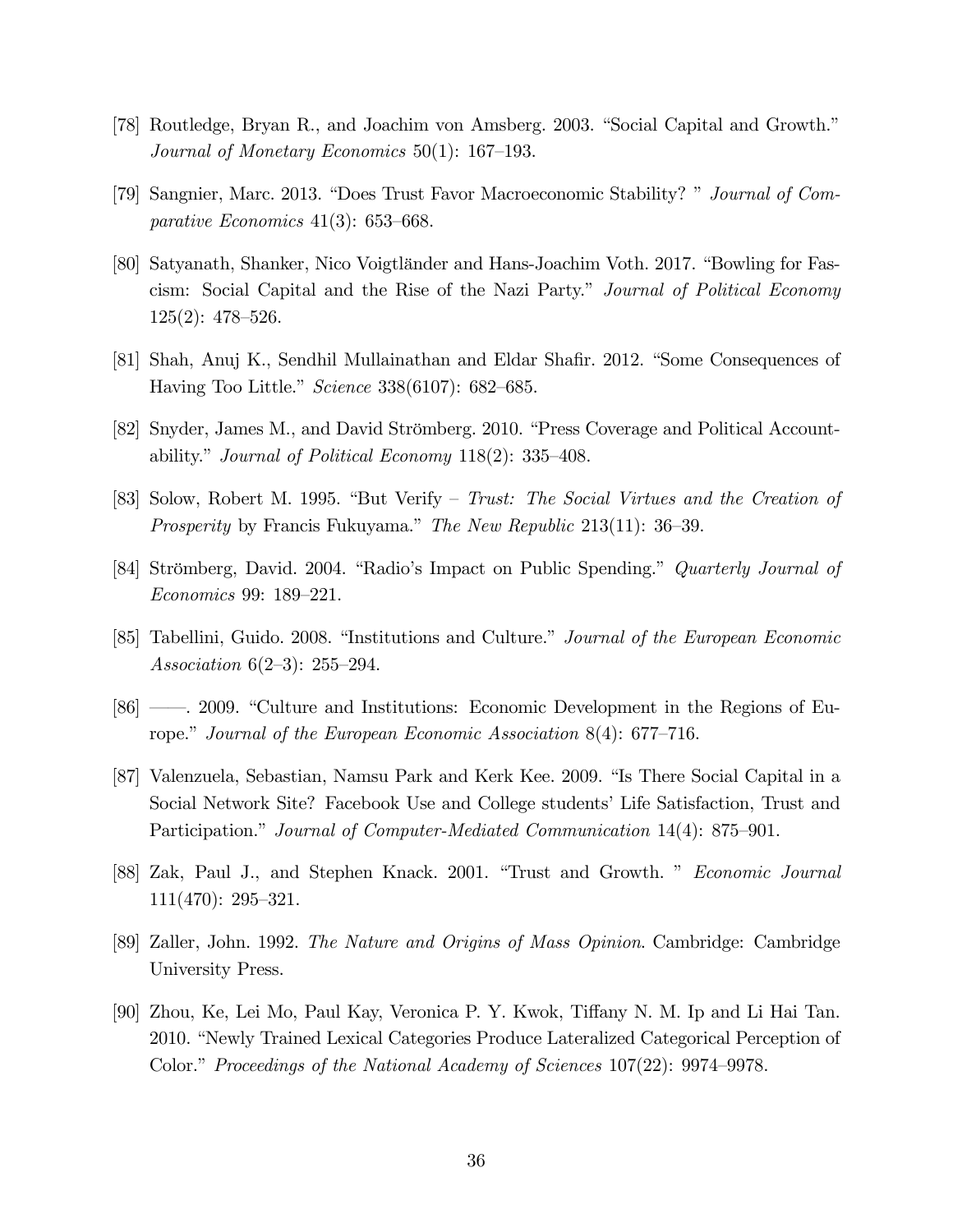

Figure 1: Public Spending on Education and Trust

Notes: Partial correlation plot of government expenditure on education as a percentage of GDP (average 2000–2010, from the World Development Indicators) and the fraction of World Values Survey respondents (1981–2014) who agree with the statement: "Most people can be trusted."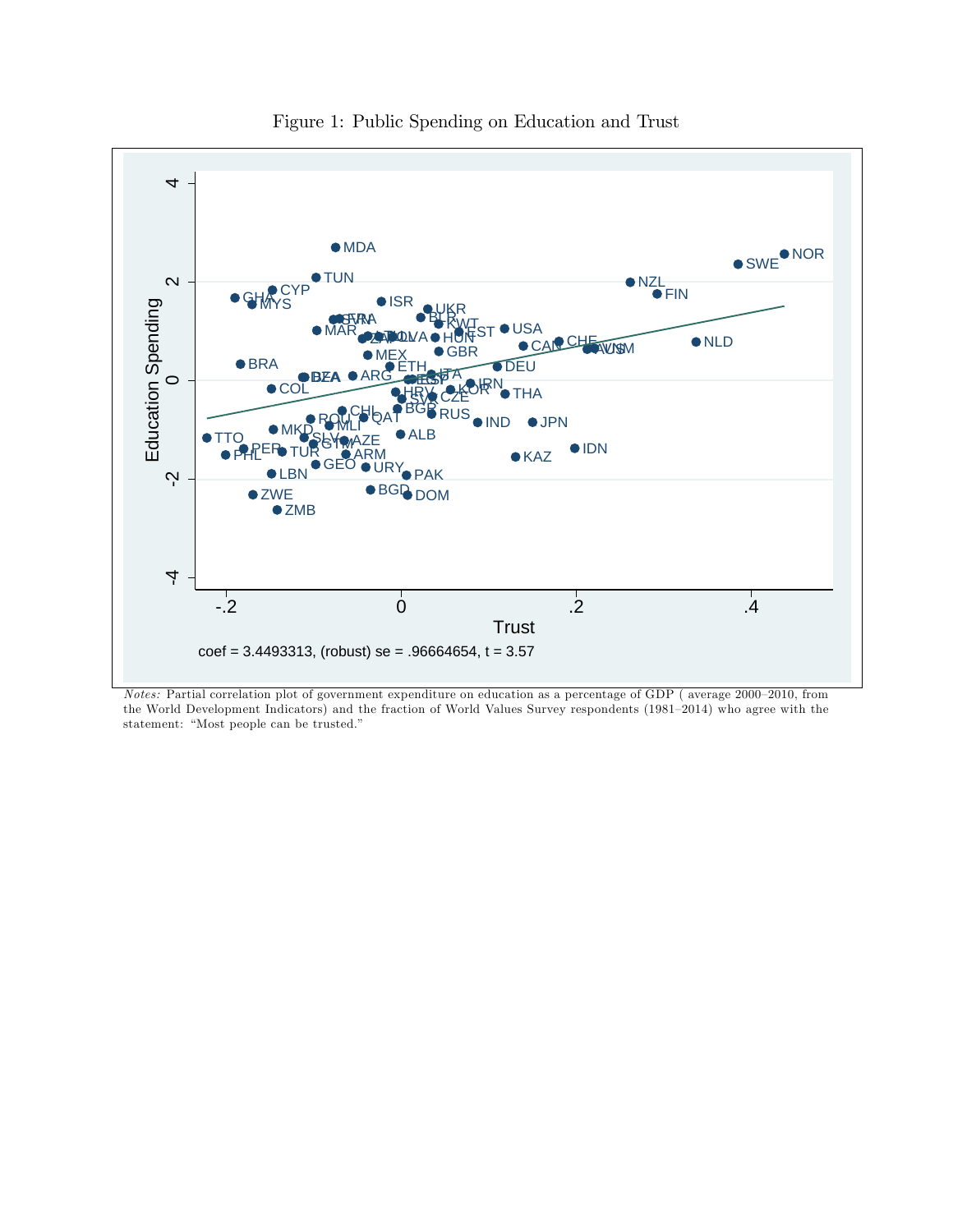

Figure 2: Public Spending on Education and Talking with Other People

 $Notes: Partial correlation plot of government expenditure on education as a percentage of GDP (average  $2000-2010$ , from$ the World Development Indicators) and the fraction of World Values Survey respondents (1981-2014) who report that one of the "sources to learn what is going on in their country and the world" they used in the previous week was "talking with friends or colleagues."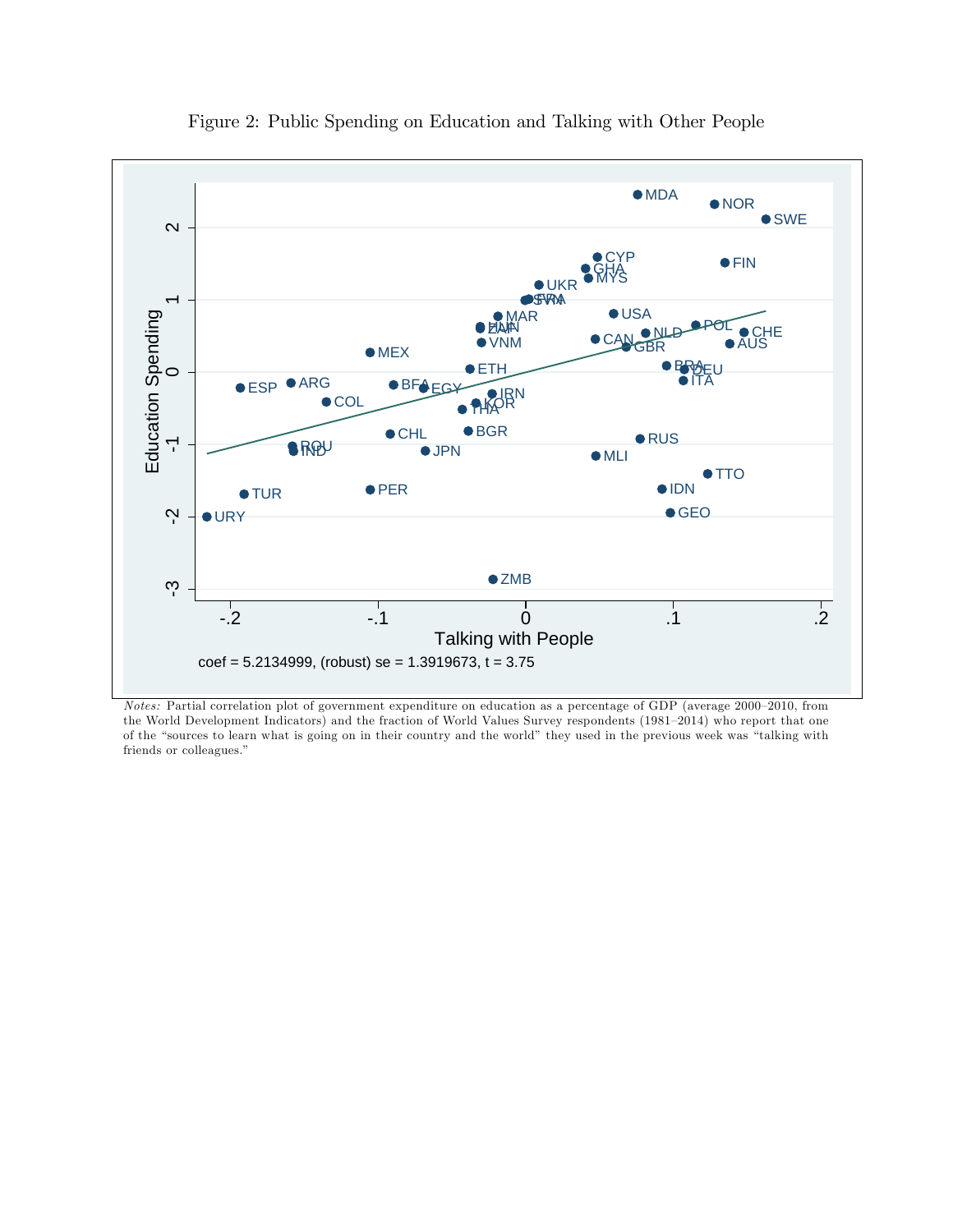|                              | Mean | Std. Dev. | Obs.   | Min.     | Max. |
|------------------------------|------|-----------|--------|----------|------|
| Name Recall                  | .316 | .465      | 14,024 | $\Omega$ |      |
| Name Recognition             | .620 | .485      | 17,777 | $\theta$ | 1    |
| Ideological Rating           | .689 | .463      | 9.484  | $\theta$ | 1    |
| Thermometer Provided         | .821 | .383      | 19,211 | $\theta$ | 1    |
| Preferences Provided         | .475 | .499      | 12,262 | $\theta$ | 1    |
| Trust                        | .477 | .499      | 13,262 | $\theta$ | 1    |
| Talking with People          | .754 | .430      | 20,522 | $\theta$ | 1    |
| Less than High School Degree | .197 | .398      | 25,015 | $\theta$ | 1    |
| College Degree or More       | .235 | .424      | 25,015 | $\Omega$ |      |

Table 1: Summary Statistics – Micro Data

Notes: Data from the American National Election Studies, 1948–2012. Name Recall is a dummy variable equal to 1 if the respondent could recall the name of any candidate running for the U.S. House in their district. Name Recognition is a dummy variable equal to 1 if the respondent could identify the incumbent from a list of the ma jor party candidates for the U.S. House in their district. Ideological Rating is a dummy variable equal to 1 if the respondent placed their U.S. House representative on a seven-point ideological scale, and 0 if they answered they "don't know" or "don't recognize" the ideological scale, and  $\overline{0}$  if they answered they "don't know" or "don't recognize" incumbent. Thermometer Provided is a dummy variable equal to 1 if the respondent rated their feelings towards the incumbent on a scale from 0 to 100, and 0 if they answered they "don't know where to rate," or "can't judge," or couldn't recognize the incumbent's name. Preferences Provided is a dummy variable equal to 1 if the respondent mentioned at least one thing they liked or disliked about the incumbent U.S. House representative<br>in their district, and 0 if they reported that they did not know anything about this<br>candidate. Trust is a dummy variable equal to 1 to 1 if the respondent reported discussing politics with family and friends. Less than High School Degree and College Degree or More are dummy variables for educational attainment.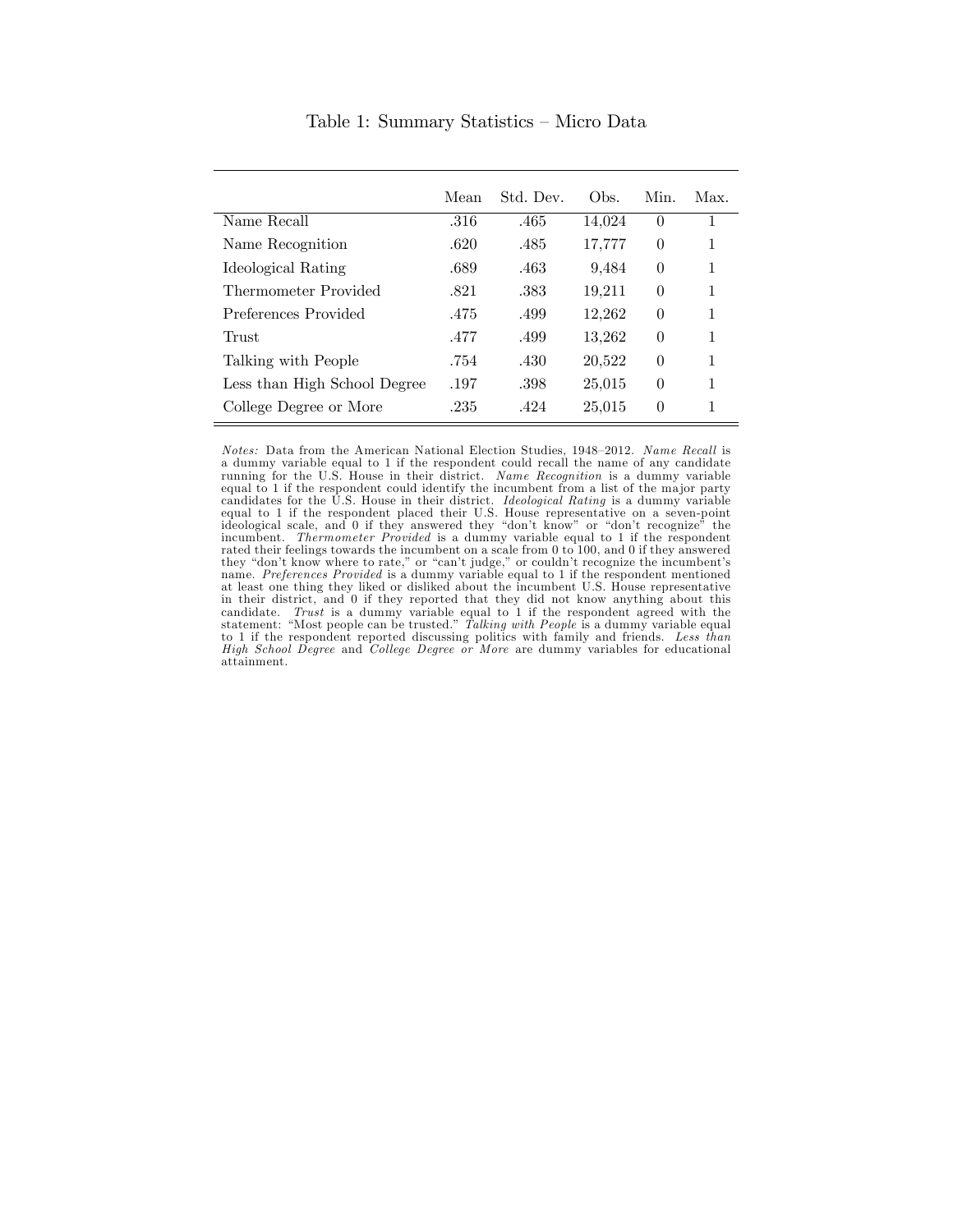| Panel A               |             |             |                  |                  |
|-----------------------|-------------|-------------|------------------|------------------|
|                       | Name Recall | Name Recall | Name Recognition | Name Recognition |
| Trust                 | $.129***$   | $.076***$   | $.137***$        | $.095***$        |
|                       | (.012)      | (.012)      | (.010)           | (.010)           |
| Less than High School |             | $-.148***$  |                  | $-.167***$       |
|                       |             | (.015)      |                  | (.012)           |
| College or More       |             | .196***     |                  | $.096***$        |
|                       |             | (.014)      |                  | (.011)           |
| $\overline{R^2}$      | .117        | .164        | .092             | .119             |
| Observations          | 6,258       | 6,258       | 10,082           | 10,082           |
|                       |             |             |                  |                  |
| Panel B               |             |             |                  |                  |
|                       | Name Recall | Name Recall | Name Recognition | Name Recognition |
| Talking with People   | $.192***$   | $.140***$   | $.219***$        | $.173***$        |
|                       | (.008)      | (.008)      | (.010)           | (.010)           |
| Less than High School |             | $-.136***$  |                  | $-.166***$       |
|                       |             | (.009)      |                  | (.011)           |
| College or More       |             | $.176***$   |                  | $.105***$        |
|                       |             | (.010)      |                  | (.009)           |
| $\overline{R^2}$      | .119        | .159        | .114             | .140             |

#### Table 2: Voter Information and Social Capital

Notes: \* p  $\leq 0.1$ ; \*\*p  $\leq 0.05$ ; \*\*\*p  $\leq 0.01$ . Standard errors are corrected for White heteroskedasticity. Data from the American National Election Studies, 1948-2012. Name Recall is a dummy variable equal to 1 if the respondent could recall the name of any candidate running for the U.S. House in their district. Name Recognition is a dummy variable equal to 1 if the respondent could identify the incumbent from a list of the major party candidates for the U.S. House in their district.Trust is a dummy variable equal to 1 if the respondent agreed with the statement: "Most people can be trusted." Talking with People is a dummy variable equal to 1 if the respondent reported discussing politics with family and friends. Less than High School Degree and College Degree or More are dummy variables for educational attainment. All regressions include fixed effects for gender, race/ethnicity, age deciles and survey year.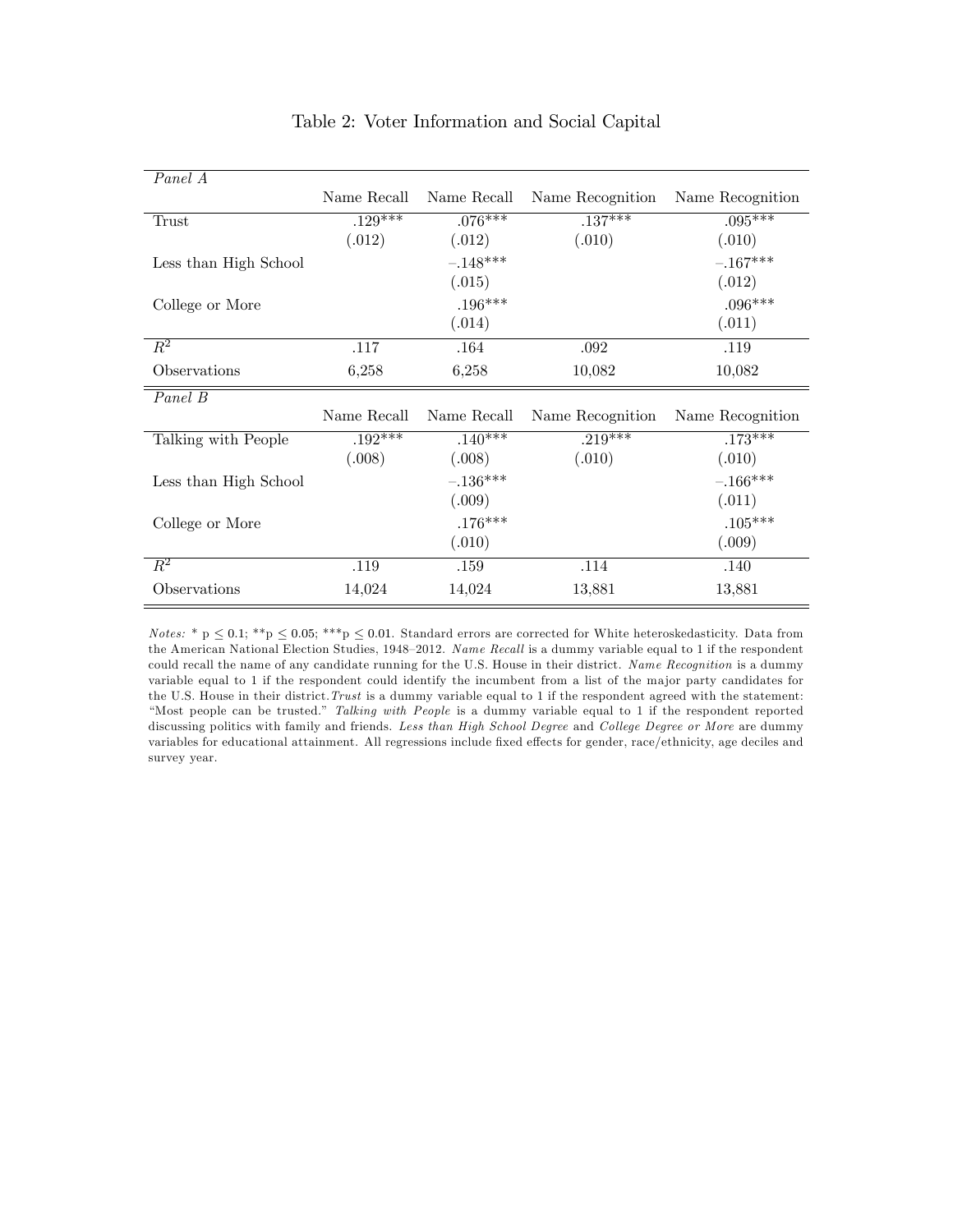| Panel A               |             |             |             |             |             |             |
|-----------------------|-------------|-------------|-------------|-------------|-------------|-------------|
|                       | Ideological | Ideological | Thermometer | Thermometer | Preferences | Preferences |
|                       | Rating      | Rating      | Provided    | Provided    | Provided    | Provided    |
| Trust                 | $.084***$   | $.054***$   | $.059***$   | $.035***$   | $.115***$   | $.077***$   |
|                       | (.014)      | (.014)      | (.008)      | (.008)      | (.014)      | (.014)      |
| Less than High School |             | $-.162***$  |             | $-.151***$  |             | $-.143***$  |
|                       |             | (.024)      |             | (.016)      |             | (.020)      |
| College or More       |             | $.091***$   |             | $.050***$   |             | $.124***$   |
|                       |             | (.015)      |             | (.008)      |             | (.015)      |
| $\,R^2$               | .049        | .070        | .051        | .073        | .110        | .133        |
| Observations          | 4,751       | 4,751       | 8,305       | 8,305       | 5,339       | 5,339       |
|                       |             |             |             |             |             |             |
| Panel B               |             |             |             |             |             |             |
|                       | Ideological | Ideological | Thermometer | Thermometer | Preferences | Preferences |
|                       | Rating      | Rating      | Provided    | Provided    | Provided    | Provided    |
| Talking with People   | $.157***$   | $.131***$   | $.108***$   | $.084***$   | $.223***$   | $.187***$   |
|                       | (.012)      | (.013)      | (.007)      | (.007)      | (.010)      | (.010)      |
| Less than High School |             | $-.085***$  |             | $-.118***$  |             | $-.106***$  |
|                       |             | (.015)      |             | (.010)      |             | (.012)      |
| College or More       |             | $.076***$   |             | $.044***$   |             | $.111***$   |
|                       |             | (.011)      |             | (.006)      |             | (.011)      |
| $\,R^2$               | .053        | .063        | .0357       | .071        | .112        | .135        |

#### Table 3: Political Opinions and Social Capital

Notes: \* p  $\leq 0.1$ ; \*\*p  $\leq 0.05$ ; \*\*\*p  $\leq 0.01$ . Standard errors are corrected for White heteroskedasticity. Data from the American National Election Studies, 1948-2012. Ideological Rating is a dummy variable equal to 1 if the respondent placed their U.S. House representative on a seven-point ideological scale, and 0 if they answered they "don't know" or "don't recognize" the incumbent. Thermometer Provided is a dummy variable equal to 1 if the respondent rated their feelings towards the incumbent on a scale from 0 to 100, and 0 if they answered they "don't know where to rate," or "can't judge," or couldn't recognize the incumbent's name. Preferences Provided is a dummy variable equal to 1 if the respondent mentioned at least one thing they liked or disliked about the incumbent U.S. House representative in their district, and 0 if they reported that they did not know anything about this candidate. Trust is a dummy variable equal to 1 if the respondent agreed with the statement: "Most people can be trusted." Talking with People is a dummy variable equal to 1 if the respondent reported discussing politics with family and friends. Less than High School Degree and College Degree or More are dummy variables for educational attainment. All regressions include fixed effects for gender, race/ethnicity, age deciles and survey year.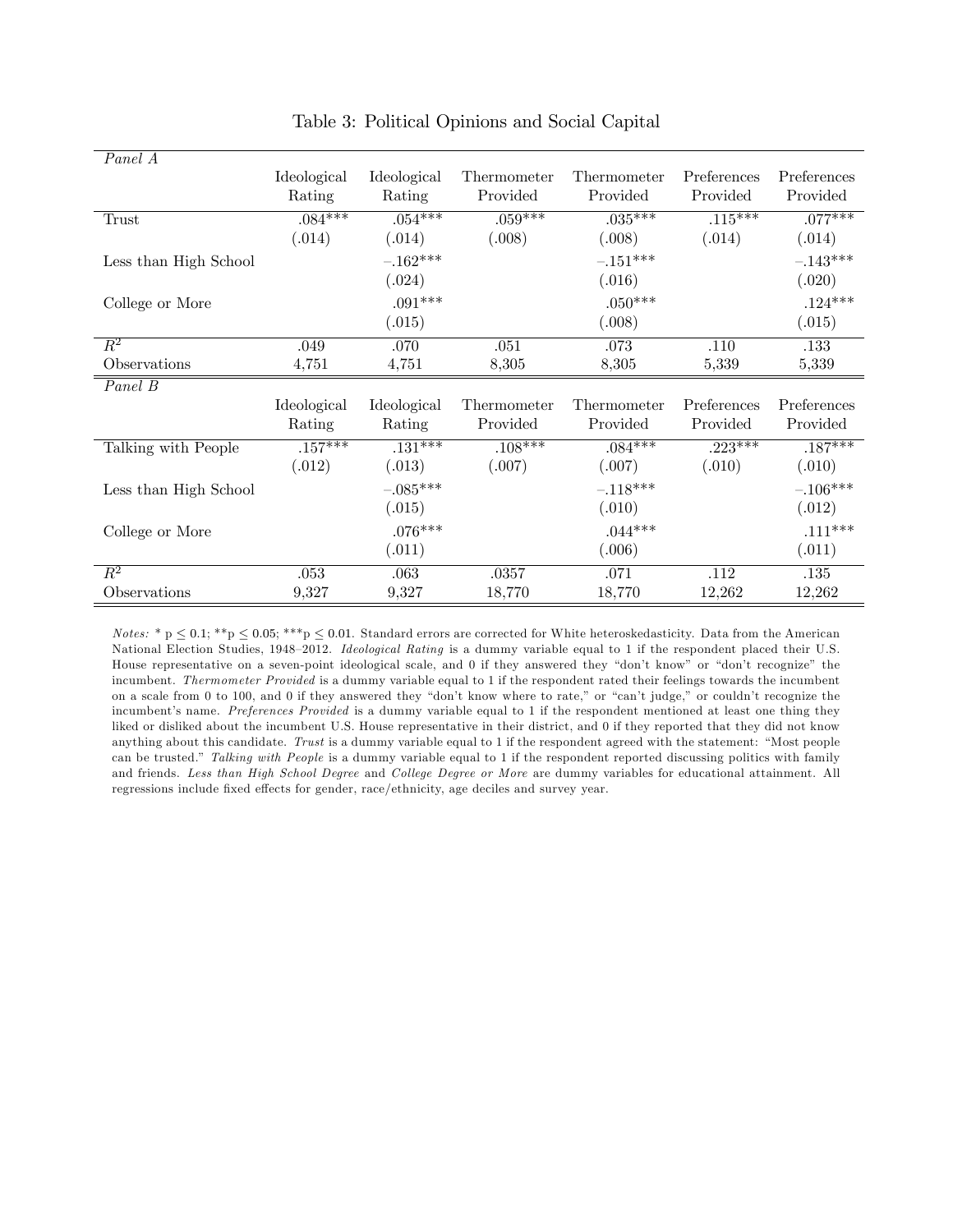|                               | Mean  | Std. Dev. | Obs. | Min.     | Max.  |
|-------------------------------|-------|-----------|------|----------|-------|
| <b>Education Spending</b>     | 4.29  | 1.29      | 74   | 1.67     | 6.99  |
| Trust                         | .257  | .139      | 74   | .035     | .695  |
| Talking with People           | .762  | .102      | 48   | .547     | .925  |
| Pronoun Drop                  | .676  | .471      | 49   | $\Omega$ | 1     |
| Government Spending           | 25.10 | 10.24     | 74   | 2.07     | 55.42 |
| Population (log)              | 16.68 | 1.52      | 74   | 13.83    | 20.86 |
| Number of Ethnic Groups (log) | 1.57  | 0.40      | 74   | 0.69     | 2.30  |
| Inverse Distance to Coast     | .011  | .020      | 74   | .000     | .128  |
| Temperature                   | 14.66 | 8.61      | 74   | $-7.14$  | 28.30 |

Table 4: Summary Statistics – Macro Data

Notes: Education Spending is government expenditure on education as a percentage of GDP, average 2000–2010, from the World Development Indicators. Trust is the share of World Values Survey respondents (1981–2014) who agree with the statement: "Most<br>people can be trusted." *Talking with People* is the share of WVS respondents who report that one of the "sources to learn what is going on in their country and the world" they used in the previous week was "talking with friends or colleagues." *Pronoun Drop* is<br>the population share of languages that allow the speaker to omit the subject personal<br>pronoun in a sentence, from Tabellini (2008). *Gov* expense as a percentage of GDP, average  $2000-2010$ , from the WDI. Population (log) is the logarithm of the average number of residents, 2000–2010, from the WDI.  $Number$ of Ethnic Groups (log) is from Alesina et al. (2003). Inverse Distance to Coast is the inverse of the mean distance in km from the nearest ice-free coastline, from Gallup, Sachs and Mellinger (1999). Temperature is the annual mean temperature in degrees Celsius, 1961–1999, from the World Bank Climate Change Knowledge Portal.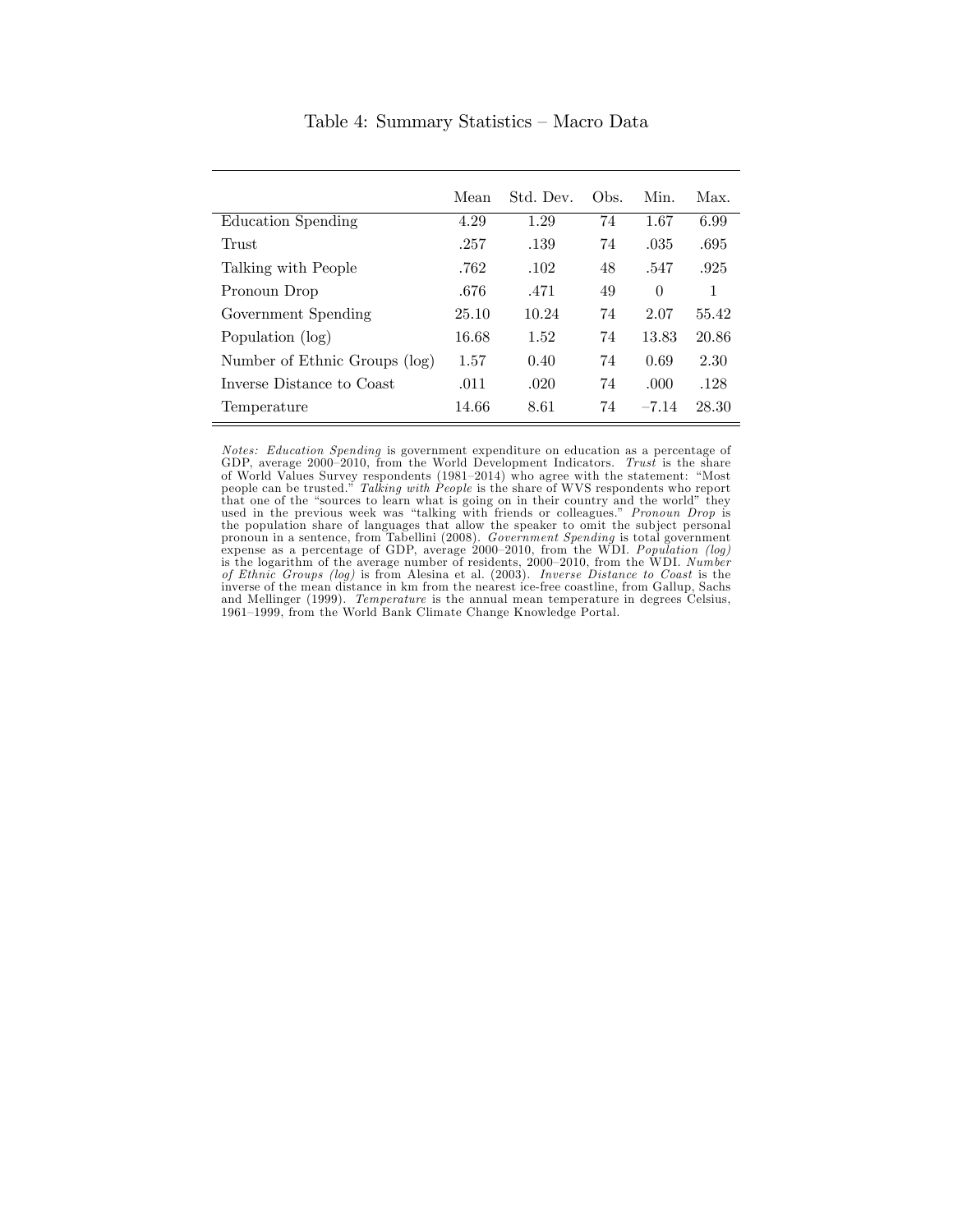| Panel A                    |            |                      |                        |
|----------------------------|------------|----------------------|------------------------|
| Trust                      | $3.449***$ | $3.120***$           | $3.125***$             |
|                            | (0.967)    | (0.985)              | (0.886)                |
| Government Spending        |            |                      | $.057***$              |
|                            |            |                      | (.014)                 |
| Population (log)           |            | $-.117$              | $-.067$                |
|                            |            | (.096)               | (.094)                 |
| No. of Ethnic Groups (log) |            | .133                 | .207                   |
|                            |            | (.331)               | (.309)                 |
| Inverse Distance to Coast  |            | 0.280                | $-6.227$               |
|                            |            | (8.279)              | (5.116)                |
| Temperature                |            | $-.017$              | .006                   |
|                            |            | (.017)               | (.016)                 |
| $\overline{R^2}$           | .138       | .177                 | .342                   |
| Observations               | 74         | 74                   | 74                     |
| $\overline{Panel \ B}$     |            |                      |                        |
| Talking with People        | $5.214***$ | $5.193***$           | $4.655***$             |
|                            | (1.392)    | (1.463)              | (1.619)                |
| Government Spending        |            |                      | $.052***$              |
|                            |            |                      | (.014)                 |
| Population (log)           |            | $-.120$              | $-.049$                |
|                            |            | (.142)               | (.135)                 |
| No. of Ethnic Groups (log) |            | $-.283$              | $-.104$                |
|                            |            | (.323)               | (.300)                 |
| Inverse Distance to Coast  |            | $-9.595$<br>(10.422) | $-14.261**$<br>(6.376) |
| Temperature                |            | $-.013$              | .006                   |
|                            |            | (.019)               | (.018)                 |
| $R^2$                      | .202       | .257                 | .388                   |
| Observations               | 48         | 48                   | 48                     |
|                            |            |                      |                        |

Table 5: Public Spending on Education and Social Capital

Notes: \* p  $\leq 0.1$ ; \*\*p  $\leq 0.05$ ; \*\*\*p  $\leq 0.01$ . Standard errors are corrected for White heteroskedasticity. The dependent variable is government expenditure on education as a percentage of GDP, average 2000–2010, from the World Development Indicators.  $\emph{Trust}$  is the share of World Values Survey respondents (1981-2014) who agree with the statement: "Most people can be trusted." Talking with People is the share of WVS respondents who report that one of the "sources to learn what is going on in their country and the world" they used in the previous week was "talking with friends or colleagues." Government  $Spending$  is total government expense as a percentage of GDP, average 2000–2010, from the WDI. Population (log) is the logarithm of the average number of residents,  $2000-2010$ , from the WDI. Number of Ethnic Groups (log) is from Alesina et al. (2003). Inverse Distance to Coast is the inverse of the mean distance in km from the nearest ice-free coastline, from Gallup, Sachs and Mellinger (1999). Temperature is the annual mean temperature in degrees Celsius, 1961–1999, from the World Bank Climate Change Knowledge Portal.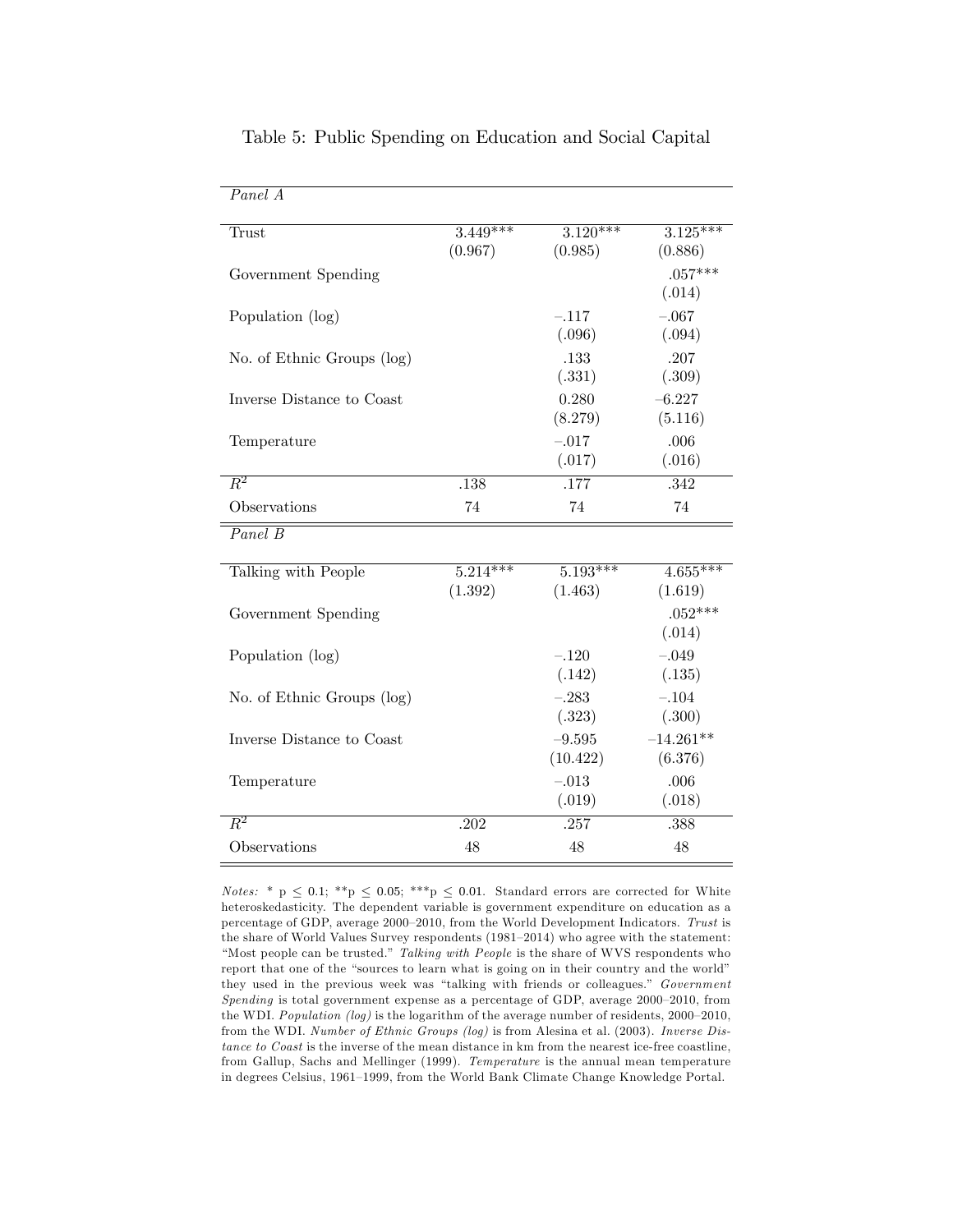| Panel A                              |                      |                  |                      |                  |                  |                      |
|--------------------------------------|----------------------|------------------|----------------------|------------------|------------------|----------------------|
|                                      |                      | Education        |                      | Education        |                  | Education            |
|                                      | Trust                | Spending         | Trust                | Spending         | Trust            | Spending             |
|                                      | (1st Stage)          | (2SLS)           | (1st Stage)          | (2SLS)           | (1st Stage)      | (2SLS)               |
| Trust                                |                      | $8.805***$       |                      | $10.518***$      |                  | $8.743***$           |
|                                      |                      | (2.130)          |                      | (3.092)          |                  | (2.557)              |
| Pronoun Drop                         | $-.179***$           |                  | $-.153***$           |                  | $-.165***$       |                      |
|                                      | (.047)               |                  | (.048)               |                  | (.048)           |                      |
| Government Spending                  |                      |                  |                      |                  | $-.002$          | $.046***$            |
|                                      |                      |                  |                      |                  | (.002)           | (.017)               |
|                                      |                      |                  |                      |                  |                  |                      |
| Population (log)                     |                      |                  | .004                 | $-.127$          | .000             | $-.033$              |
|                                      |                      |                  | (.013)               | (.162)           | (.013)           | (.131)               |
| No. of Ethnic Groups (log)           |                      |                  | $-.067$              | .509             | $-.071$          | .482                 |
|                                      |                      |                  | (.050)               | (.454)           | (.050)           | (.402)               |
| Inverse Distance to Coast            |                      |                  | 0.846                | $-10.155$        | 1.097            | $-14.200$            |
|                                      |                      |                  | (2.431)              | (21.682)         | (2.580)          | (18.878)             |
| Temperature                          |                      |                  | $-.006**$            | .061             | $-.006**$        | .060                 |
|                                      |                      |                  | (.002)               | (.039)           | (.002)           | (.037)               |
| $F$ stat. of excl. instruments       | 15.12                |                  | 12.82                |                  | 14.55            |                      |
| Observations                         | $49\,$               | 49               | 49                   | $49\,$           | $49\,$           | 49                   |
| Clusters (Languages)                 | 33                   | 33               | 33                   | $33\,$           | 33               | 33                   |
| Panel B                              |                      |                  |                      |                  |                  |                      |
|                                      | Talking              | Education        | Talking              | Education        | Talking          | Education            |
|                                      | $w/$ People          | Spending         | $w/$ People          | Spending         | $w/$ People      | Spending             |
|                                      | (1st stage)          | (2SLS)           | (1st stage)          | (LIML)           | (1st stage)      | (LIML)               |
|                                      |                      |                  |                      |                  |                  |                      |
|                                      |                      |                  |                      |                  |                  |                      |
| Talking with People                  |                      | $11.827***$      |                      | $15.020***$      |                  | $14.756***$          |
|                                      |                      | (3.076)          |                      | (4.362)          |                  | (4.647)              |
| Pronoun Drop                         | $-.132***$           |                  | $-.108***$           |                  | $-.106**$        |                      |
|                                      | (.027)               |                  | (.035)               |                  | (.044)           |                      |
| Government Spending                  |                      |                  |                      |                  | .000             | .004                 |
|                                      |                      |                  |                      |                  | (.002)           | (.025)               |
| Population (log)                     |                      |                  | .004                 | $-.085$          | .004             | $-.082$              |
|                                      |                      |                  | (.012)               | (.140)           | (.012)           | (.146)               |
|                                      |                      |                  |                      |                  |                  |                      |
| No. of Ethnic Groups (log)           |                      |                  | 0.054                | $-1.082$         | 0.056            | $-1.052$             |
|                                      |                      |                  | (.039)               | (0.700)          | (.039)           | (0.713)              |
| Inverse Distance to Coast            |                      |                  | 3.875                | $-61.706$        | 3.870            | $-60.765$            |
|                                      |                      |                  | (2.794)              | (38.802)         | (2.829)          | (38.759)             |
| Temperature                          |                      |                  | $-.002$              | .027             | $-.002$          | $.028\,$             |
|                                      |                      |                  | (.002)               | (.026)           | (.002)           | (.026)               |
| $F$ stat. of excl. instruments       | 13.97                |                  | 9.33                 |                  | $6.45\,$         |                      |
| Observations<br>Clusters (Languages) | $39\,$<br>${\bf 28}$ | $39\,$<br>$28\,$ | $39\,$<br>${\bf 28}$ | $39\,$<br>$28\,$ | $39\,$<br>$28\,$ | $39\,$<br>${\bf 28}$ |

#### Table 6: Public Spending on Education and Social Capital  $-V$  Estimation

Notes: \* p  $\leq 0.1$ ; \*\*p  $\leq 0.05$ ; \*\*\*p  $\leq 0.01$ . Standard errors are corrected for White heteroskedasticity and clustered by language. Education Spending is government expenditure on education as a percentage of GDP, average 2000-2010, from the World Development Indicators. Trust is the share of World Values Survey respondents (1981–2014) who agree with the statement: "Most people can be trusted." Talking with People is the share of WVS respondents who report that one of the "sources to learn what is going on in their country and the world" they used in the previous week was "talking with friends or colleagues." Pronoun Drop is the population share of languages that allow the speaker to omit the subject personal pronoun in a sentence, from Tabellini (2008). Government Spending is total government expense as a percentage of GDP, average 2000-2010, from the WDI. Population (log) is the logarithm of the average number of residents, 2000-2010, from the WDI. Number of Ethnic Groups (log) is from Alesina et al. (2003). Inverse Distance to Coast is the inverse of the mean distance in km from the nearest ice-free coastline, from Gallup, Sachs and Mellinger (1999). Temperature is the annual mean temperature in degrees Celsius, 1961–1999, from the World Bank Climate Change Knowledge Portal.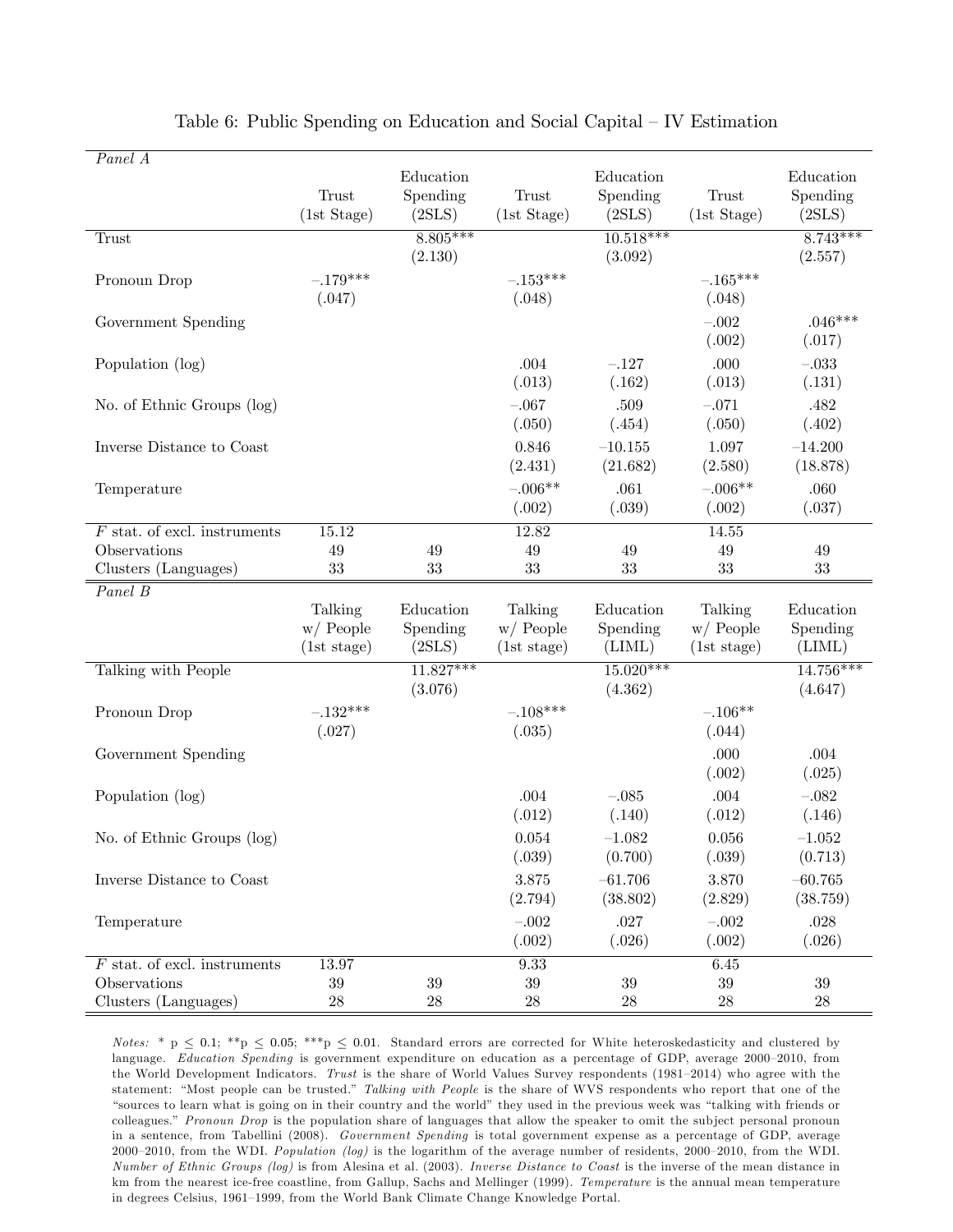# A Appendix [for Online Publication]

### A.1 Definitions of the Equilibrium and of the Social Optimum

Let the random variable  $\chi(s_t, \tau_t, k_{t+1}, g_t, h_{t+1})$  be an indicator for the event of re-election described by the condition:

$$
\Psi_{t} \leq \theta(p,q) \, \Delta_{1} \left(s_{t}, \tau_{t}, k_{t+1}, g_{t}, h_{t+1}\right) + \left[1 - \theta(p,q)\right] \Delta_{0} \left(s_{t}, \tau_{t}, k_{t+1}, g_{t}\right). \tag{A1}
$$

The dynamic equilibrium has the following definition.

**Definition A1** A Markov-perfect dynamic equilibrium consists of a welfare function  $V(s_t)$ , an additional value  $Z(s_t)$  of holding political office, a tax-setting rule  $T(s_t)$ , a private investment rule  $K(s_t, \tau_t)$ , and a public investment rule  $H(s_t, \tau_t)$  such that:

1. The social welfare function satisfies the recursive definition:

$$
V(s_{t}) = (1 - \gamma) \log \{ [1 - (1 - \alpha) T (s_{t})] y (k_{t}, h_{t}) - K (s_{t}, T (s_{t})) \} + \gamma \{ \log [(1 - \alpha) T (s_{t}) y (k_{t}, h_{t}) - H (s_{t}, T (s_{t}))] + \varepsilon_{t-1}^{g} + \mathbb{E}_{t} \varepsilon_{t}^{g} \} + \beta \mathbb{E}_{t} \left[ \chi (s_{t}, \varepsilon_{t}^{g}, \varepsilon_{t}^{h}) V (K (s_{t}, T (s_{t})), e^{\varepsilon_{t-1}^{h} + \varepsilon_{t}^{h}} H (s_{t}, T (s_{t})), \varepsilon_{t}^{g}, \varepsilon_{t}^{h}) \right] + \beta \mathbb{E}_{t} \left\{ [1 - \chi (s_{t}, \varepsilon_{t}^{g}, \varepsilon_{t}^{h})] V (K (s_{t}, T (s_{t})), e^{\varepsilon_{t-1}^{h} + \varepsilon_{t}^{h}} H (s_{t}, T (s_{t})), \omega_{t}^{g}, \omega_{t}^{h}) \right\},
$$

where for ease of notation:

$$
\chi\left(s_{t}, \varepsilon_{t}^{g}, \varepsilon_{t}^{h}\right) \equiv \chi\left(\begin{array}{c} s_{t}, T\left(s_{t}\right), K\left(s_{t}, T\left(s_{t}\right)\right), \\ \varepsilon_{t-1}^{g} + \varepsilon_{t}^{g} \left[\left(1-\alpha\right) T\left(s_{t}\right) y\left(k_{t}, h_{t}\right) - H\left(s_{t}, T\left(s_{t}\right)\right)\right], \\ \varepsilon_{t-1}^{g} + \varepsilon_{t}^{h} H\left(s_{t}, T\left(s_{t}\right)\right) \end{array}\right).
$$

2. The additional value of political incumbency satisfies the recursive definition:

$$
Z(s_t) = z + \beta \mathbb{E}_t \left[ \chi \left( s_t, \varepsilon_t^g, \varepsilon_t^h \right) Z \left( K \left( s_t, T \left( s_t \right) \right), e^{\varepsilon_{t-1}^h + \varepsilon_t^h} H \left( s_t, T \left( s_t \right) \right), \varepsilon_t^g, \varepsilon_t^h \right) \right],
$$

with the same simplified notation for  $\chi$   $(s_t, \varepsilon_t^g)$  $t^g, \varepsilon_t^h$ .

3. Labor-income taxes are chosen by office-seeking politicians:

$$
T(s_t) = \begin{Bmatrix} (1 - \gamma) \log \left\{ \left[ 1 - (1 - \alpha) T \right] y (k_t, h_t) - K(s_t, T) \right\} \\ + \gamma \log \left\{ \left[ (1 - \alpha) T y (k_t, h_t) - H(s_t, T) \right] \right\} \\ + \beta \mathbb{E}_t \begin{Bmatrix} \chi \left( s_t, T, \varepsilon_t^g, \varepsilon_t^h \right) \left[ V \left( K(s_t, T), e^{\varepsilon_{t-1}^h + \varepsilon_t^h} H(s_t, T), \varepsilon_t^g, \varepsilon_t^h \right) \\ + Z \left( K(s_t, T), e^{\varepsilon_{t-1}^h + \varepsilon_t^h} H(s_t, T), \varepsilon_t^g, \varepsilon_t^h \right) \right] \\ + \beta \mathbb{E}_t \begin{Bmatrix} \left[ 1 - \chi \left( s_t, T, \varepsilon_t^g, \varepsilon_t^h \right) \right] V \left( K(s_t, T), e^{\varepsilon_{t-1}^h + \varepsilon_t^h} H(s_t, T), \omega_t^g, \omega_t^h \right) \end{Bmatrix} \end{Bmatrix},
$$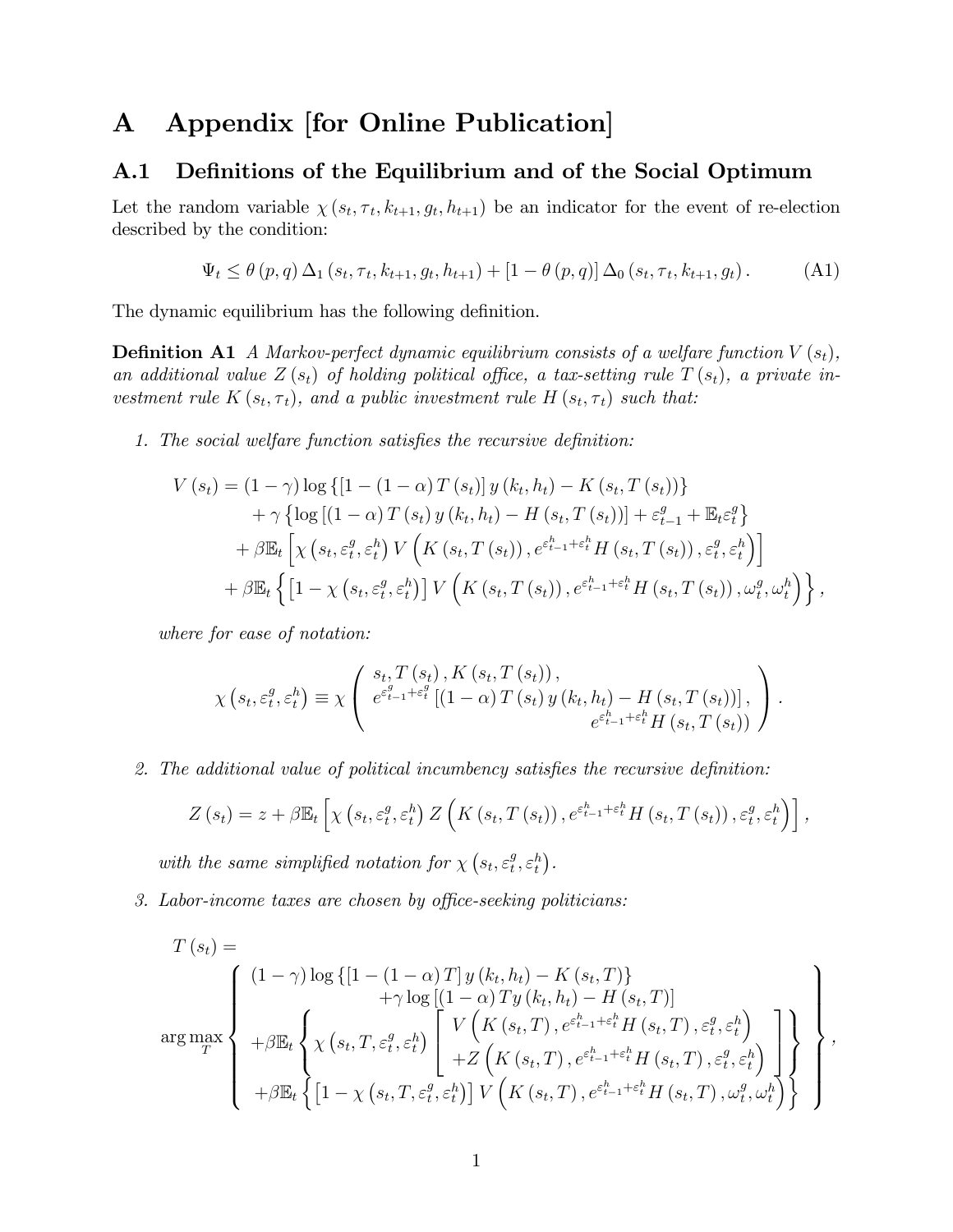where for ease of notation:

$$
\chi\left(s_t, T, \varepsilon_t^g, \varepsilon_t^h\right) \equiv \qquad \qquad \chi\left(s_t, T, K\left(s_t, T\right), e^{\varepsilon_{t-1}^g + \varepsilon_t^g} \left[ (1 - \alpha) \, T y\left(k_t, h_t\right) - H\left(s_t, T\right) \right], e^{\varepsilon_{t-1}^h + \varepsilon_t^h} H\left(s_t, T\right) \right).
$$

4. Expenditure on public investment is chosen by office-seeking politicians:

$$
H(s_t, \tau_t) = \sqrt{\gamma \log \left[ (1 - \alpha) \tau_t y (k_t, h_t) - H \right]}
$$
  
arg max
$$
H
$$

$$
+ \beta \mathbb{E}_t \left\{ \chi(s_t, \tau_t, H, \varepsilon_t^g, \varepsilon_t^h) \left[ V \left( K(s_t, \tau_t), e^{\varepsilon_{t-1}^h + \varepsilon_t^h} H, \varepsilon_t^g, \varepsilon_t^h \right) - Z \left( K(s_t, \tau_t), e^{\varepsilon_{t-1}^h + \varepsilon_t^h} H, \varepsilon_t^g, \varepsilon_t^h \right) \right] \right\} + \beta \mathbb{E}_t \left\{ \left[ 1 - \chi(s_t, \tau_t, H, \varepsilon_t^g, \varepsilon_t^h) \right] V \left( K(s_t, \tau_t), e^{\varepsilon_{t-1}^h + \varepsilon_t^h} H, \omega_t^g, \omega_t^h \right) \right\} \right\}.
$$

where for ease of notation:

$$
\chi\left(s_t, \tau_t, H, \varepsilon_t^g, \varepsilon_t^h\right) \equiv \qquad \qquad \chi\left(s_t, T\left(s_t\right), K\left(s_t, T\left(s_t\right)\right), e^{\varepsilon_{t-1}^g + \varepsilon_t^g} \left[ \left(1 - \alpha\right) \tau_t y\left(k_t, h_t\right) - H \right], e^{\varepsilon_{t-1}^h + \varepsilon_t^h} H \right).
$$

5. Private investment is chosen by utility-maximizing households:

$$
K(s_t, \tau_t) = \n\begin{cases}\n(1 - \gamma) \log \left\{ \left[ 1 - (1 - \alpha) \tau_t \right] y(k_t, h_t) - K \right\} \\
+ \beta \mathbb{E}_t \left[ \chi \left( s_t, \tau_t, K, \varepsilon_t^g, \varepsilon_t^h \right) V \left( K, e^{\varepsilon_{t-1}^h + \varepsilon_t^h} H(s_t, \tau_t), \varepsilon_t^g, \varepsilon_t^h \right) \right] \\
+ \beta \mathbb{E}_t \left\{ \left[ 1 - \chi \left( s_t, \tau_t, K, \varepsilon_t^g, \varepsilon_t^h \right) \right] V \left( K, e^{\varepsilon_{t-1}^h + \varepsilon_t^h} H(s_t, \tau_t), \omega_t^g, \omega_t^h \right) \right\}\n\end{cases}.
$$

where for ease of notation:

$$
\chi\left(s_{t},\tau_{t},K,\varepsilon_{t}^{g},\varepsilon_{t}^{h}\right) \equiv\n\chi\left(s_{t},\tau_{t},K,e^{\varepsilon_{t-1}^{g}+\varepsilon_{t}^{g}}\left[\left(1-\alpha\right)\tau_{t}y\left(k_{t},h_{t}\right)-H\left(s_{t},\tau_{t}\right)\right],e^{\varepsilon_{t-1}^{h}+\varepsilon_{t}^{h}}H\left(s_{t},\tau_{t}\right)\right).
$$

Let the binary function  $\chi^*$   $(s_t, \varepsilon_t^g)$  $(t^g, \varepsilon_t^h)$  equal one if the incumbent is retained and zero if he is replaced by a new random draw from the ability pool. The social optimum has the following characterization.

**Definition A2** The solution to the planner's problem consists of a welfare function  $V^*(s_t)$ , a private investment rule  $K^*(s_t)$ , public spending rules  $G^*(s_t)$  and  $H^*(s_t)$ , and a re-election rule  $\chi^*$   $(s_t, \varepsilon_t^g)$  $(\epsilon_t^g, \epsilon_t^h)$  such that: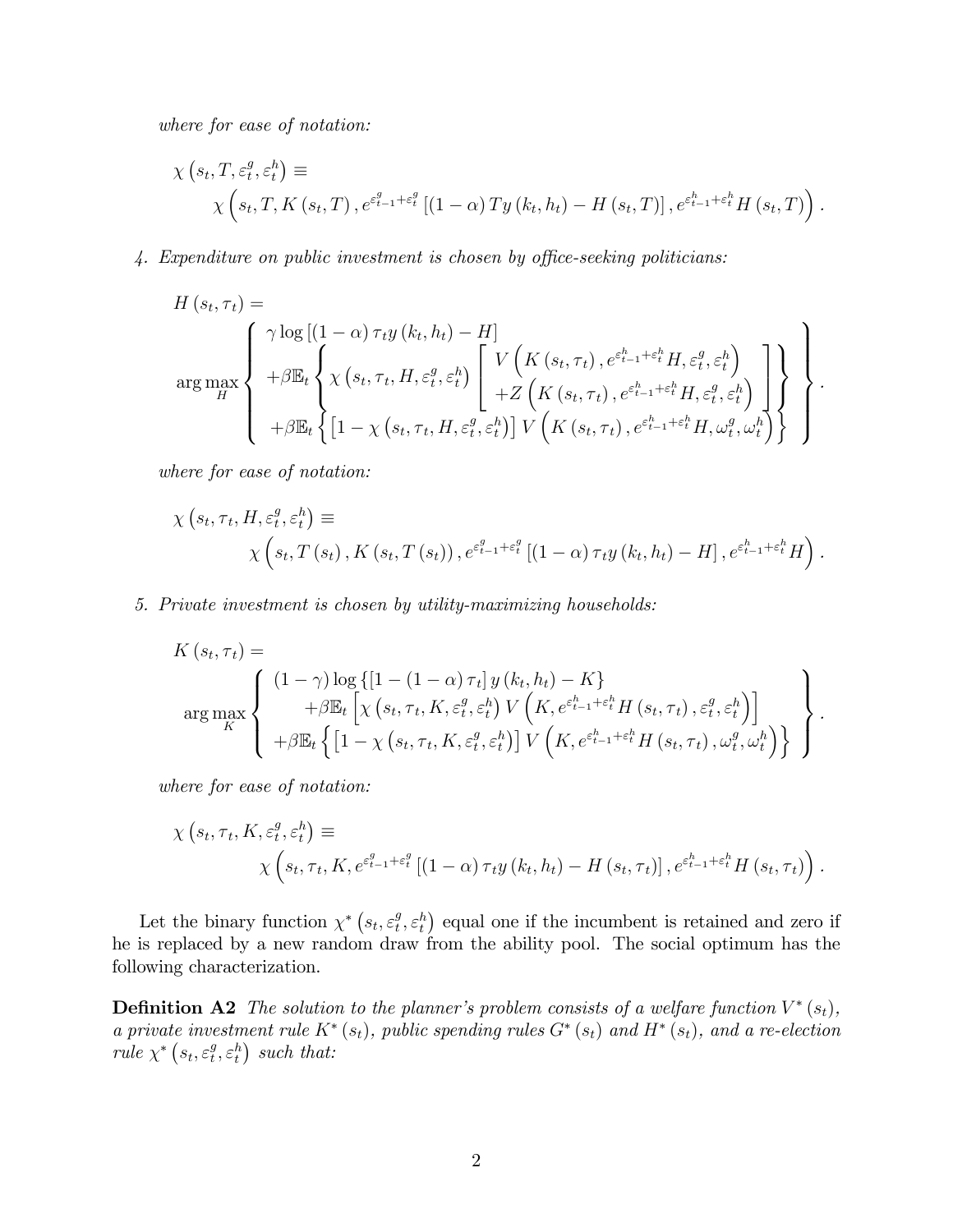#### 1. The social welfare function satisfies the recursive definition:

$$
V^*(s_t) = (1 - \gamma) \log \left[ y (k_t, h_t) - K^* (s_t) - G^* (s_t) - H^* (s_t) \right] + \gamma \left[ \log G^* (s_t) + \varepsilon_{t-1}^g + \mathbb{E}_t \varepsilon_t^g \right] + \beta \mathbb{E}_t \left[ \chi^* (s_t, \varepsilon_t^g, \varepsilon_t^h) V \left( K^* (s_t), e^{\varepsilon_{t-1}^h + \varepsilon_t^h} H^* (s_t), \varepsilon_t^g, \varepsilon_t^h \right) \right] + \beta \mathbb{E}_t \left\{ \left[ 1 - \chi^* (s_t, \varepsilon_t^g, \varepsilon_t^h) \right] V \left( K^* (s_t), e^{\varepsilon_{t-1}^h + \varepsilon_t^h} H^* (s_t), \omega_t^g, \omega_t^h \right) \right\}.
$$

2. The allocation of output  $K^*(s_t)$ ,  $G^*(s_t)$ ,  $H^*(s_t)$  solves:

$$
\max_{K,G,H} \left\{ \begin{array}{l} (1-\gamma)\log\left[y\left(k_t,h_t\right)-K-G-H\right]+\gamma\log G\\ +\beta \mathbb{E}_t \left[\chi^*\left(s_t,\varepsilon_t^g,\varepsilon_t^h\right)V\left(K,e^{s_{t-1}^h+\varepsilon_t^h}H,\varepsilon_t^g,\varepsilon_t^h\right)\right] \\ +\beta \mathbb{E}_t \left\{\left[1-\chi^*\left(s_t,\varepsilon_t^g,\varepsilon_t^h\right)\right]V\left(K,e^{s_{t-1}^h+\varepsilon_t^h}H,\omega_t^g,\omega_t^h\right)\right\} \end{array} \right\}.
$$

3. The re-election rule is  $\chi^*$   $(s_t, \varepsilon_t^g)$  $\{e^{\theta}_t, \varepsilon^h_t\} = 1$  if and only if:

$$
V\left(K^*(s_t), e^{\varepsilon_{t-1}^h + \varepsilon_t^h} H^*(s_t), \varepsilon_t^g, \varepsilon_t^h\right) \geq \mathbb{E}_t V\left(K^*(s_t), e^{\varepsilon_{t-1}^h + \varepsilon_t^h} H^*(s_t), \omega_t^g, \omega_t^h\right).
$$

## A.2 Proof of Proposition 1 and Corollary 1

To solve the planner's problem, we make an educated guess for the form of the social welfare function:

$$
V^*(s_t) = v_0 + v_k \log k_t + v_h \log h_t + v_\varepsilon^g \varepsilon_{t-1}^g + v_\varepsilon^h \varepsilon_{t-1}^h. \tag{A2}
$$

Then the allocation of output solves:

$$
\max_{K,G,H} \left\{ (1-\gamma) \log \left[ y \left( k_t, h_t \right) - K - G - H \right] + \gamma \log G + \beta \left( \left[ v_k \log K + v_h \log H \right] \right) \right\}, \quad \text{(A3)}
$$

which implies constant output shares:

$$
\frac{K^*(s_t)}{y(k_t, h_t)} = \frac{\beta v_k}{1 + \beta (v_k + v_h)},\tag{A4}
$$

$$
\frac{G^*(s_t)}{y(k_t, h_t)} = \frac{\gamma}{1 + \beta(v_k + v_h)},\tag{A5}
$$

and

$$
\frac{H^*(s_t)}{y(k_t, h_t)} = \frac{\beta v_h}{1 + \beta (v_k + v_h)};
$$
\n(A6)

the re-election rule is  $\chi^*$   $(s_t, \varepsilon_t^g)$  $\{e^{\theta}, e^h_t\} = 1$  if and only if:

$$
v_{\varepsilon}^g \varepsilon_t^g + v_{\varepsilon}^h \varepsilon_t^h \ge 0; \tag{A7}
$$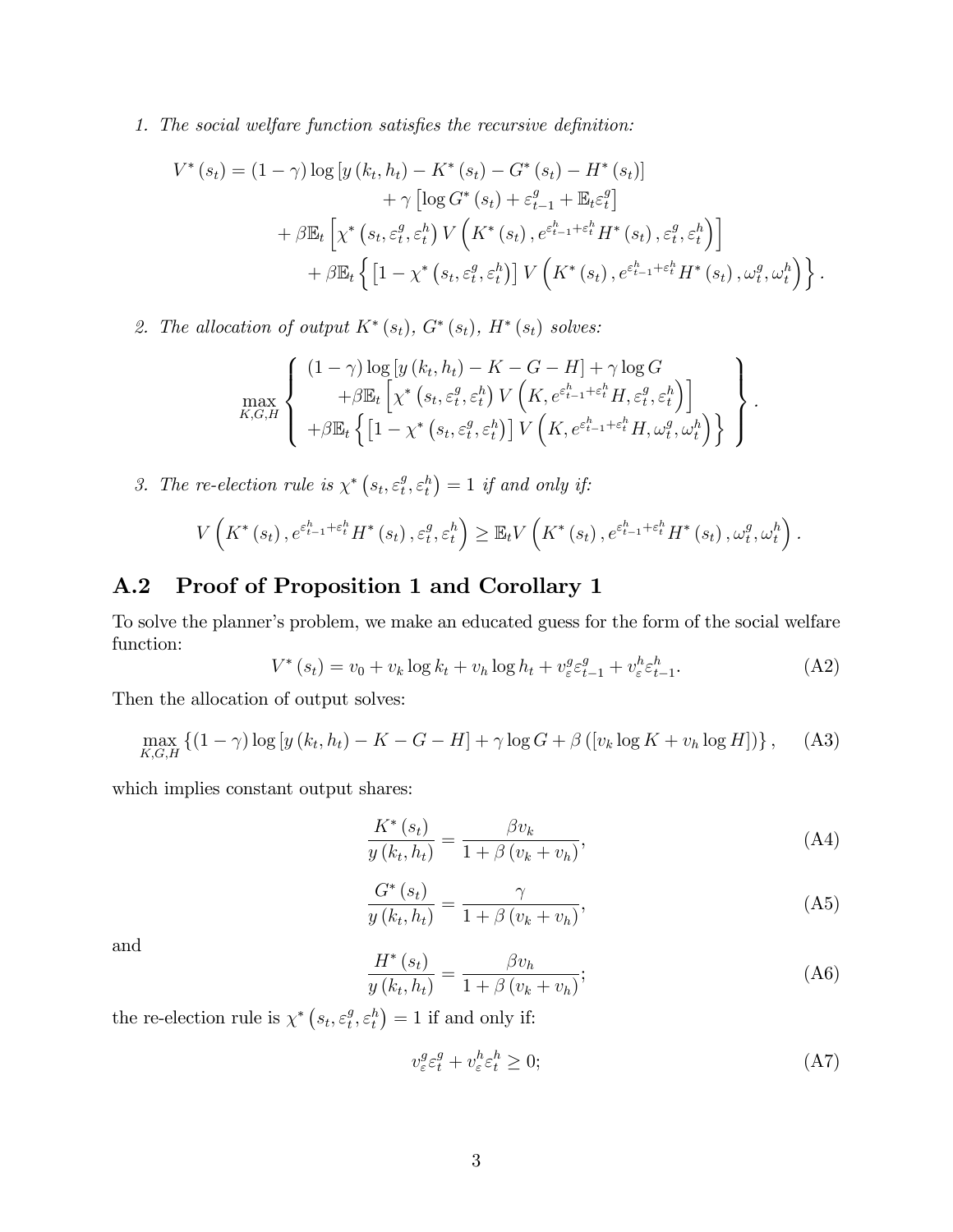and social welfare is:

$$
V^*(s_t) = (1 - \gamma) \log \left[ \frac{1 - \gamma}{1 + \beta (v_k + v_h)} y(k_t, h_t) \right]
$$
  
+  $\gamma \left\{ \log \left[ \frac{\gamma}{1 + \beta (v_k + v_h)} y(k_t, h_t) \right] + \varepsilon_{t-1}^g \right\}$   
+  $\beta v_k \log \left[ \frac{\beta v_k}{1 + \beta (v_k + v_h)} y(k_t, h_t) \right]$   
+  $\beta v_h \left\{ \log \left[ \frac{\beta v_h}{1 + \beta (v_k + v_h)} y(k_t, h_t) \right] + \varepsilon_{t-1}^h \right\}$   
+  $\beta \mathbb{E} \left[ v_\varepsilon^g \varepsilon_t^g + v_\varepsilon^h \varepsilon_t^h \ge 0 \right],$  (A8)

where  $\mathbb{E}[X \geq 0]$  denotes the partial expectation  $\int_0^\infty X dF(X)$ .

Thus the guess is correct for:

$$
v_k = \alpha \left[ 1 + \beta \left( v_k + v_h \right) \right], v_h = \left( 1 - \alpha \right) \left[ 1 + \beta \left( v_k + v_h \right) \right], v_\varepsilon^g = \gamma, v_\varepsilon^h = \beta v_h, \tag{A9}
$$

and

$$
v_0 = (1 - \gamma) \log \frac{1 - \gamma}{1 + \beta (v_k + v_h)} + \gamma \log \frac{\gamma}{1 + \beta (v_k + v_h)} + \beta v_k \log \frac{\beta v_k}{1 + \beta (v_k + v_h)}
$$
  
+ 
$$
\beta v_h \log \frac{\beta v_h}{1 + \beta (v_k + v_h)} + [1 + \beta (v_k + v_h)] \log A + \beta \mathbb{E} \left[ v_\varepsilon^g \varepsilon_t^g + v_\varepsilon^h \varepsilon_t^h \ge 0 \right]. \tag{A10}
$$

Solving for the coefficients and plugging them into the expressions above yields the exact solution to the planner's problem.

The growth rate of output is:

$$
\log y_{t+1} - \log y_t = (1 - \alpha) \log (1 - \alpha) + \alpha \log \alpha + \log \beta + \log A + (1 - \alpha) \eta_t^*, \tag{A11}
$$

where the optimal competence of the ruling politician is:

$$
\eta_t^* = \chi_{t-1}^* \left( \varepsilon_{t-1}^h + \varepsilon_t^h \right) + \left( 1 - \chi_{t-1}^* \right) \left( \omega_{t-1}^h + \omega_t^h \right), \tag{A12}
$$

such that:

$$
\mathbb{E}\eta_t^* = \mathbb{E}\left(\chi_{t-1}^*\varepsilon_{t-1}^h\right) = \int_{-\infty}^{\infty} \left[1 - F_g\left(-\frac{\beta(1-\alpha)}{(1-\beta)\gamma}\varepsilon\right)\right] \varepsilon dF_h\left(\varepsilon\right) =
$$
\n
$$
= \int_{-\infty}^{\infty} \left[F_g\left(0\right) - F_g\left(-\frac{\beta(1-\alpha)}{(1-\beta)\gamma}\varepsilon\right)\right] \varepsilon dF_h\left(\varepsilon\right) + \left[1 - F_g\left(0\right)\right] \int_{-\infty}^{\infty} \varepsilon dF_h\left(\varepsilon\right)
$$
\n
$$
= \int_{-\infty}^{\infty} \left| \left[F_g\left(0\right) - F_g\left(-\frac{\beta(1-\alpha)}{(1-\beta)\gamma}\varepsilon\right)\right] \varepsilon \right| dF_h\left(\varepsilon\right) \ge 0. \quad \text{(A13)}
$$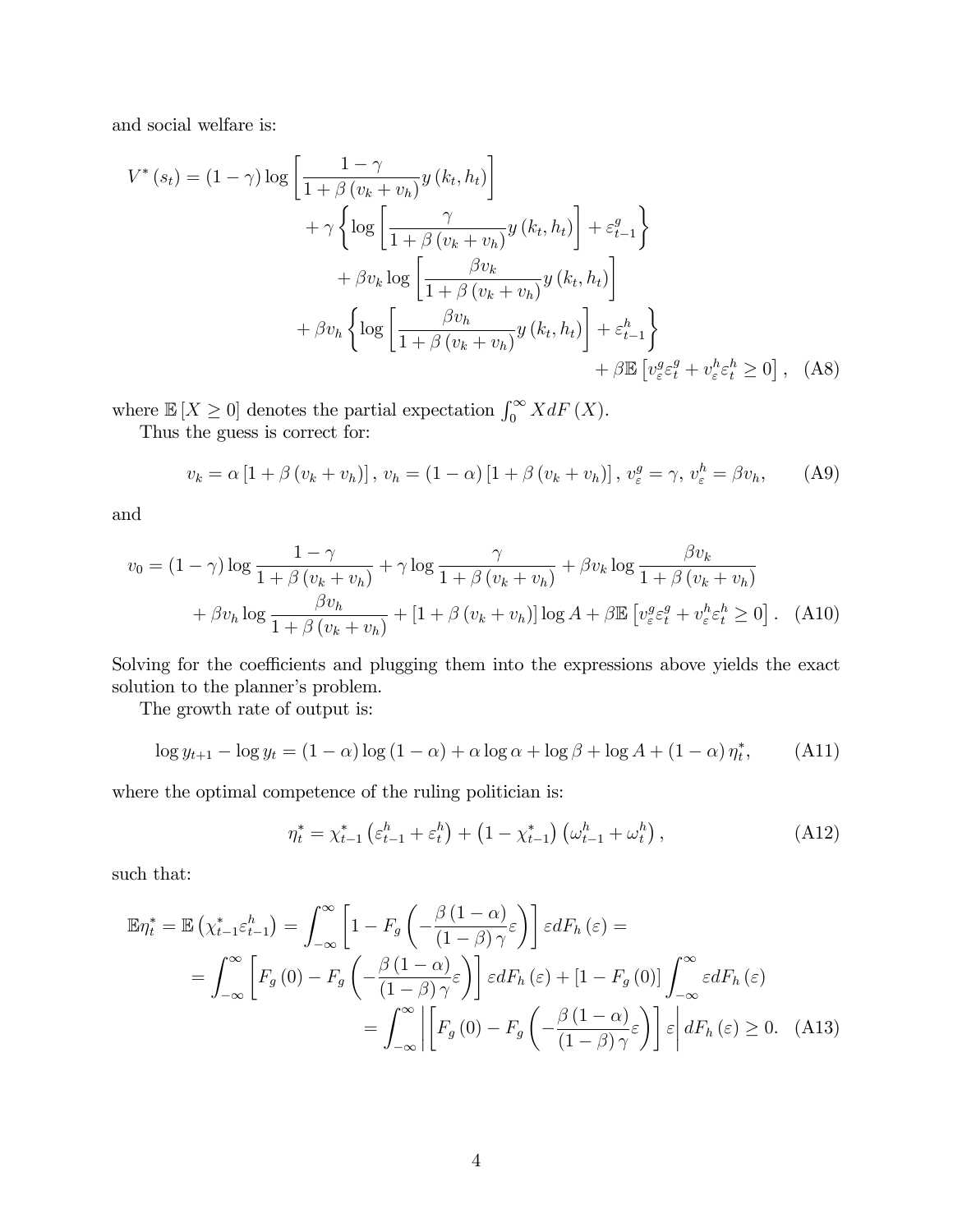## A.3 Proof of Proposition 2

To solve for the equilibrium, we make educated guesses for the functional forms of social welfare:

$$
V(s_t) = v_0 + v_k \log k_t + v_h \log h_t + v_{\varepsilon}^g \varepsilon_{t-1}^g + v_{\varepsilon}^h \varepsilon_{t-1}^h,
$$
\n(A14)

and of the value of incumbency:

$$
Z(s_t) = Z.
$$
 (A15)

The guess  $(A14)$  for the welfare function suffices to establish that private savings are:

$$
K(s_t, \tau_t) = \arg\max_{K} \left\{ (1 - \gamma) \log \left\{ \left[ 1 - (1 - \alpha) \tau_t \right] y \left( k_t, h_t \right) - K \right\} + \beta v_k \log K \right\}
$$

$$
= \frac{\beta v_k}{1 - \gamma + \beta v_k} \left[ 1 - (1 - \alpha) \tau_t \right] y \left( k_t, h_t \right). \tag{A16}
$$

Recalling that  $\mathbb{E}\omega_t^g = \mathbb{E}\omega_t^h = \mathbb{E}\varepsilon_t^h = 0$ , (A14) also implies that voters' policy preferences are:

$$
\Delta_1(s_t, \tau_t, k_{t+1}, g_t, h_{t+1}) = v_\varepsilon^g \varepsilon^g(s_t, \tau_t, g_t) + v_\varepsilon^h \varepsilon^h(s_t, \tau_t, h_{t+1})
$$
\n(A17)

for the share  $\theta(p, q)$  of citizens who have observed  $h_{t+1}$ , and:

$$
\Delta_0(s_t, \tau_t, k_{t+1}, g_t) = v_\varepsilon^g \varepsilon^g(s_t, \tau_t, g_t)
$$
\n(A18)

the remainder  $1 - \theta(p, q)$  of voters who have not observed  $h_{t+1}$ . Then  $\chi(s_t)$  as defined in Definition  $(1)$  is an indicator for:

$$
\Psi_{t} \leq v_{\varepsilon}^{g} \varepsilon^{g} \left( s_{t}, T\left(s_{t}\right), \left[ \left( 1 - \alpha \right) T\left(s_{t}\right) y\left(k_{t}, h_{t}\right) - H\left(s_{t}, T\left(s_{t}\right) \right) \right] \exp\left(\varepsilon_{t-1}^{g} + \varepsilon_{t}^{g}\right) \right) \n+ \theta\left(p, q\right) v_{\varepsilon}^{h} \varepsilon^{h} \left( s_{t}, T\left(s_{t}\right), H\left(s_{t}, T\left(s_{t}\right) \right) \exp\left(\varepsilon_{t-1}^{h} + \varepsilon_{t}^{h}\right) \right). \tag{A19}
$$

In equilibrium, regardless of the form of the welfare function, voters' inference is correct. Equations (15) and (16) imply that:

$$
\varepsilon^{g}\left(s_{t}, T\left(s_{t}\right), \left[\left(1-\alpha\right) T\left(s_{t}\right) y\left(k_{t}, h_{t}\right)-H\left(s_{t}, T\left(s_{t}\right)\right)\right] \exp\left(\varepsilon_{t-1}^{g}+\varepsilon_{t}^{g}\right)\right)=\varepsilon_{t}^{g} \tag{A20}
$$

and

$$
\varepsilon^{h}\left(s_{t}, T\left(s_{t}\right), H\left(s_{t}, T\left(s_{t}\right)\right) \exp\left(\varepsilon_{t-1}^{h} + \varepsilon_{t}^{h}\right)\right) = \varepsilon_{t}^{h}.\tag{A21}
$$

As a consequence,  $\chi(s_t)$  is an indicator for:

$$
\Psi_t \leq v_\varepsilon^g \varepsilon_t^g + \theta \left( p, q \right) v_\varepsilon^h \varepsilon_t^h,\tag{A22}
$$

whose distribution is independent of  $s_t$ .

We assume that the support of all shocks is such that neither the aggregate outcome of the election nor any single voter's ballot is perfectly predictable on the basis of  $g_t$  and  $h_{t+1}$ alone. Formally:

$$
\Psi_t \sim U\left[-\frac{1}{2\phi}, \frac{1}{2\phi}\right] \text{ and } \psi_t^i \stackrel{iid}{\sim} U\left[-\bar{\psi}, \bar{\psi}\right],\tag{A23}
$$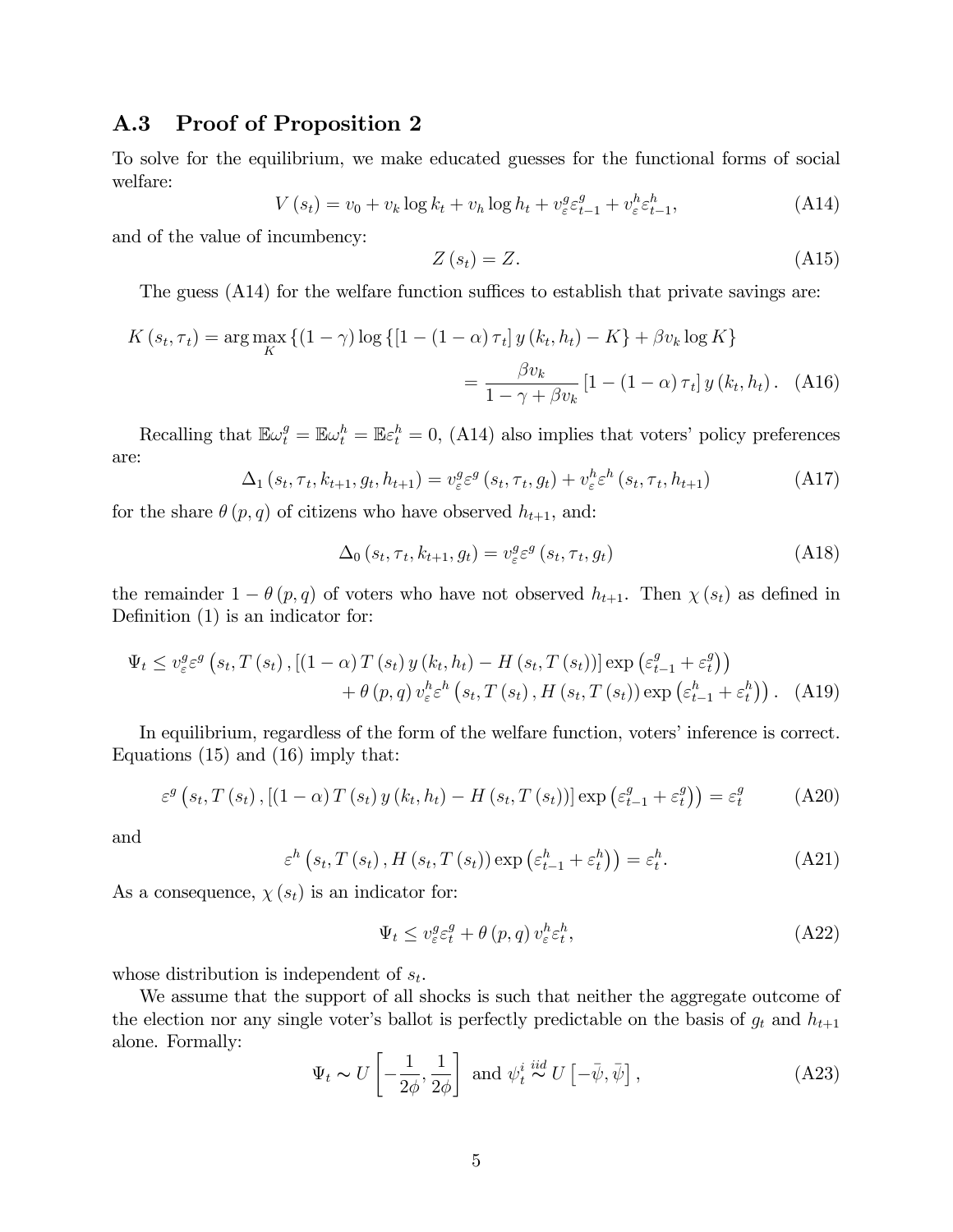such that:

$$
\max\left\{-\frac{1}{2\phi}, \frac{1}{2\phi} - \bar{\psi}\right\} \le -\left[\gamma\hat{\varepsilon}_g + \frac{(1-\alpha)\beta}{1-\beta}\hat{\varepsilon}_h\right] < \gamma\hat{\varepsilon}_g + \frac{(1-\alpha)\beta}{1-\beta}\hat{\varepsilon}_h \le \min\left\{\frac{1}{2\phi}, \bar{\psi} - \frac{1}{2\phi}\right\}.
$$
 (A24)

Then the uniform distribution of  $\Psi_t$  implies that:

$$
\mathbb{E}\chi\left(s_{t}\right)=\frac{1}{2}.\tag{A25}
$$

The guess  $(A15)$  for the value of holding political office is then correct for a constant:

$$
Z = \frac{2z}{2 - \beta},\tag{A26}
$$

conditional on the guess (A14) for the welfare function being correct.

Given  $(A14)$  and the ensuing value of office Z, expenditure on public investment is then:

$$
H(s_t, \tau_t) = \arg\max_{H} \left\{ \begin{array}{c} \gamma \log \left[ (1 - \alpha) \tau_t y \left( k_t, h_t \right) - H \right] + \beta v_h \log H \\ + \beta \mathbb{E} \left[ \left( v_\varepsilon^g \varepsilon_t^g + v_\varepsilon^h \varepsilon_t^h + Z \right) \chi \left( s_t, \tau_t, H \right) \right] \end{array} \right\}, \tag{A27}
$$

recalling that  $\chi(s_t, \tau_t, H)$  is independent of the unobservable challenger shocks  $\omega_t^g$  and  $\omega_t^h$ . Moreover, the simplification for  $\Delta_1$  and  $\Delta_0$  found above and the inferences (15) and (16) imply that  $\chi(s_t, \tau_t, H)$  is an indicator for:

$$
\Psi_{t} \leq v_{\varepsilon}^{g} \left\{ \varepsilon_{t}^{g} + \log \left[ (1 - \alpha) \tau_{t} y \left( k_{t}, h_{t} \right) - H \right] - \log \left[ (1 - \alpha) \tau_{t} y \left( k_{t}, h_{t} \right) - H \left( s_{t}, \tau_{t} \right) \right] \right\} + \theta \left( p, q \right) v_{\varepsilon}^{h} \left[ \varepsilon_{t}^{h} + \log H - \log H \left( s_{t}, \tau_{t} \right) \right], \tag{A28}
$$

such that:

$$
\mathbb{E}\chi(s_t, \tau_t, H) = \frac{1}{2} \n+ \phi v_{\varepsilon}^g \left\{ \log \left[ (1 - \alpha) \tau_t y(k_t, h_t) - H \right] - \log \left[ (1 - \alpha) \tau_t y(k_t, h_t) - H(s_t, \tau_t) \right] \right\} \n+ \phi \theta(p, q) v_{\varepsilon}^h \left[ \log H - \log H(s_t, \tau_t) \right], \quad (A29)
$$

while

$$
\mathbb{E}\left[\varepsilon_t^g \chi\left(s_t, \tau_t, H\right)\right] = \phi v_\varepsilon^g \sigma_g^2 \text{ and } \mathbb{E}\left[\varepsilon_t^h \chi\left(s_t, \tau_t, H\right)\right] = \phi \theta\left(p, q\right) v_\varepsilon^h \sigma_h^2. \tag{A30}
$$

Plugging these in:

$$
H(s_t, \tau_t) =
$$
  
arg max<sub>H</sub> { $(\gamma + \beta Z \phi v_{\varepsilon}^g) \log [(1 - \alpha) \tau_t y (k_t, h_t) - H] + \beta [v_h + Z \phi \theta (p, q) v_{\varepsilon}^h] \log H$ }  

$$
= \frac{\beta [v_h + Z \phi \theta (p, q) v_{\varepsilon}^h]}{\gamma + \beta \{v_h + Z \phi [v_{\varepsilon}^g + \theta (p, q) v_{\varepsilon}^h] \}} (1 - \alpha) \tau_t y (k_t, h_t).
$$
 (A31)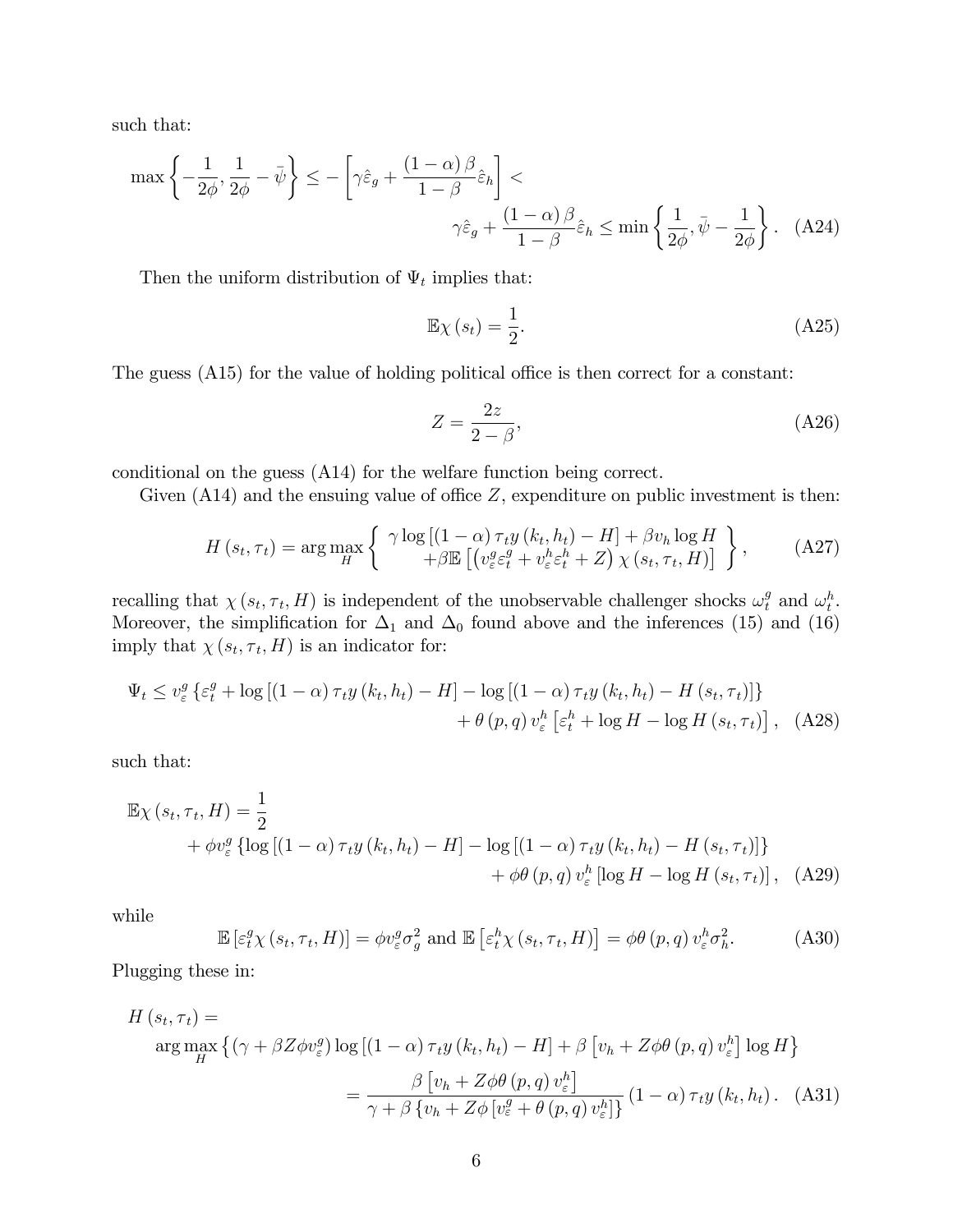Given the guess  $(A14)$  and the ensuing value of office Z, labor-income taxes are:

$$
T(s_t) = \arg \max_{T} \left\{ \begin{array}{l} (1 - \gamma) \log \left\{ \left[ 1 - (1 - \alpha) T \right] y \left( k_t, h_t \right) - K \left( s_t, T \right) \right\} \\ + \gamma \log \left[ \left( 1 - \alpha \right) T y \left( k_t, h_t \right) - H \left( s_t, T \right) \right] \\ + \beta \left[ v_k \log K \left( s_t, T \right) + v_h \log H \left( s_t, T \right) \right] \\ + \beta \mathbb{E} \left[ \left( v_\varepsilon^g \varepsilon_t^g + v_\varepsilon^h \varepsilon_t^h + Z \right) \chi \left( s_t, T \right) \right] \end{array} \right\}, \tag{A32}
$$

where  $\chi(s_t, T)$  is an indicator for:

$$
\Psi_t \leq v_\varepsilon^g \varepsilon_t^g + \theta \left( p, q \right) v_\varepsilon^h \varepsilon_t^h,\tag{A33}
$$

such that:

$$
\mathbb{E}\chi(s_t,T) = \frac{1}{2}, \mathbb{E}\left[\varepsilon_t^g \chi(s_t,T)\right] = \phi v_\varepsilon^g \sigma_g^2 \text{ and } \mathbb{E}\left[\varepsilon_t^h \chi(s_t,T)\right] = \phi \theta(p,q) \, v_\varepsilon^h \sigma_h^2. \tag{A34}
$$

Hence, considering the solutions for  $K(s_t, \tau_t)$ , and  $H(s_t, \tau_t)$ , taxes are:

$$
T(s_t) = \arg\max_{T} \left\{ (1 - \gamma + \beta v_k) \log\left[1 - (1 - \alpha)T\right] + (\gamma + \beta v_h) \log T \right\}
$$

$$
= \frac{1}{1 - \alpha} \frac{\gamma + \beta v_h}{1 + \beta (v_k + v_h)}.
$$
 (A35)

Finally, using the guess  $(A14)$  on the right-hand side of the recursive definition of the social welfare function itself:

$$
V(s_t) = (1 - \gamma) \log \{ [1 - (1 - \alpha) T (s_t)] y (k_t, h_t) - K (s_t, T (s_t)) \}
$$
  
+ 
$$
\gamma \{ \log [(1 - \alpha) T (s_t) y (k_t, h_t) - H (s_t, T (s_t))] + \varepsilon_{t-1}^g \}
$$
  
+ 
$$
\beta \{ v_k \log K (s_t, T (s_t)) + v_h [\log H (s_t, T (s_t)) + \varepsilon_{t-1}^h ] \}
$$
  
+ 
$$
\beta \mathbb{E} \left[ (v_{\varepsilon}^g \varepsilon_t^g + v_{\varepsilon}^h \varepsilon_t^h) \chi (s_t) \right] + \beta \mathbb{E} \left\{ (v_{\varepsilon}^g \omega_t^g + v_{\varepsilon}^h \omega_t^h) [1 - \chi (s_t)] \right\}.
$$
 (A36)

The distribution of  $\chi(s_t)$  and the solutions for  $K(s_t, \tau_t)$ ,  $H(s_t, \tau_t)$ , and  $T(s_t)$  then imply that:

$$
V(s_t) = (1 - \gamma) \log \left[ \frac{1 - \gamma}{1 + \beta (v_k + v_h)} y(k_t, h_t) \right]
$$
  
+ 
$$
\gamma \left( \log \left\{ \frac{\gamma + \beta Z \phi v_{\epsilon}^g}{1 + \beta (v_k + v_h)} \frac{\gamma + \beta v_h}{\gamma + \beta v_h + \beta Z \phi [v_{\epsilon}^g + \theta (p, q) v_{\epsilon}^h]} y(k_t, h_t) \right\} + \varepsilon_{t-1}^g \right)
$$
  
+ 
$$
\beta v_k \log \left[ \frac{\beta v_k}{1 + \beta (v_k + v_h)} y(k_t, h_t) \right]
$$
  
+ 
$$
\beta v_h \left( \log \left\{ \beta \frac{v_h + Z \phi \theta (p, q) v_{\epsilon}^h}{1 + \beta (v_k + v_h)} \frac{\gamma + \beta v_h}{\gamma + \beta v_h + \beta Z \phi [v_{\epsilon}^g + \theta (p, q) v_{\epsilon}^h]} y(k_t, h_t) \right\} + \varepsilon_{t-1}^h \right)
$$
  
+ 
$$
\beta \phi \left[ (v_{\epsilon}^g \sigma_g)^2 + \theta (p, q) (v_{\epsilon}^h \sigma_h)^2 \right].
$$
 (A37)

Recalling the Cobb-Douglas production function (11), our educated guess (A14) is correct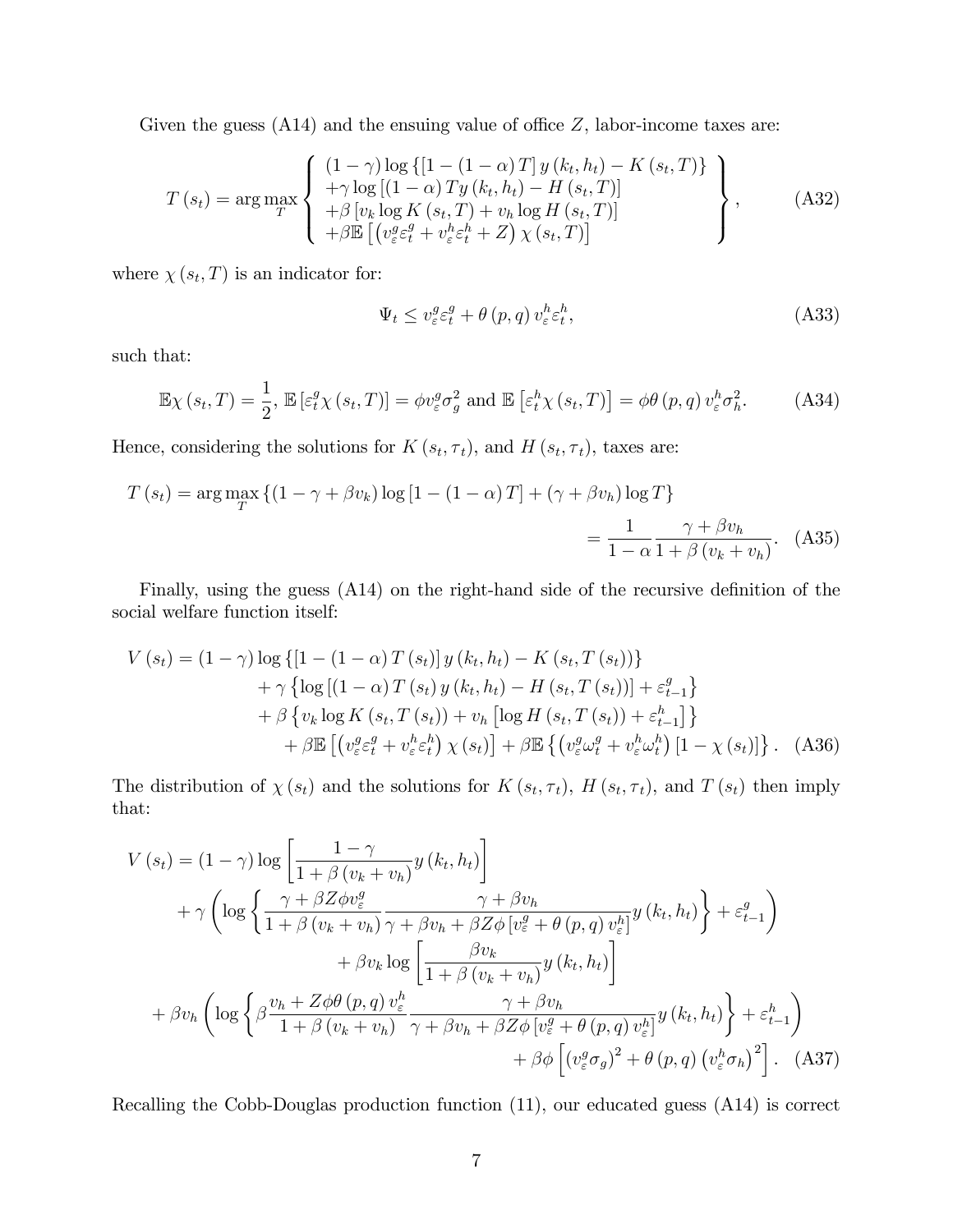for:

$$
v_k = \alpha \left[ 1 + \beta \left( v_k + v_h \right) \right], \ v_h = \left( 1 - \alpha \right) \left[ 1 + \beta \left( v_k + v_h \right) \right], \ v_{\varepsilon}^g = \gamma, \ v_{\varepsilon}^h = \beta v_h, \tag{A38}
$$

and

$$
v_0 = (1 - \gamma) \log \frac{1 - \gamma}{1 + \beta (v_k + v_h)} + \beta v_k \log \frac{\beta v_k}{1 + \beta (v_k + v_h)}
$$
  
+ 
$$
\gamma \log \left\{ \frac{\gamma + \beta Z \phi v_{\varepsilon}^g}{1 + \beta (v_k + v_h)} \frac{\gamma + \beta v_h}{\gamma + \beta v_h + \beta Z \phi [v_{\varepsilon}^g + \theta (p, q) v_{\varepsilon}^h]} \right\}
$$
  
+ 
$$
\beta v_h \log \left\{ \beta \frac{v_h + Z \phi \theta (p, q) v_{\varepsilon}^h}{1 + \beta (v_k + v_h)} \frac{\gamma + \beta v_h}{\gamma + \beta v_h + \beta Z \phi [v_{\varepsilon}^g + \theta (p, q) v_{\varepsilon}^h]} \right\}
$$
  
+ 
$$
[1 + \beta (v_k + v_h)] \log A + \beta \phi \left[ (v_{\varepsilon}^g \sigma_g)^2 + \theta (p, q) (v_{\varepsilon}^h \sigma_h)^2 \right].
$$
 (A39)

Solving out:

$$
v_k = \frac{\alpha}{1 - \beta}, v_h = \frac{1 - \alpha}{1 - \beta}, v_\varepsilon^g = \gamma, v_\varepsilon^h = \frac{(1 - \alpha)\beta}{1 - \beta},
$$
\n(A40)

and

$$
(1 - \beta) v_0 = (1 - \beta) (1 - \gamma) \log [(1 - \beta) (1 - \gamma)] + \alpha \beta \log (\alpha \beta)
$$
  
+ 
$$
(1 - \beta) \gamma \log [(1 - \beta) \gamma + \zeta] + (1 - \alpha) \beta \log [(1 - \alpha) \beta - \zeta]
$$
  
+ 
$$
\log A + \frac{\beta}{1 - \beta} \phi \{[(1 - \beta) \gamma \sigma_g]^2 + \theta (p, q) [(1 - \alpha) \beta \sigma_h]^2 \}, \quad \text{(A41)}
$$

for:

$$
\zeta \equiv \frac{\left(1-\alpha\right)\beta^2 \left(1-\beta\right)\gamma Z\phi \left[1-\theta\left(p,q\right)\right]}{\left(1-\beta\right)\gamma \left(1+\beta Z\phi\right) + \left(1-\alpha\right)\beta \left[1+\beta Z\phi\theta\left(p,q\right)\right]},\tag{A42}
$$

such that:

$$
\frac{\partial \zeta}{\partial q} = -\frac{(1-\alpha)\beta^2 (1-\beta)\gamma [(1-\alpha)\beta + (1-\beta)\gamma] (1+\beta Z\phi) Z\phi \partial \theta}{\{(1-\beta)\gamma (1+\beta Z\phi) + (1-\alpha)\beta [1+\beta Z\phi\theta(p,q)]\}^2} \frac{\partial \phi}{\partial q} < 0.
$$
 (A43)

We can collect the results above in an exact solution for all equilibrium functions. The social welfare function depends on social capital according to:

$$
\frac{\partial V}{\partial q} = -\frac{\left[ (1-\alpha)\beta + (1-\beta)\gamma \right] \zeta}{(1-\beta)\left[ (1-\alpha)\beta - \zeta \right] \left[ (1-\beta)\gamma + \zeta \right]} \frac{\partial \zeta}{\partial q} + \beta \phi \left[ \frac{(1-\alpha)\beta}{1-\beta}\sigma_h \right]^2 \frac{\partial \theta}{\partial q} > 0. \tag{A44}
$$

# A.4 Proof of Proposition 3

The electoral process implies that the competence of the ruling politician evolves according to:

$$
\hat{\eta}_t = \chi_{t-1} \left( \varepsilon_{t-1} + \varepsilon_t \right) + \left( 1 - \chi_{t-1} \right) \left( \omega_{t-1} + \omega_t \right), \tag{A45}
$$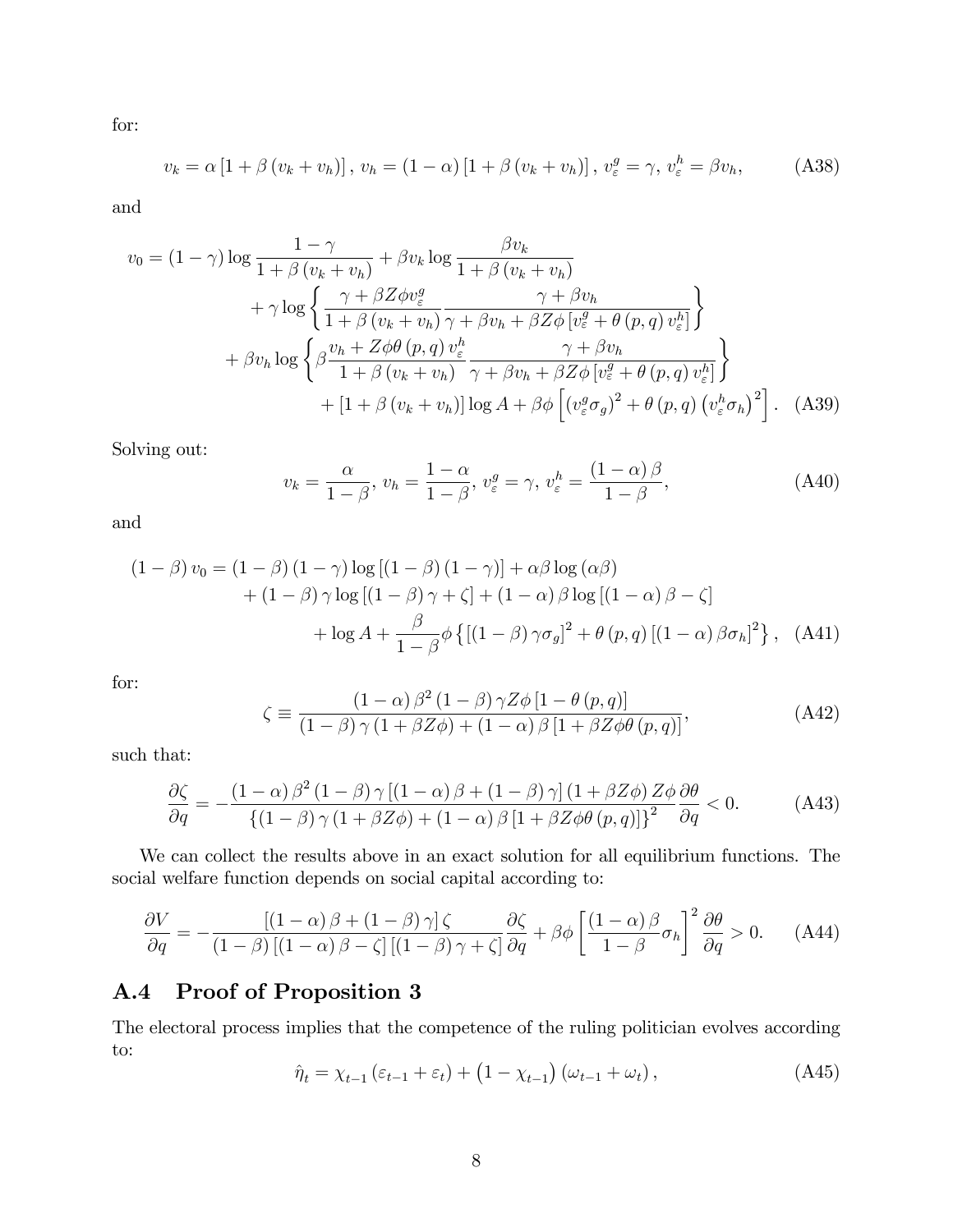where  $\chi_{t-1}$  is an indicator for:

$$
\Psi_{t-1} \leq \gamma \varepsilon_{t-1}^{g} + \frac{(1-\alpha)\beta}{1-\beta} \theta(p,q) \varepsilon_{t-1}^{h}.
$$
\n(A46)

The cumulative distribution function of  $\hat{\eta}_t^h$  $_t^h$  is:

$$
\Pr\left(\hat{\eta}_t^h \leq \eta\right) = \Pr\left[\chi_{t-1}\left(\varepsilon_{t-1}^h + \varepsilon_t^h\right) + \left(1 - \chi_{t-1}\right)\left(\omega_{t-1}^h + \omega_t^h\right) \leq \eta\right] \\
= \Pr\left(\chi_{t-1} = 1 \land \varepsilon_{t-1}^h + \varepsilon_t^h \leq \eta\right) + \Pr\left(\chi_{t-1} = 0 \land \omega_{t-1}^h + \omega_t^h \leq \eta\right) \\
= \Pr\left[\Psi_{t-1} \leq \gamma \varepsilon_{t-1}^g + \frac{(1-\alpha)\beta}{1-\beta}\theta\left(p,q\right)\varepsilon_{t-1}^h \land \varepsilon_{t-1}^h + \varepsilon_t^h \leq \eta\right] + \frac{1}{2}\Pr\left(\omega_{t-1}^h + \omega_t^h \leq \eta\right) \\
= \int_{-\infty}^{\infty} \left[1 + \frac{(1-\alpha)\beta}{1-\beta}\theta\left(p,q\right)\phi\varepsilon\right] F_h\left(\eta - \varepsilon\right)f_h\left(\varepsilon\right)d\varepsilon, \quad \text{(A47)}
$$

where  $F_h(\varepsilon)$  is the cumulative distribution function of  $\varepsilon_t^h$  and  $f_h(\varepsilon)$  its probability density function. An increase in q induces an increase in  $\hat{\eta}_t^h$  $t$ <sup>h</sup> in the sense of first-order stochastic dominance because:

$$
\int_{-\infty}^{\infty} \varepsilon F_h(\eta - \varepsilon) f_h(\varepsilon) d\varepsilon = \mathbb{E} \left[ \varepsilon_t^h F_h(\eta - \varepsilon_t^h) \right] < \mathbb{E} \varepsilon_t^h \mathbb{E} \left[ F_h(\eta - \varepsilon_t^h) \right] = 0. \tag{A48}
$$

The growth rate of output is:

$$
\log y_{t+1} - \log y_t = \log A + (1 - \alpha) \log [\beta (1 - \alpha) - \zeta] + \alpha \log (\beta \alpha) + (1 - \alpha) \hat{\eta}_t^h. \tag{A49}
$$

The equilibrium distribution of  $\hat{\eta}_t^h$  has raw moments:

$$
\mathbb{E}\hat{\eta}_t^h = \mathbb{E}\left(\chi_{t-1}\varepsilon_{t-1}^h\right) = \frac{(1-\alpha)\beta}{1-\beta}\theta\left(p,q\right)\phi\sigma_h^2\tag{A50}
$$

and

$$
\mathbb{E}\left[\left(\hat{\eta}_t^h\right)^2\right] = \mathbb{E}\left[\chi_{t-1}\left(\varepsilon_{t-1}^h + \varepsilon_t^h\right)^2\right] + \mathbb{E}\left(1 - \chi_{t-1}\right)\mathbb{E}\left[\left(\omega_{t-1}^h + \omega_t^h\right)^2\right]
$$
\n
$$
= \mathbb{E}\left[\chi_{t-1}\left(\varepsilon_{t-1}^h\right)^2\right] + \mathbb{E}\chi_{t-1}\mathbb{E}\left[\left(\varepsilon_t^h\right)^2\right]
$$
\n
$$
+ \mathbb{E}\left(1 - \chi_{t-1}\right)\left\{\mathbb{E}\left[\left(\omega_{t-1}^h\right)^2\right] + \mathbb{E}\left[\left(\omega_t^h\right)^2\right]\right\}
$$
\n
$$
= \mathbb{E}\left[\chi_{t-1}\left(\varepsilon_{t-1}^h\right)^2\right] + \frac{3}{2}\sigma_h^2
$$
\n
$$
= \frac{(1-\alpha)\beta}{1-\beta}\theta(p,q)\phi\mathbb{E}\left[\left(\varepsilon_{t-1}^h\right)^3\right] + 2\sigma_h^2,\tag{A51}
$$